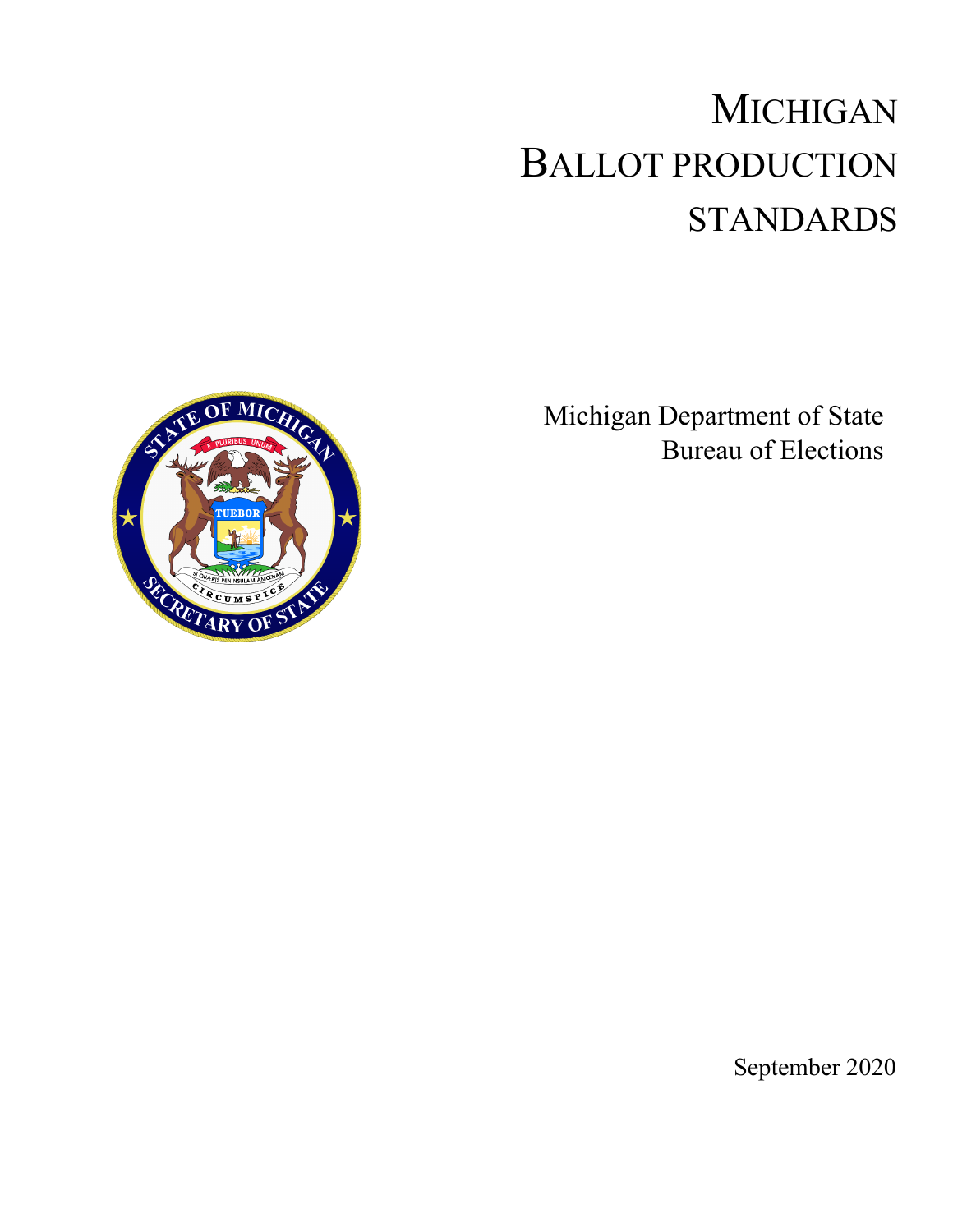| <b>REVISION NUMBER</b>  | <b>DATE</b>       | <b>DESCRIPTION</b>                                                                                                                       |
|-------------------------|-------------------|------------------------------------------------------------------------------------------------------------------------------------------|
| $\mathbf{1}$            | NOVEMBER 2017     | NEW VOTING SYSTEMS                                                                                                                       |
|                         |                   |                                                                                                                                          |
| $\overline{2}$          | <b>MAY 2018</b>   | FINALIZING NEW VOTING<br><b>SYSTEM CHANGES</b>                                                                                           |
|                         |                   |                                                                                                                                          |
| $\mathbf{3}$            | SEPTEMBER 2018    | <b>UPDATES TO CHAPTERS 7 &amp; 8:</b><br>REMOVAL OF STRAIGHT PARTY<br><b>RACE</b>                                                        |
|                         |                   |                                                                                                                                          |
| $\overline{\mathbf{4}}$ | SEPTEMBER 2018    | <b>UPDATE TO CHAPTER 11: ADD</b><br><b>BULLET ON SECTIONAL</b><br><b>HEADERS CONTINUED</b>                                               |
|                         |                   |                                                                                                                                          |
| 5                       | <b>MARCH 2019</b> | <b>UPDATE TO CHAPTER 12:</b><br>UPDATED POLITICAL PARTY<br><b>ORDER</b>                                                                  |
|                         |                   |                                                                                                                                          |
| 6                       | <b>MAY 2020</b>   | <b>UPDATE TO CHAPTERS 7 &amp; 8:</b><br>ADDED STRAIGHT PARTY RACE<br><b>BACK IN</b>                                                      |
| 7                       | AUGUST 2020       | <b>UPDATE TO CHAPTER 21:</b><br>ADDED GENERAL ELECTION<br><b>SAMPLE</b>                                                                  |
| 8                       | SEPTEMBER 2020    | <b>UPDATE TO CHAPTER 12:</b><br>UPDATED POLITICAL PARTY<br>ORDER, REPLACED SAMPLE<br><b>BALLOTS REFLECTING</b><br><b>INCORRECT ORDER</b> |

T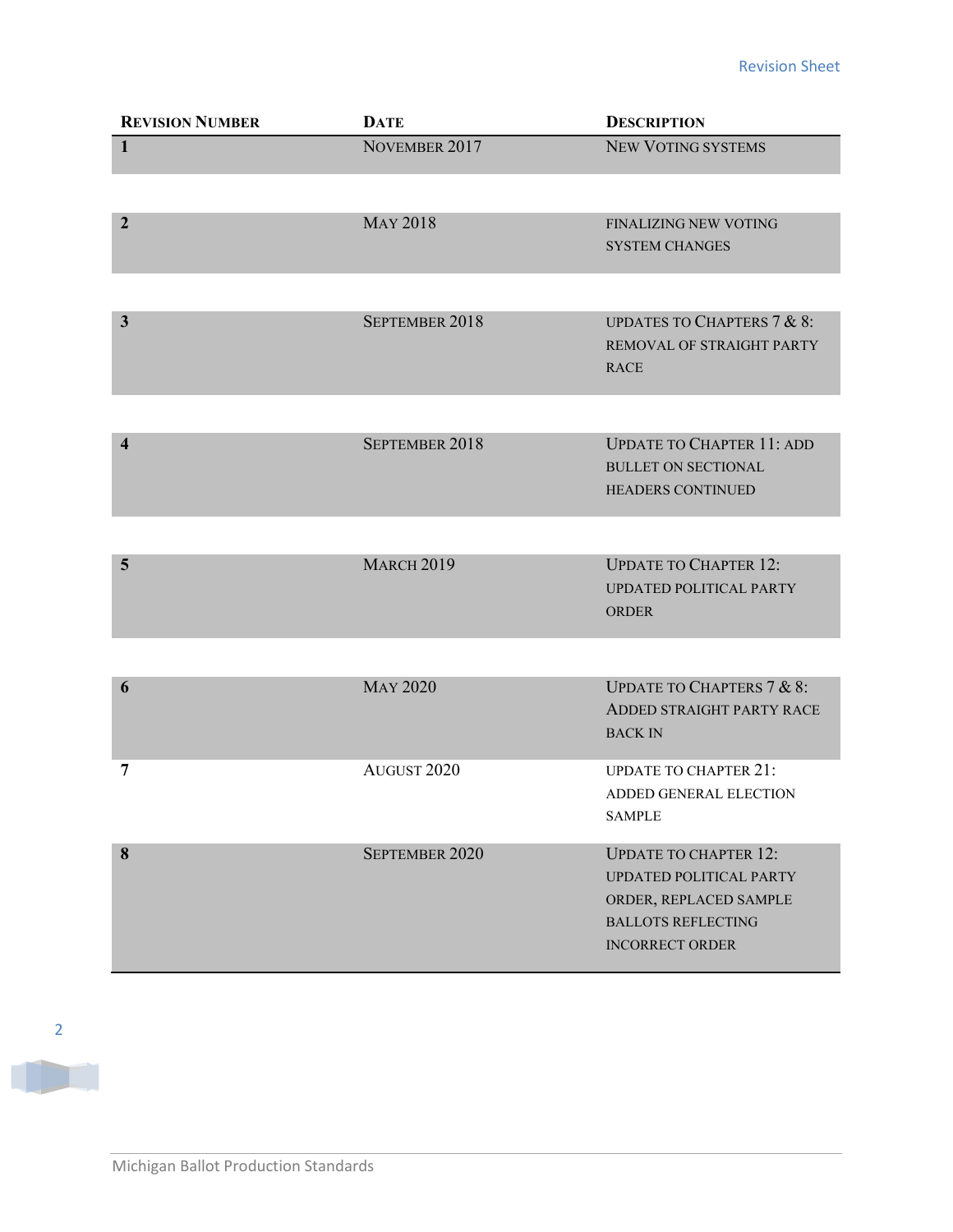# Table of Contents

| 1.  |                                                                         |  |
|-----|-------------------------------------------------------------------------|--|
| 2.  |                                                                         |  |
| 3.  |                                                                         |  |
| 4.  |                                                                         |  |
| 5.  |                                                                         |  |
| 6.  |                                                                         |  |
| 7.  |                                                                         |  |
| 8.  |                                                                         |  |
| 9.  |                                                                         |  |
| 10. |                                                                         |  |
| 11. | PRESENTATION OF BALLOT LABELS, OFFICE AND PROPOSAL DIVISIONS  22        |  |
| 12. |                                                                         |  |
| 13. |                                                                         |  |
| 14. | PRESENTATION OF CANDIDATE NAMES, POLITICAL PARTY DESIGNATIONS, VOTING   |  |
|     | TARGETS, WRITE-IN POSITIONS AND THE MAXIMUM NUMBER OF VOTES ALLOWED  28 |  |
| 15. |                                                                         |  |
| 16. |                                                                         |  |
| 17. |                                                                         |  |
| 18. |                                                                         |  |
| 19. |                                                                         |  |
| 20. |                                                                         |  |
| 21. |                                                                         |  |

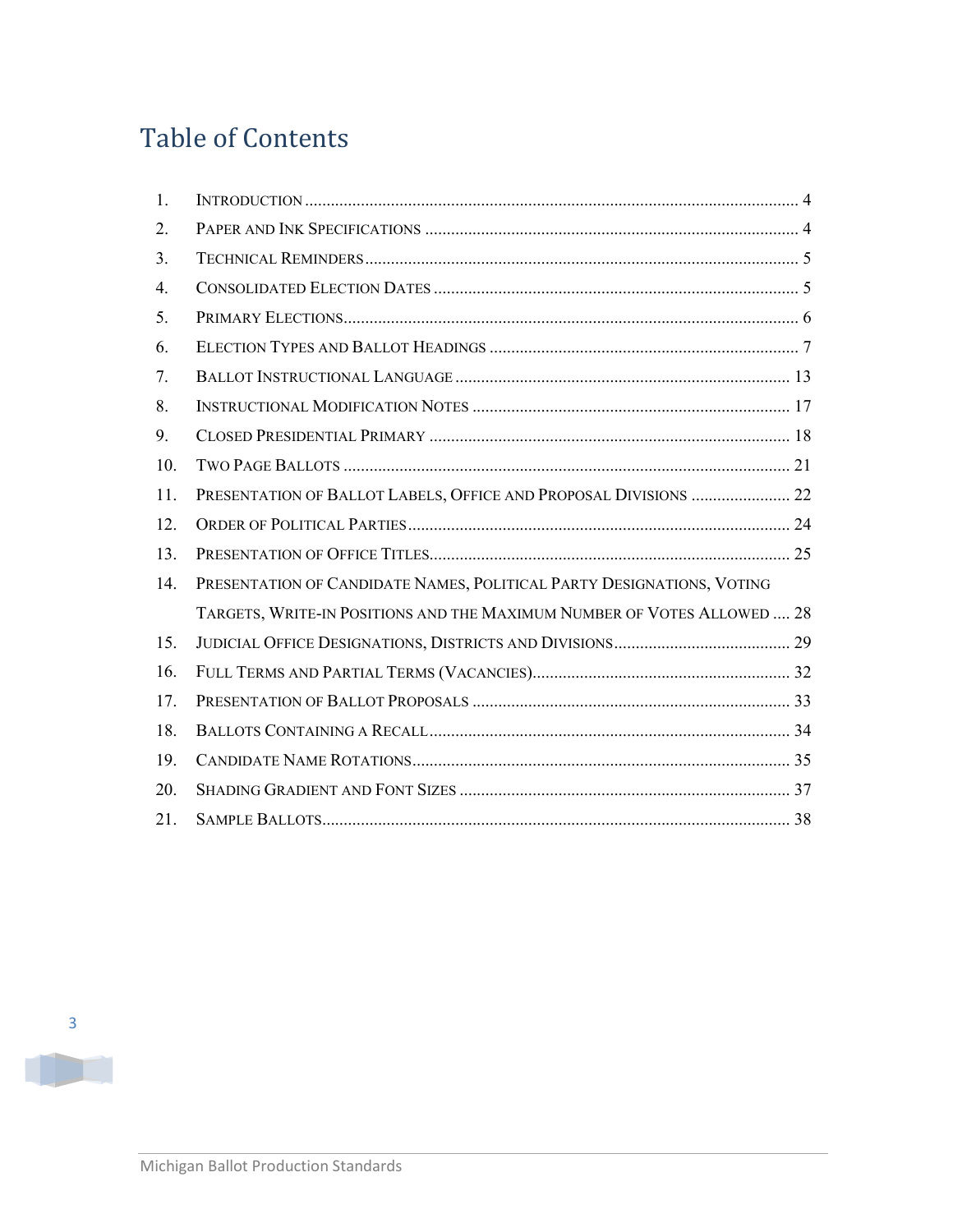### <span id="page-3-0"></span>1. Introduction

The integrity of Michigan's elections system is wholly dependent on the performance of the voting equipment used to support the system. Given the fact that optical scan technology relies on a physical ballot, the functionality of the voting equipment is greatly compromised if the ballots are not prepared in conformance with all applicable laws, rules and technical standards. Consequently, the standards detailed in this document are compulsory and must be observed by vendors and election officials when preparing ballots for the administration of all Michigan elections.

Our goals are to ensure (1) uniform conformance with all applicable provisions of Michigan election law and the Rules Promulgated for the Administration of Electronic Voting Systems and (2) that all ballots prepared for an election will properly interface with the optical scan tabulation equipment and (3) ballot consistency across the state in effort to avoid voter confusion. While the majority of the standards included in this document are based on law and promulgated rules, a portion of the information is voting system specific.

To assist with the understanding of the ballot production standards, ballot samples are provided in Chapter 21, Sample Ballots.

### <span id="page-3-1"></span>2. Paper and Ink Specifications

All questions regarding the technical standards should be directed to the manufacturer of the voting system involved.

All paper and ink specifications provided by the voting equipment manufacturers must be closely observed. Special attention must be paid to perforation, score, and fold specifications. Please refer to the manufacturer's technical standards for additional information.

Vendors who produce ballots for use with the optical scan voting systems should exercise special care to ensure that the ballot stock or paper is same weight as used for printed ballots and is fully compatible with the Voter Assist Terminal (VAT).

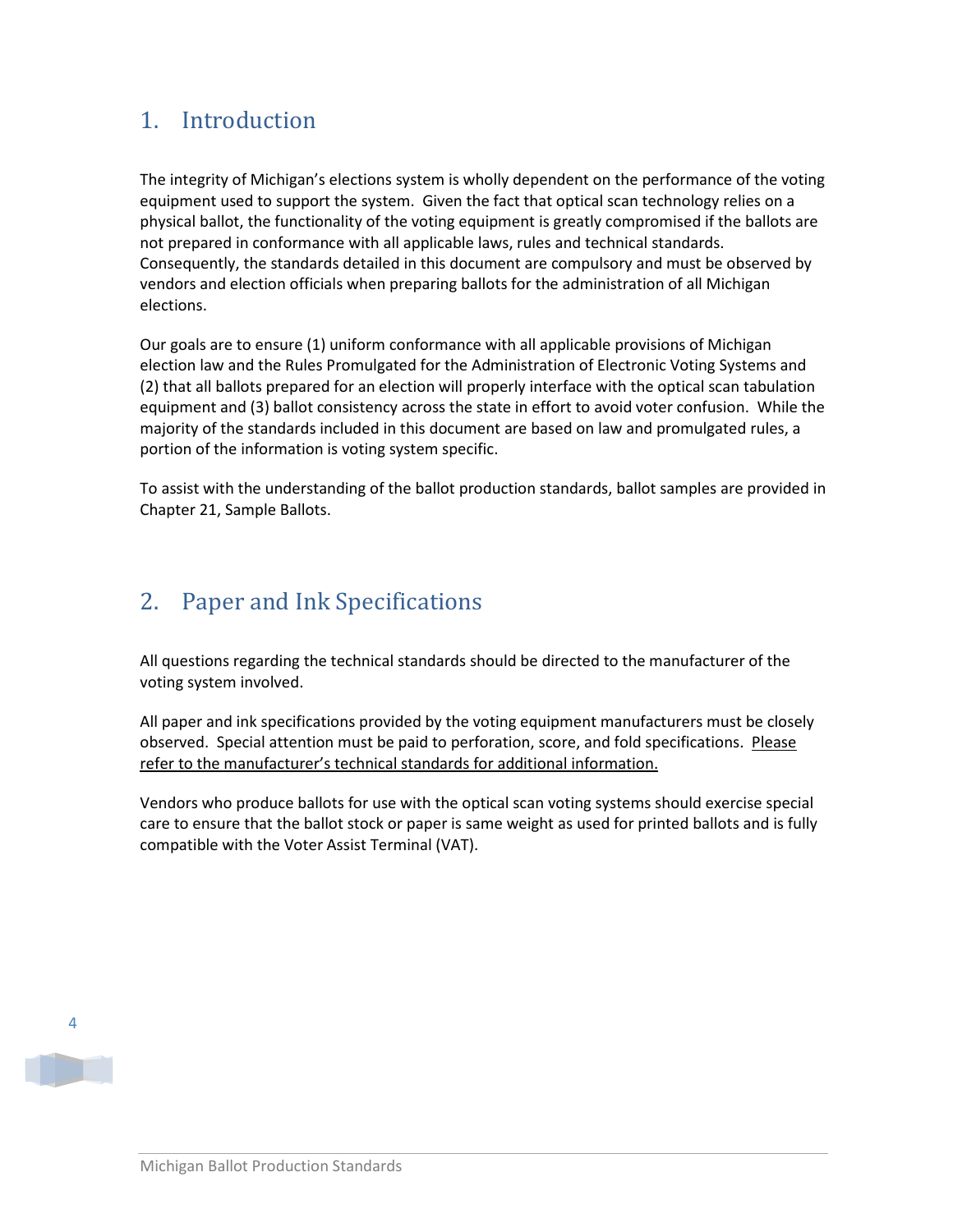### <span id="page-4-0"></span>3. Technical Reminders

- Do not place folds or score lines near vote positions. Print vendors should utilize a fold style type that will assist in reducing the incidence of absentee ballots sticking together during processing (C or Z fold).
- Font size should not be smaller than 8 point. Consistent application of font is required, e.g. All proposal text shall be all the same point size, candidates shall all be the same point size, all headers shall be the same point size, etc. See Chapter 20, Shading Gradient and Font Sizes.
- The use of sans serif fonts is required. (Disabilities communities request the use of fonts that do not contain tails.) Examples of sans serif fonts are Helvetica, Helvetica Narrow, Arial, and Arial Narrow.
- Where shading is required, use the gradient percentages outlined in Chapter 20, Shading Gradient and Font Sizes.
- Avoid print washout (skips in ink or faded ink).
- When cutting ballots, take appropriate measures to ensure that the cut is not skewed.
- Removable, consecutively numbered stubs are strongly recommended on all blank stock utilized in the VAT.
- When perforating ballot stubs take appropriate measures to ensure that the perforation is not skewed and will allow clean removal (no rough or hanging edges).
- All tabulators must be tested prior to each election to ensure that the equipment will accept ballot stock with a perforated ballot stub; this ensures proper operation in the event of 'furry' edges after stub removal.

### <span id="page-4-1"></span>4. Consolidated Election Dates

The conduct of all federal, state, county, city, township, village, and school elections are restricted to these dates each year: the first Tuesday after the first Monday in May, August, and November. Exceptions are provided for:

- Special elections called under the State Constitution by the Governor and the State Legislature.
- School districts, intermediate school districts and community college districts that wish to present a millage proposal, bond proposal or a proposal to borrow funds on a date other than one of the "fixed" election dates. (Certain limitations apply.)
- Presidential Primary (see Chapter 9, Closed Presidential Primary for more information).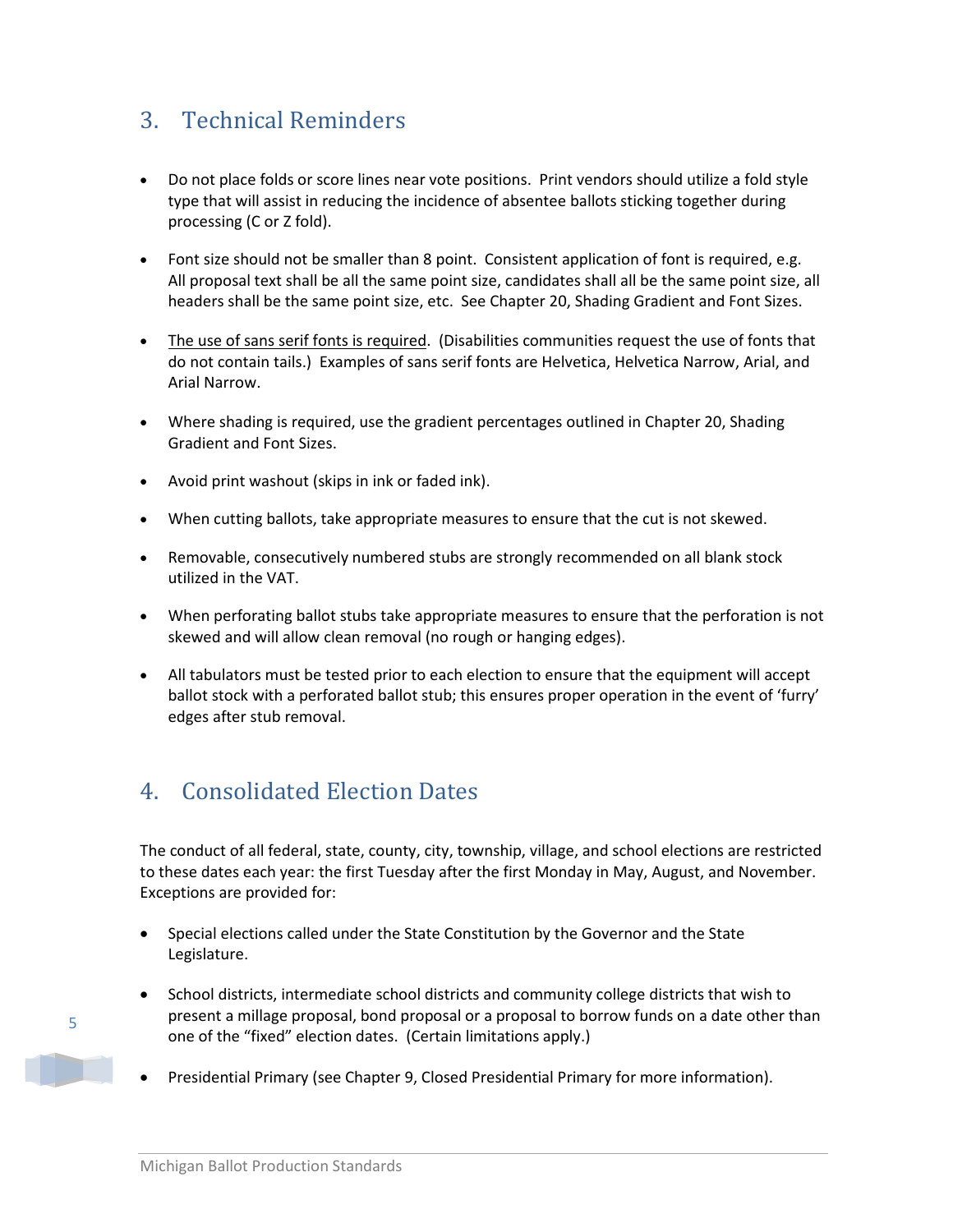### <span id="page-5-0"></span>5. Primary Elections

The following rules must be observed when determining if a primary must be held within a jurisdiction. (See MCL 168.795b and MCL 168.564.) (Unless the jurisdiction's charter specifies differently.)

**Partisan Offices -** A primary must be held if there is a "contest" within a political party or two or more candidates of the same political party file for the same office. In this case, all the offices are shown on the ballot. Note the following:

- If a primary must be held because of a "contest" under one of the parties qualified to appear on the primary ballot – and at least one filing for an office is received from a candidate affiliated with another party qualified to participate in the primary – all qualified parties that had at least one filing are placed on the primary ballot and general election ballot. All offices are shown for all parties qualified to participate in the primary.
- If a primary must be held because of a "contest" under one of the parties qualified to appear on the primary ballot – but no filings are received from candidates affiliated with another party qualified to participate in the primary – the party (or parties) for which no filings are received does not appear on the primary ballot or the general election ballot.

Please see Chapters 7, Ballot Instructional Language and 8, Instructional Modification Notes for instruction language and necessary instruction modifications under certain circumstances such as a special primary election involving a single party.

**Primary ballots shall be built so that the same races appear in the same columns on both the front and back of ballot regardless of the number of candidates in each race; special attention to aligning or 'locking' races to a ballot side is required. This eliminates 'race hunting' and reduces both voter confusion and vote fall off. Example: Primary election where a township race has more candidates in one column than another column – this race should be 'locked' to a side, aligning the race side by side as much as possible and eliminating the need to search flip side of ballot.** 

**Non-Partisan Offices** *–* Unless the jurisdiction's charter specifies differently, a primary must be held if there is a "contest" for any office or more than twice the number of candidates to be elected to an office file for an office. Examples: Three candidates file for a "vote for 1" office; five candidates file for a "vote for 2" office; seven candidates file for a "vote for 3" office. In this case, only those offices in which a contest exists are shown on the ballot.

6

**Closed Presidential Primary** - see Chapter 9, Closed Presidential Primary, for more information.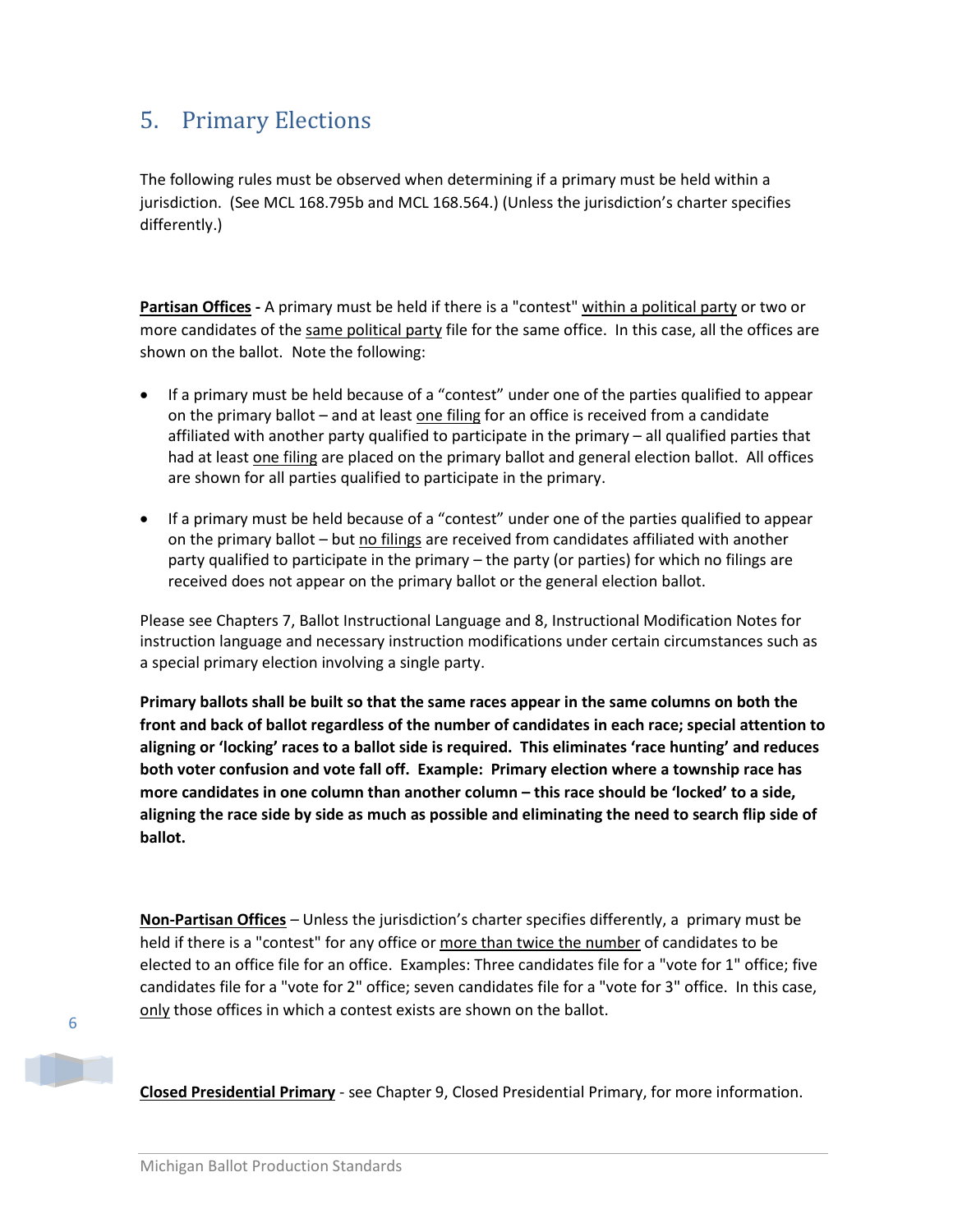### <span id="page-6-0"></span>6. Election Types and Ballot Headings

The standard election types are:

- **Primary Election** refers to an even numbered year state primary election.
- **General Election** refers to an even numbered year state general election.
- **Special Primary Election**  refers to an election to nominate candidates for partial terms at a May, August, or November election.
- **Special General Election**  refers to an election to elect candidates for partial terms at a May, August, or November election.
- **City Primary Election** refers to an odd numbered year, August city primary election.
- **City General Election** refers to an odd numbered year, May or November city general election.
- **Special Election** refers to an election at which only proposals are presented.
- **May XX, XXXX Election**  refers to the election held on the first Tuesday after the first Monday in May.
- **Presidential Primary Election**  refers to the closed primary election held in even years that the office of President is on the ballot.

The following ballot heading formats are provided as examples of the above listed election types. Note: As displayed in the following examples: either the 4 or 5-line format can be used, as desired. Ballot samples contained within this guide may not reflect this alternative format.

### **OFFICIAL BALLOT Primary Election, Tuesday, August X, XXXX County Name, Michigan Jurisdiction Name, Precinct Number**

### **OFFICIAL BALLOT General Election, Tuesday, November X, XXXX County Name, Michigan Jurisdiction Name, Precinct Number**

### **OFFICIAL BALLOT Special Primary Election, Tuesday, May (or August, November) X, XXXX County Name, Michigan Jurisdiction Name, Precinct Number**

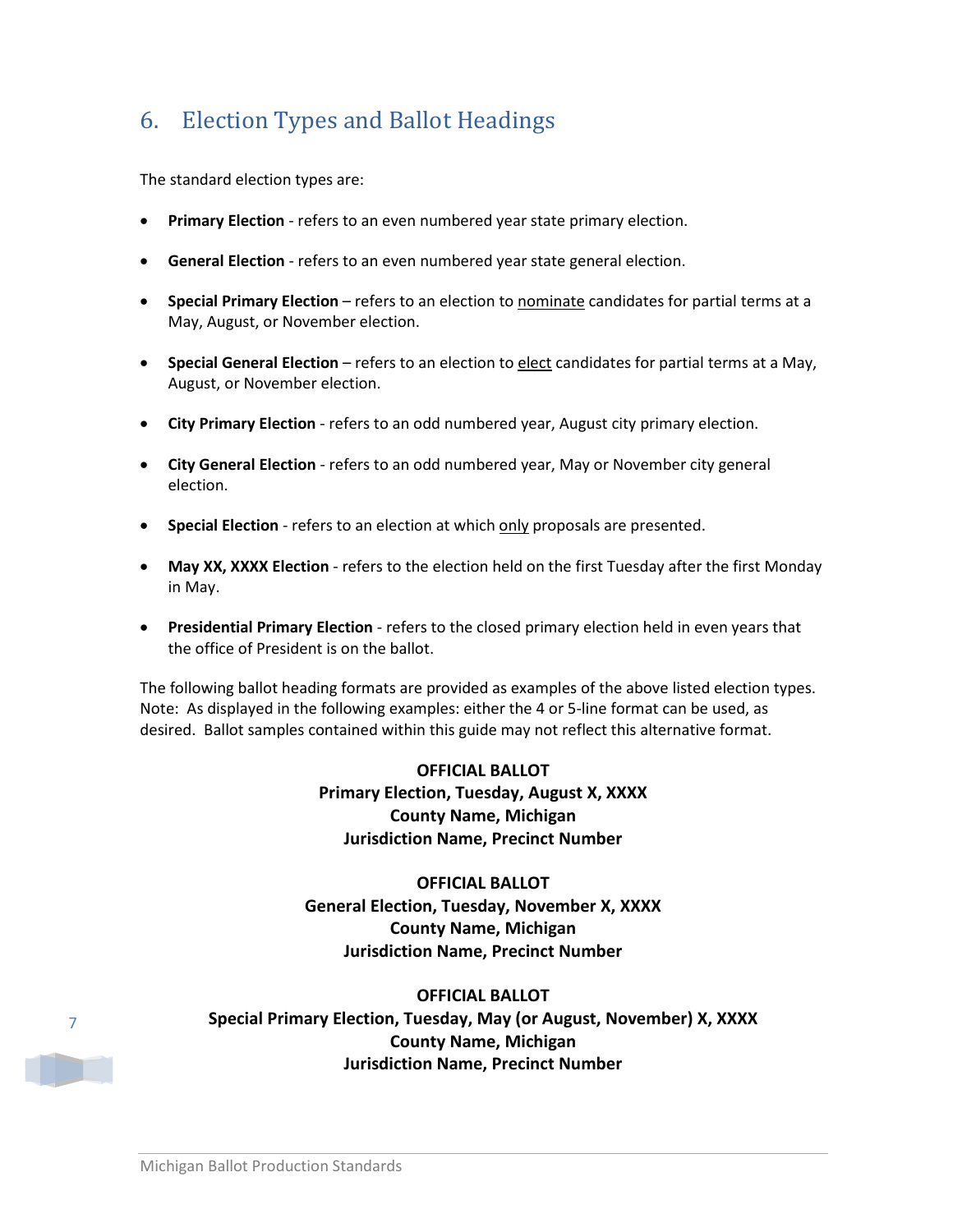**OFFICIAL BALLOT Special General Election Tuesday, May (or August, November) X, XXXX County Name, Michigan Jurisdiction Name, Precinct Number**

#### **OFFICIAL BALLOT**

**City Primary Election Tuesday, August X, XXXX County Name, Michigan Jurisdiction Name, Precinct Number**

**OFFICIAL BALLOT City General Election Tuesday, May (or November) X, XXXX County Name, Michigan Jurisdiction Name, Precinct Number**

### **OFFICIAL BALLOT REPUBLICAN (or DEMOCRATIC or LIBERTARIAN) PARTY BALLOT Presidential Primary Election Tuesday, March XX, XXXX County Name, Michigan Jurisdiction Name, Precinct Number**

Whenever an election is scheduled for the sole purpose of voting on one or more proposals, the heading of the ballot must reflect the fact that this is a "Special Election." The following ballot heading formats are provided as examples, 4 or 5-line format can be utilized, as desired:

> **OFFICIAL BALLOT Special Election, Tuesday, May X, XXXX County Name, Michigan Jurisdiction Name, Precinct Number**

**OFFICIAL BALLOT Special Election Tuesday, May X, XXXX County Name, Michigan Jurisdiction Name, Precinct Number**

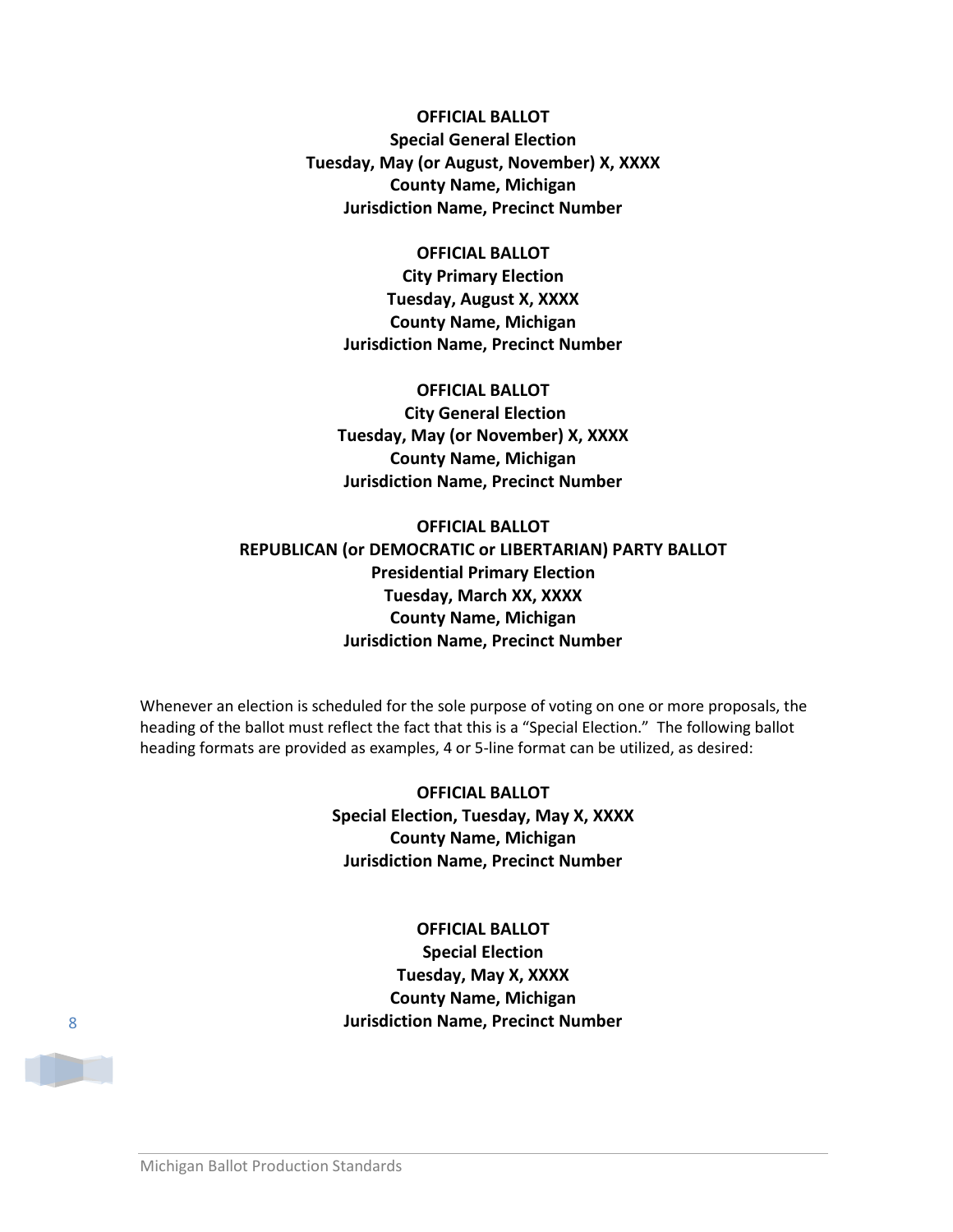Consolidated Elections has resulted in the sharing of certain ballots and election dates. For this reason, ballots prepared for elections held in May and November sometimes do not reflect a specific election type. The following ballot heading format is provided as an example:

### **OFFICIAL BALLOT Tuesday, May X, XXXX Election County Name, Michigan Jurisdiction Name, Precinct Number**

Ballot sets that contain mixed ballot types (e.g. special election ballot & City General Election ballot in same set) can utilize the following labeling in place of changing the ballot titles. The election type is called out in a shaded header placed first. This shaded election type header is placed before any other headers including section headers as follows (see Chapter 11, Presentation of Ballot Labels, Office and Proposal Divisions for when section headers are necessary):



#### **Additional Notes**

**Consolidated Elections** – As noted above, with the implementation of Michigan's consolidated elections legislation, instances where multiple governmental units must share the same ballot are common. To accommodate such instances and to avoid confusion, the names of the governmental units sharing the ballot are not reflected in the heading of the ballot. Instead, the name of each participating jurisdiction or school district is reflected in the body of the ballot directly above the number of votes allowed for the office or above the text of the proposal, as applicable. Examples:

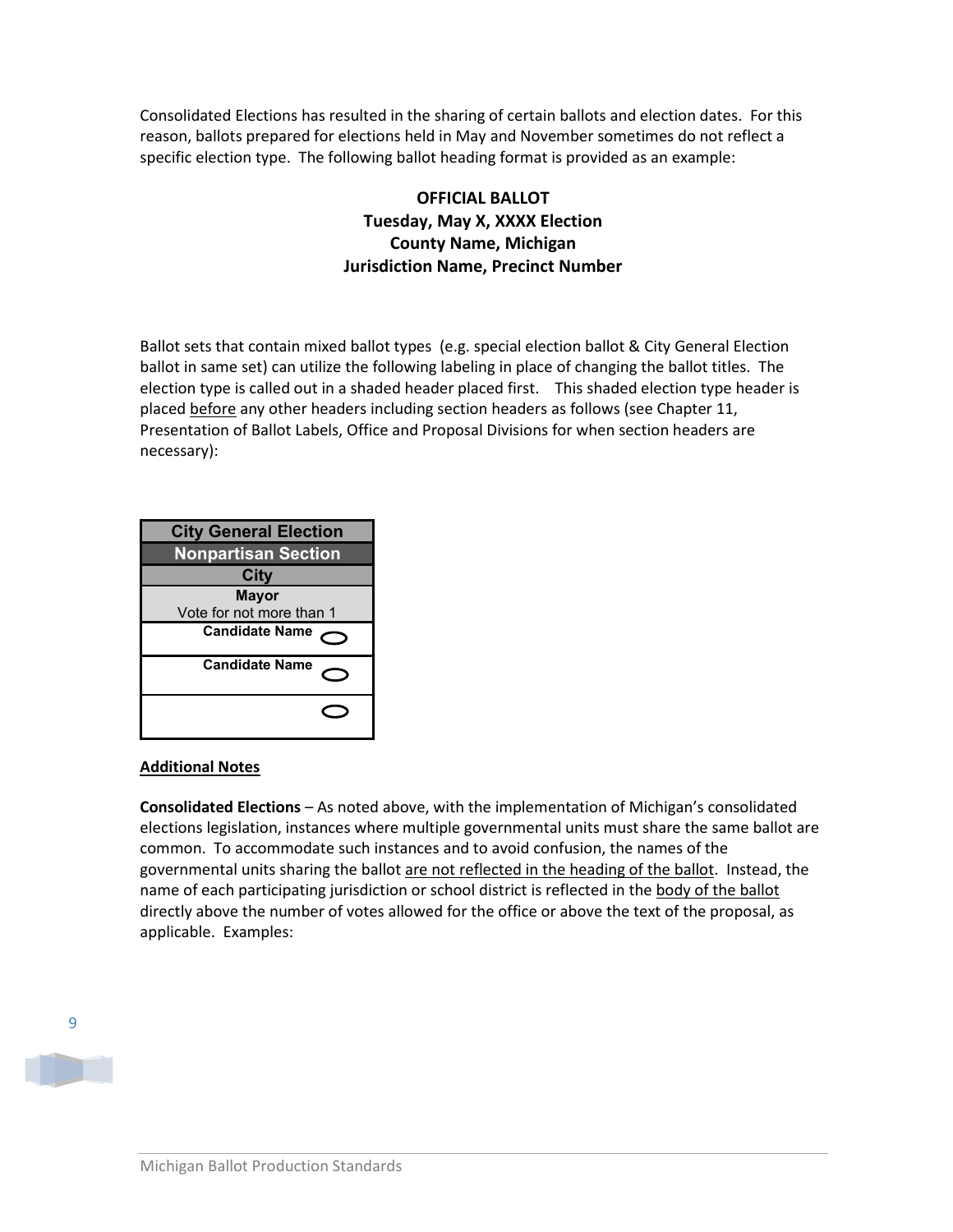

**\* School coordinator is responsible for obtaining the legal name of school district, e.g. My Public Schools or My Public School District.**

**County Name** - The name of the county printed in the heading of the ballot reflects the county in which the polling location is located.

**Jurisdiction Name** – The name of the jurisdiction printed in the heading of the ballot reflects the name of the jurisdiction in which the polling place is located. The name of the school district, village or governmental entity (unless listed in the heading of the ballot) is reflected in the body as noted above. If the name of the school district, village or other entity is included in the title of a proposal, it is not required that this information be repeated on the line just above the title. The use of a comma following the name of the jurisdiction in which the polling place is located is optional. If school district based precincts are used to administer a May election for a school proposal, the name of the city or township in which the polling place is located is required, however, other information such as the 'school precinct name' or school district name may be listed above the jurisdiction and precinct number, e.g.:

> **OFFICIAL BALLOT Tuesday, May X, XXXX Election County Name, Michigan Legal Name of School District Jurisdiction Name, Precinct Number**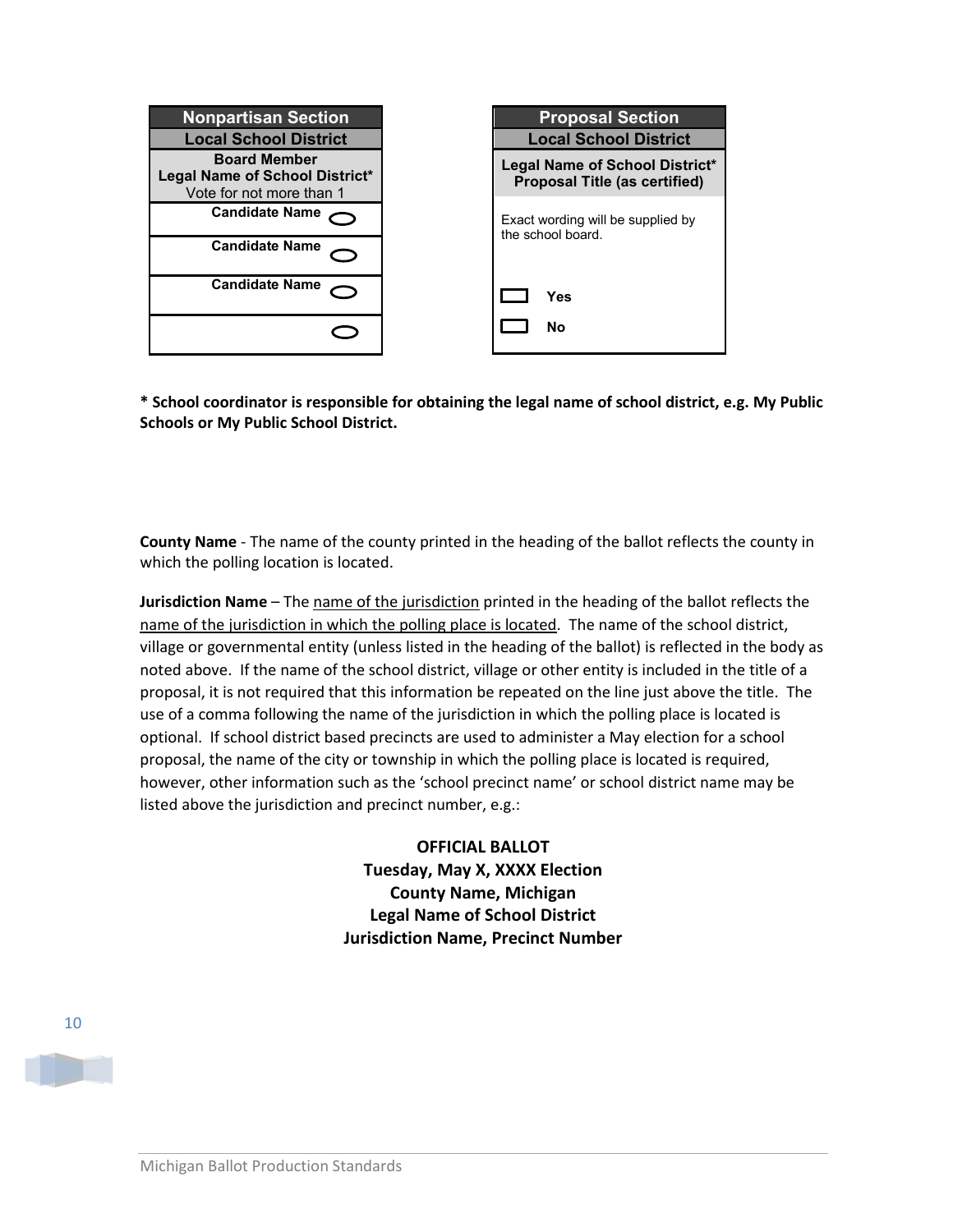**Precinct Number** – The precinct numbers printed in the heading of the ballot reflect the precincts established by the city or township for the conduct of state and federal elections. The following exceptions may apply:

- **May Election** The precinct numbers established by the county or local election commission are printed in the heading of the ballot. As an exception, if unique school-based precincts are established by the county or local election commission for the conduct of elections at which school proposals are voted on, school precinct numbers are printed in the heading of the ballot with the name of the jurisdiction (city or township).
- **Single Precinct Jurisdictions** If the number of **active registered voters within a city**, township or village is less than 2,999, and the jurisdiction is not divided into two or more precincts, the entire jurisdiction is contained within one precinct which is printed on the ballot as "Precinct 1." MCL 168.654 states, in part, "…When not divided according to law into 2 or more election precincts, each organized city, ward, township and village shall be an election precinct."
- **Precincts Established by Ward –** In the event that a city charter calls for the establishment of one or more wards, each ward shall be divided into one or more precincts. If the precinct numbers within each ward begin with 1, both the ward and precinct number must appear in the heading of the ballot as follows:

#### **City of X, Ward 1, Precinct 1**

If a unique precinct number is assigned to all precincts within the city, so that no two precincts share the same number, a reference to ward is not required.

- **"Temporary" Precinct Consolidation** In the case of a "temporary" precinct consolidation involving whole precincts located within a single jurisdiction, the numbers of all precincts involved are printed in the heading of the ballot. Example: Temporary consolidation involves City of Lansing, Precinct 1, 2 & 3 = "City of Lansing, Precinct 1, 2 & 3." If the temporary consolidation involves whole precincts that are contained within multiple jurisdictions, the number of the precinct that is normally assigned to the polling location is used. Example: Temporary consolidation involves City of Lansing, Precinct 1 & 3 and City of East Lansing Precinct 3. If the voters assigned to the consolidated precinct will be voting at Lansing City Hall which is normally used to house Precinct  $1 =$  "City of Lansing, Precinct 1."
- **Split Precincts** The following naming conventions may be used to distinguish the different ballot styles that will be issued to voters assigned to a single precinct that is comprised of more than one political subdivision (i.e., legislative district, county commission district, city ward, school district, or village). Example: Precinct 1A, Precinct 1B. Up to 5 alpha/numeric characters may be used to identify each of the unique ballot styles issued within a precinct.

11

In addition to the above required naming conventions, the QVF offers the ability to assign up to 5 alpha/numeric characters that will appear next to each voter's name on the ePollbook or QVF precinct list. Example: 1 OAK, Blue or LPS (Lansing Public Schools). This same feature is available when using the QVF to generate mailing labels via mass application. Many ballot printers also offer ballot stub color striping and alpha/numeric coding of ballot serial numbers. Example: 00001 LPS.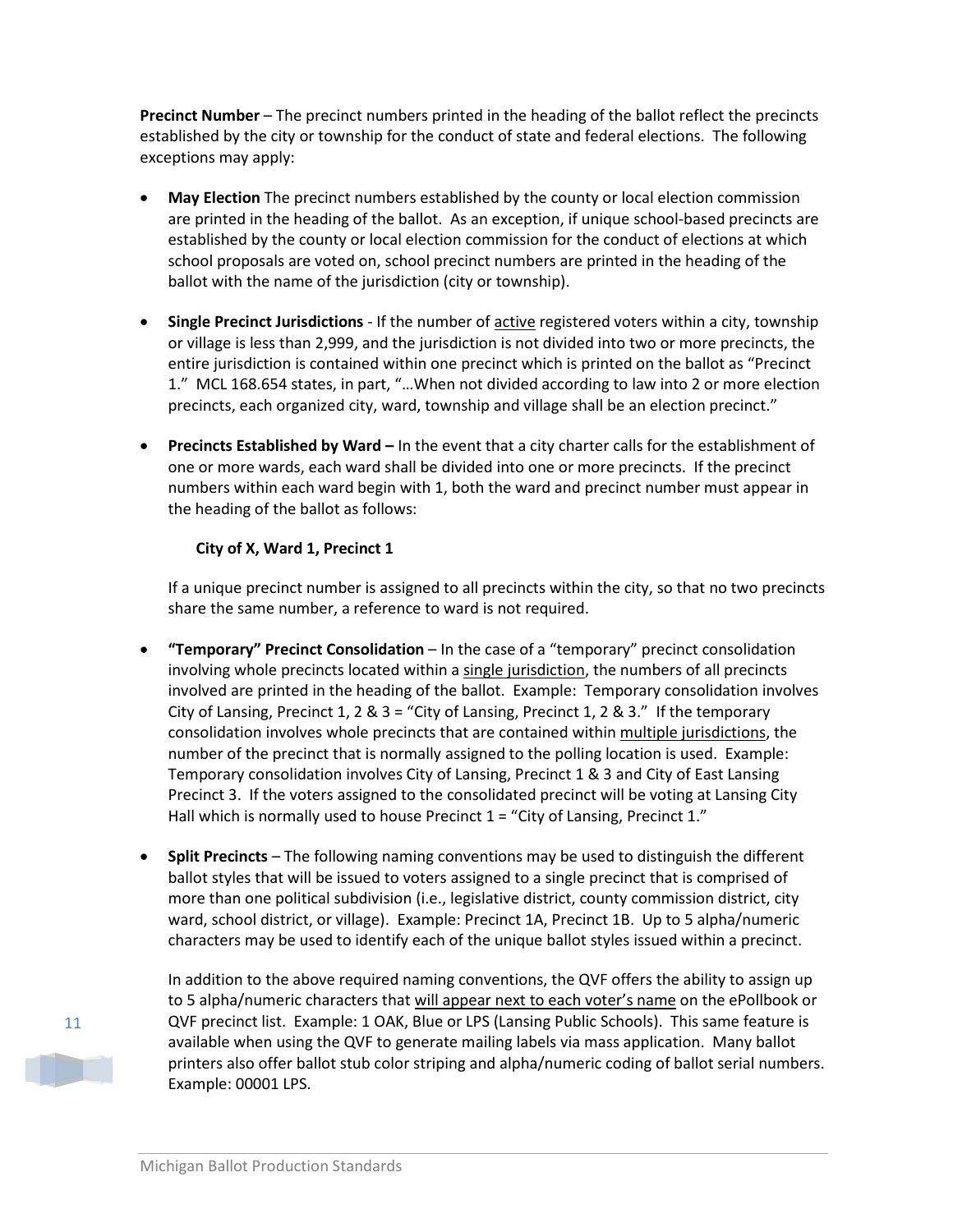• **Shared Ballot Styles –** If a single ballot style will be shared by more than one city, township or school district, each precinct in which the ballot style will be issued must be listed in the body of the ballot below the offices or proposals as follows:

**City X, Precinct 1 – 12 Township X, Precinct 1 – 5 Township XX, Precinct 1** 

In this case, the precinct number to which the ballot is assigned must be manually written, highlighted, or stamped on each ballot prior to the ballot being issued.



**The Second Second**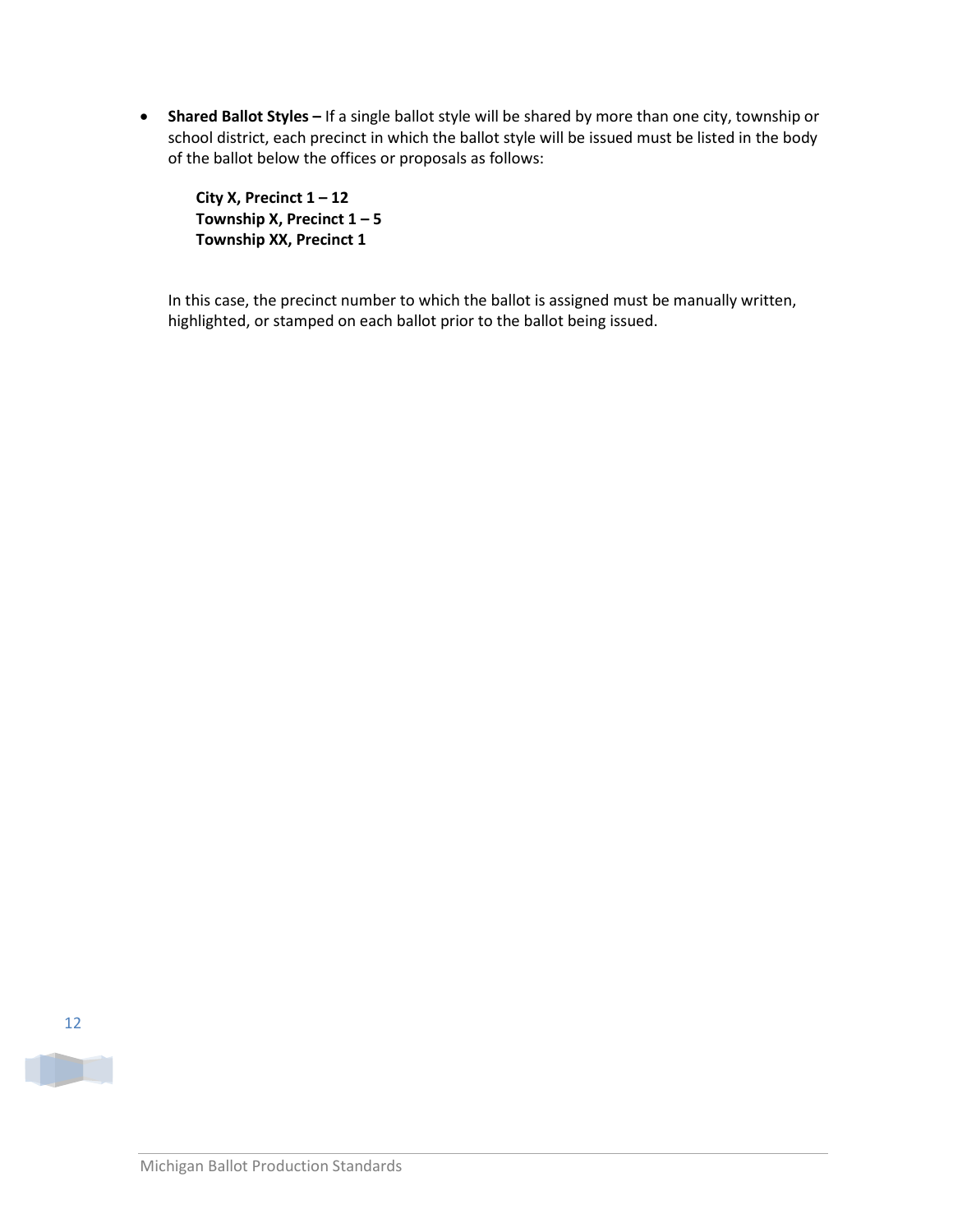# <span id="page-12-0"></span>7. Ballot Instructional Language

Michigan Election law requires ballot marking instructions to be printed on the front of ballot secrecy sleeves or inserted into a clear plastic pocket adhered the front of the ballot secrecy sleeves distributed to voters. The following ballot instructional language must be used as appropriate for the type of election involved. As depicted below, in instances where the ballot does not contain a partisan section, a nonpartisan section, and/or a proposal section, the instructions must be modified as appropriate (MCL 168.736b-e.)

#### **PRIMARY**

**TO VOTE:** Completely darken the oval opposite each choice as shown: **[insert graphic here]**.

**--OR—**

**TO VOTE:** Completely darken the box opposite each choice as shown: **[insert graphic here].**

**IMPORTANT:** To mark your ballot, use only a black or blue ink pen. **DO NOT USE ANY OTHER INK COLOR!**

**PARTISAN SECTION:** There may be multiple party sections on the ballot. Select the party section of your choice. **YOU MAY VOTE IN ONE PARTY SECTION ONLY; YOU CANNOT "SPLIT YOUR TICKET." IF YOU VOTE IN MORE THAN ONE PARTY SECTION, YOUR PARTISAN BALLOT WILL BE REJECTED.**

**DO NOT** vote for more candidates than indicated under each office title.

**WRITE-IN CANDIDATES:** To vote for a candidate whose name is not printed on the ballot, write or place the name of that candidate in the blank space provided and completely darken the voting target area. Do not cast a write-in vote for a candidate whose name is already printed on the ballot for that office.

**CHECK BOTH SIDES OF BALLOT:** This ballot has two sides. Be certain to check the reverse side of the ballot.

**WHEN YOU HAVE COMPLETED VOTING:** Place the ballot in the secrecy sleeve so that votes cannot be seen and the numbered stub is visible. Return the ballot to the election official stationed at the tabulator. (If voting by absentee ballot, follow the instructions provided by the clerk for returning the ballot.)



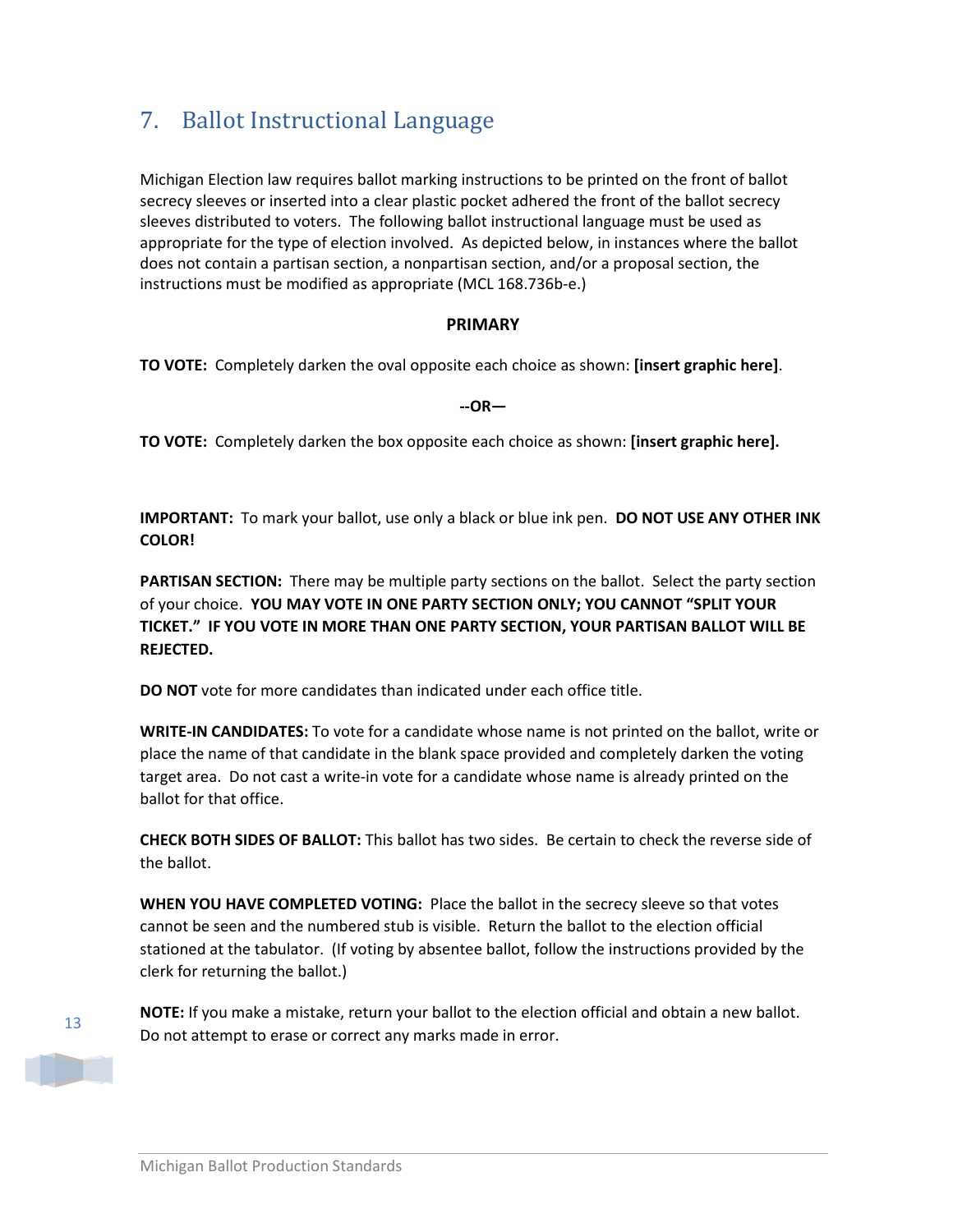#### **GENERAL ELECTION**

**TO VOTE:** Completely darken the oval opposite each choice as shown: **[insert graphic here]**.

**--OR—**

**TO VOTE:** Completely darken the box opposite each choice as shown: **[insert graphic here].**

**IMPORTANT:** To mark your ballot, use only a black or blue ink pen. **DO NOT USE ANY OTHER INK COLOR!**

**PARTISAN SECTION:** To vote the partisan section of the ballot, you may cast a "straight ticket," a "split ticket" or a "mixed ticket."

**Straight Ticket:** Vote the party of your choice. Nothing further need be done in the partisan section.

**Split Ticket:** You may vote a straight ticket AND vote for individual candidates of your choice.

**Mixed Ticket:** Vote for the individual candidates of your choice in each office.

**NONPARTISAN** and **PROPOSAL SECTIONS** of the ballot (if any) must be voted separately.

**DO NOT** vote for more candidates than indicated under each office title.

**WRITE-IN CANDIDATES:** To vote for a candidate whose name is not printed on the ballot, write or place the name of that candidate in the blank space provided and completely darken the voting target area. **This must be done even if you cast a straight party vote**. Do not cast a write-in vote for a candidate whose name is already printed on the ballot for that office.

**CHECK BOTH SIDES OF BALLOT:** This ballot has two sides. Be certain to check the reverse side of the ballot.

**WHEN YOU HAVE COMPLETED VOTING:** Place the ballot in the secrecy sleeve so that votes cannot be seen and the numbered stub is visible. Return the ballot to the election official stationed at the tabulator. (If voting by absentee ballot, follow the instructions provided by the clerk for returning the ballot.)



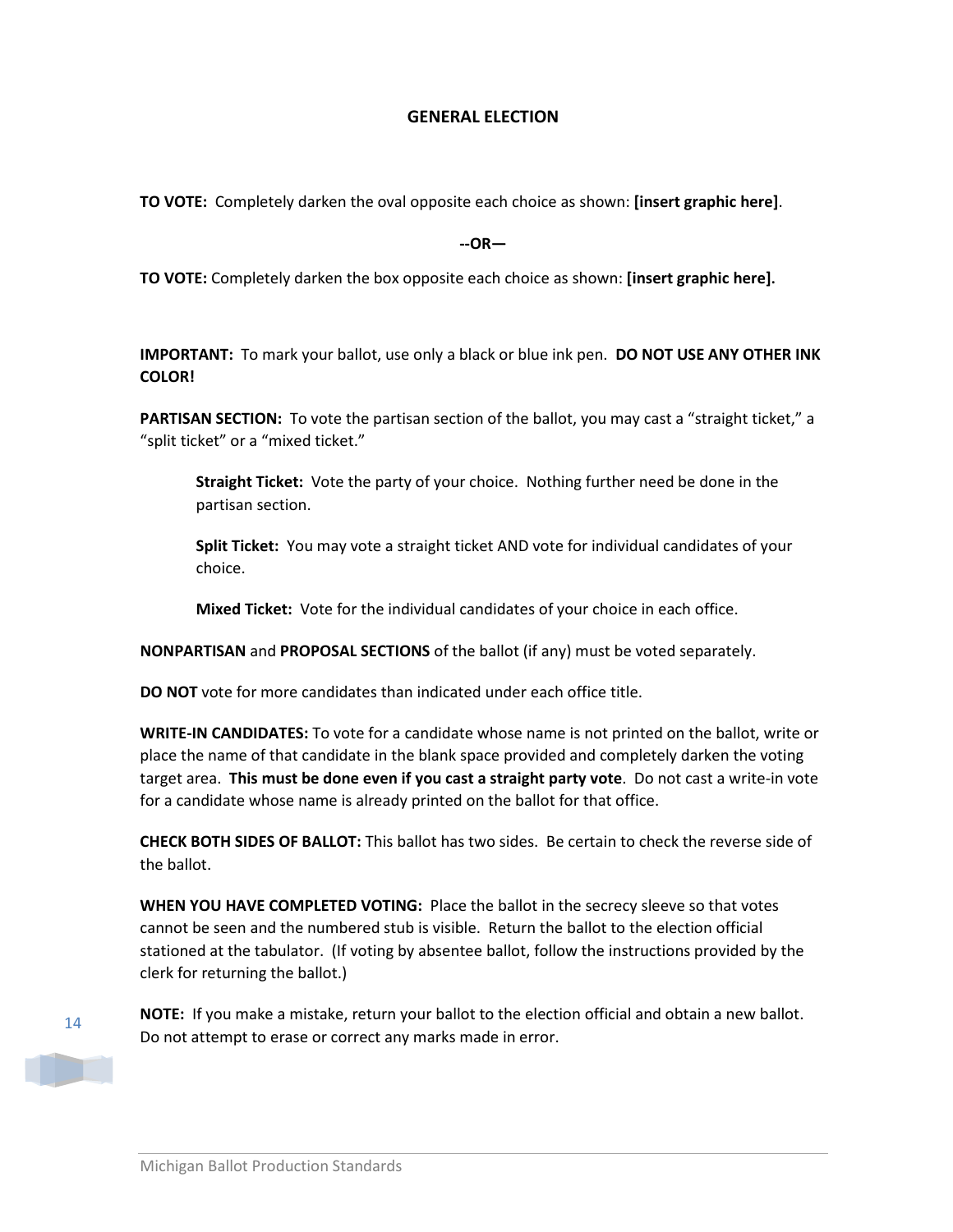#### **NON-PARTISAN ELECTION**

**TO VOTE:** Completely darken the oval opposite each choice as shown: **[insert graphic here]**.

**--OR—**

**TO VOTE:** Completely darken the box opposite each choice as shown: **[insert graphic here].**

**IMPORTANT:** To mark your ballot, use only a black or blue ink pen. **DO NOT USE ANY OTHER INK COLOR!**

**DO NOT** vote for more candidates than indicated under each office title.

**WRITE-IN CANDIDATES:** To vote for a candidate whose name is not printed on the ballot, write or place the name of that candidate in the blank space provided and completely darken the voting target area. Do not cast a write-in vote for a candidate whose name is already printed on the ballot for that office.

**CHECK BOTH SIDES OF BALLOT:** This ballot has two sides. Be certain to check the reverse side of the ballot.

**WHEN YOU HAVE COMPLETED VOTING:** Place the ballot in the secrecy sleeve so that votes cannot be seen and the numbered stub is visible. Return the ballot to the election official stationed at the tabulator. (If voting by absentee ballot, follow the instructions provided by the clerk for returning the ballot.)

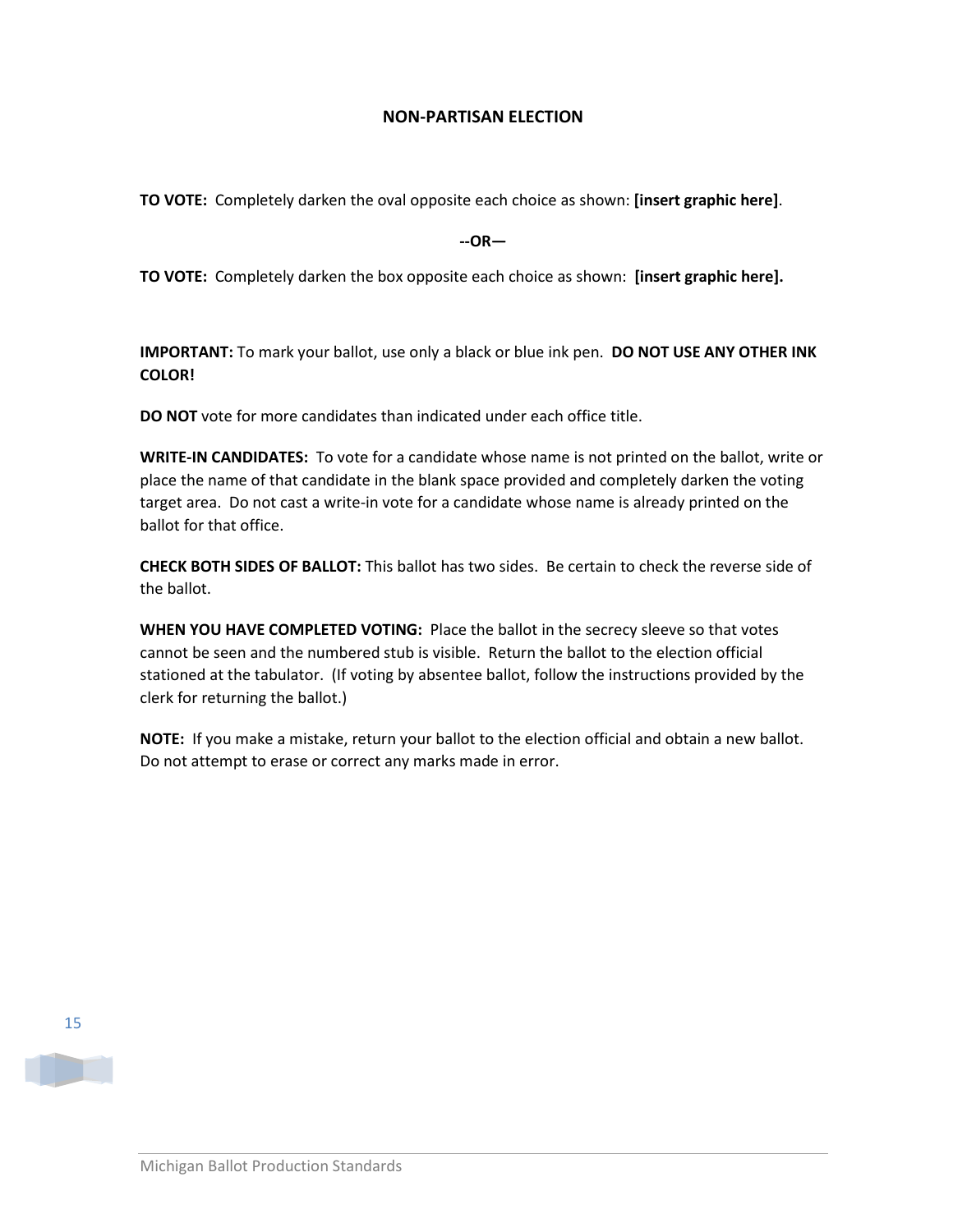#### **SPECIAL ELECTION**

**TO VOTE:** Completely darken the oval opposite each choice as shown: **[insert graphic here]**.

**--OR—**

**TO VOTE:** Completely darken the box opposite each choice as shown: **[insert graphic here].**

**IMPORTANT:** To mark your ballot, use only a black or blue ink pen. **DO NOT USE ANY OTHER INK COLOR!**

**CHECK BOTH SIDES OF BALLOT:** This ballot has two sides. Be certain to check the reverse side of the ballot.

**WHEN YOU HAVE COMPLETED VOTING:** Place the ballot in the secrecy sleeve so that votes cannot be seen and the numbered stub is visible. Return the ballot to the election official stationed at the tabulator. (If voting by absentee ballot, follow the instructions provided by the clerk for returning the ballot.)

**NOTE:** If you make a mistake, return your ballot to the election official and obtain a new ballot. Do not attempt to erase or correct any marks made in error.

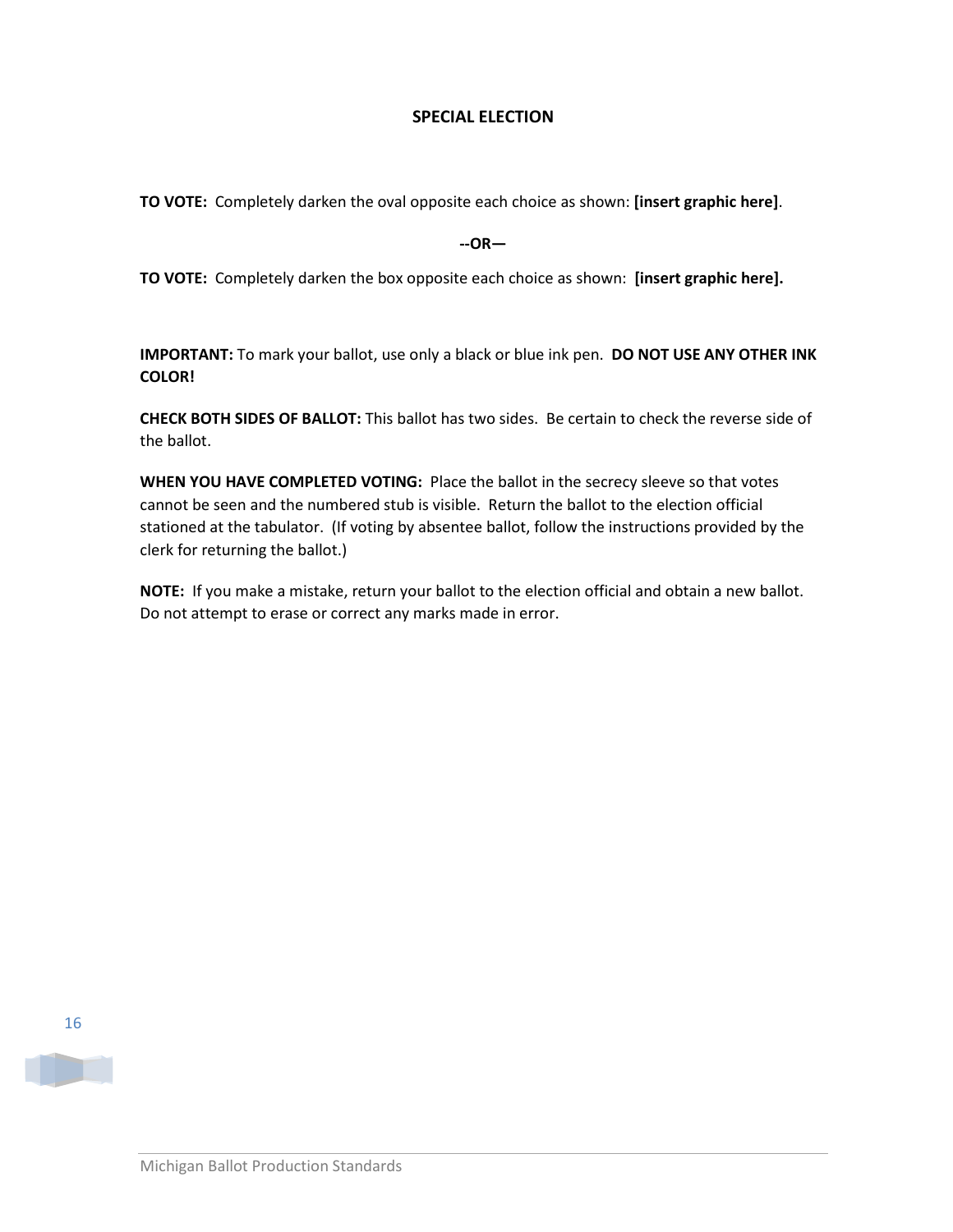# <span id="page-16-0"></span>8. Instructional Modification Notes

Certain modifications to the instructional language must be made to accommodate the following situations:

- The words, **"VOTE BOTH FRONT AND BACK OF BALLOT"** or **"READ BOTH SIDES"** must appear at the bottom of both sides of all two-sided ballots. The use of this language on one-sided ballots is optional but recommended.
- The following instructional language is only required for ballots prepared for special primary election involving a single party:

**PARTISAN SECTION:** There is one party participating in the special primary.

• The following instructional language is only required for ballots prepared for general elections at which the straight party option is required.

**PARTISAN SECTION:** To vote the partisan section of the ballot, you may cast a "straight ticket," a "split ticket" or a "mixed ticket."

**Straight Ticket:** Vote the party of your choice. Nothing further need be done in the partisan section.

**Split Ticket:** You may vote a straight ticket AND vote for individual candidates of your choice.

**Mixed Ticket:** Vote for the individual candidates of your choice in each office.

**NONPARTISAN** and **PROPOSAL SECTIONS** of the ballot (if any) must be voted separately.

• If a special general election to fill a vacancy in an office will be held in conjunction with a partisan primary, the following instructions must be printed immediately above the instructions for casting a write-in vote:

 **SPECIAL GENERAL ELECTIONS** held to fill partial terms must be voted separately.

In addition, the words, **"SPECIAL GENERAL ELECTION"** must appear directly above the office division in boldface upper case type and centered in a shaded box. (See Chapters 20, Shading Gradient and Font Sizes and 21, Sample Ballots for gradient/font requirements and sample ballots.)

• Additional instructional modifications are permitted for use with Closed Presidential Primary ballots, see Chapter 9, Closed Presidential Primary.

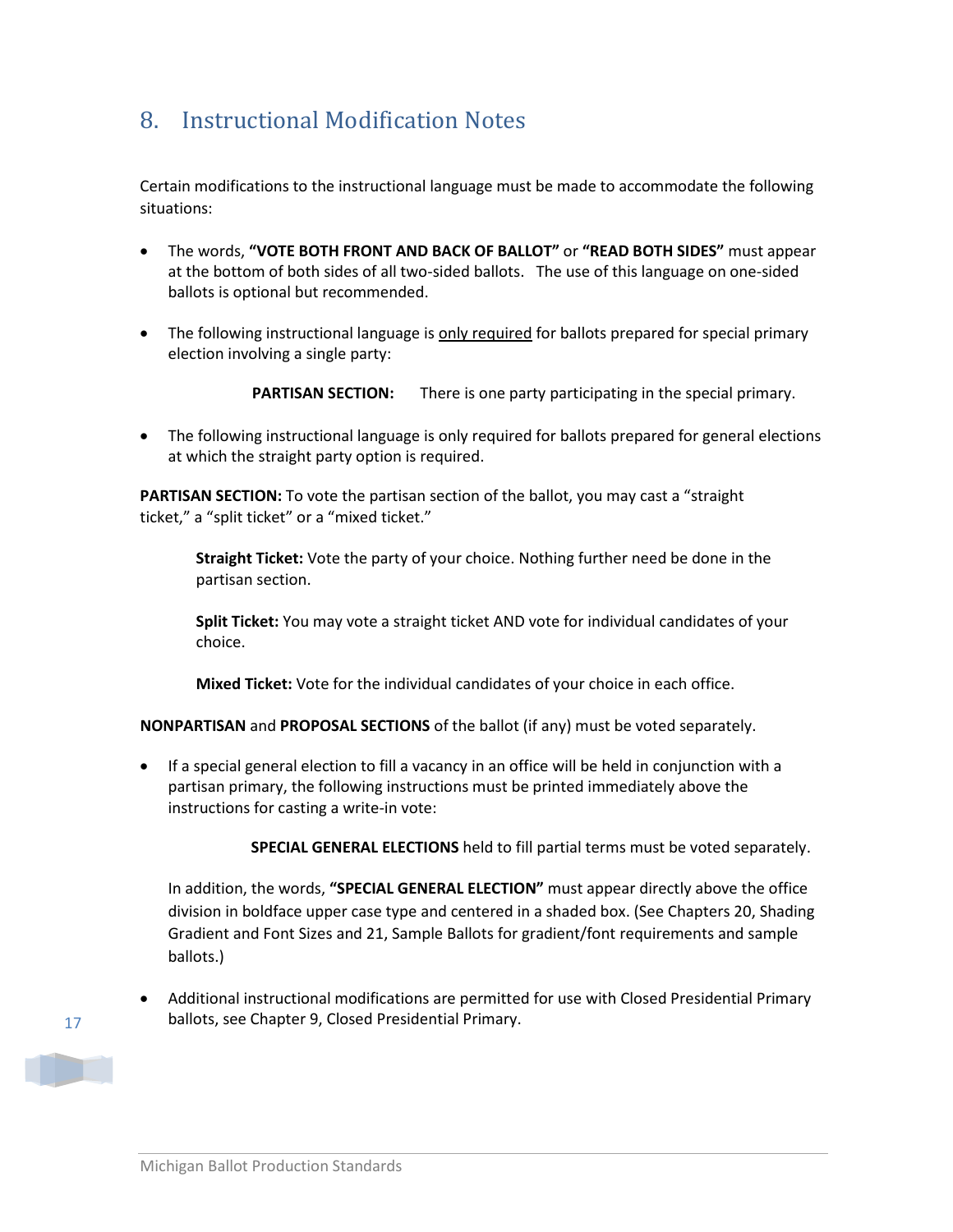# <span id="page-17-0"></span>9. Closed Presidential Primary

Michigan Election Law has designated the Presidential Primary as a closed primary; this is the only closed primary election. The differences between an open primary and a closed primary are:

- Voters in an **open primary** receive a ballot with a column listing each qualified party's candidates. Voters then decide which party primary they wish to participate in by voting only in the column of their party choice while in the privacy of the voting station. Voting for candidates in more than a single party's column will void the entire partisan ballot.
- Voters in **closed primaries** must state the party primary they wish to participate in before receiving a ballot. The ballot given to voters only shows the party that corresponds to their choice.

#### **Special Considerations required for the Closed Presidential Primary:**

- **Party choice collection, retention, disclosure, and destruction**
- **No Party Declaration ballot selection (nonpartisan candidates and proposals)**
- **Ballot numbering restrictions**
- **Candidate rotation and Uncommitted vote position**
- **Modified instructional language**

#### **Party choice collection, retention, disclosure, and destruction:**

- The law requires voters to indicate in writing which political party ballot he or she wishes to vote. This requirement only applies to presidential primary elections, and voters will not be required to select a political party ballot type in writing at other types of elections.
- County, city, and township clerks must retain the forms indicating each voter's presidential primary ballot selection for 22 months. This ballot selection information is subject to disclosure under the Freedom of Information Act.

#### **No Party Declaration ballot selection (nonpartisan candidates and proposals):**

• Voters must be granted the ability to vote on local candidate or proposal items (if any) without being forced to participate in the Presidential Primary. To satisfy this ability a separate No Party Declaration ballot is created to allow an additional choice ballot. This additional ballot choice is subject to the same retention and disclosure standard as the primary.

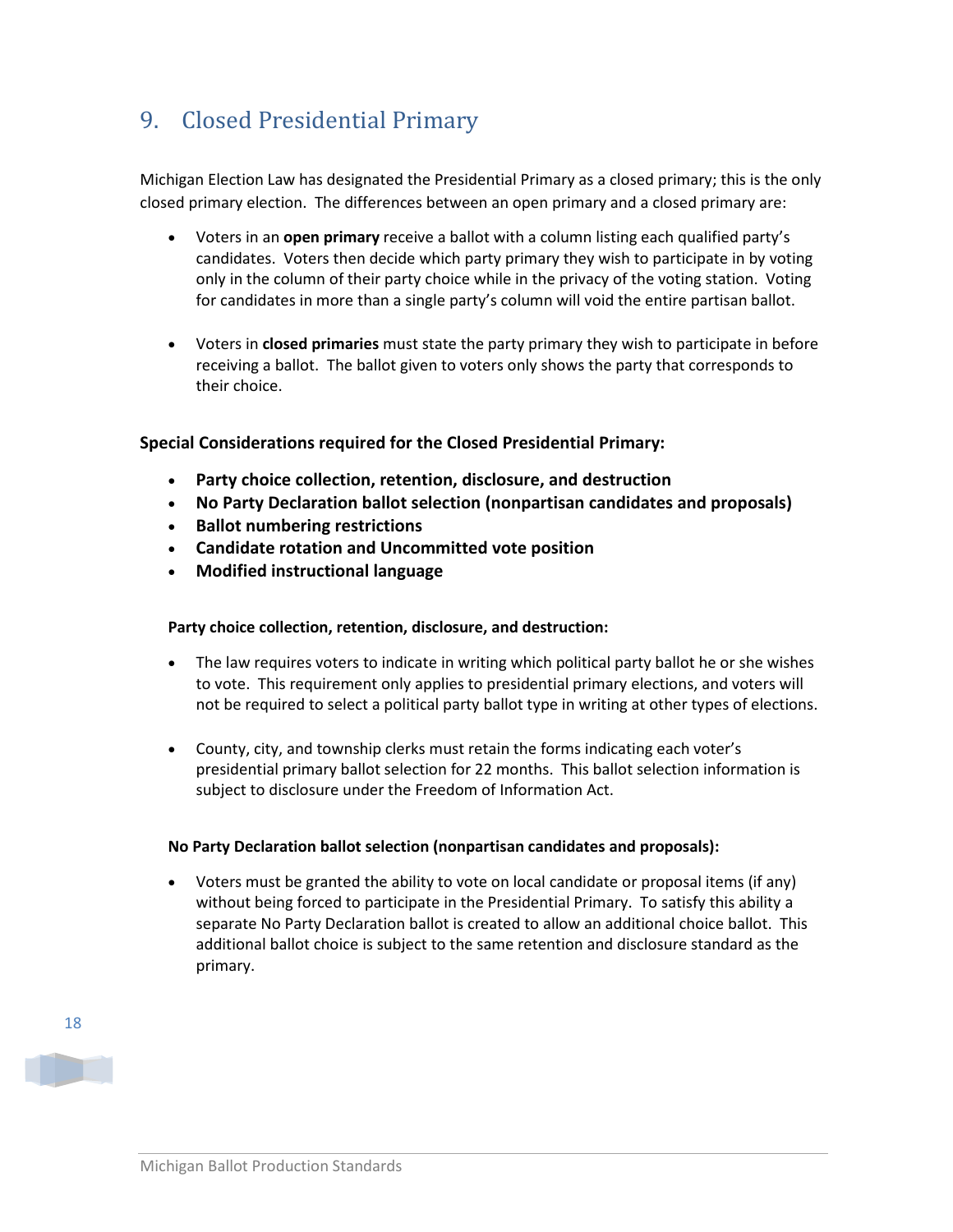#### **Ballot numbering restrictions:**

• Ballots created for the Presidential Primary must be numbered using different number sequences for each ballot type: Republican, Democratic, Libertarian and No Party Declaration (if any) e.g.:

| <b>Ballot Type:</b>            | Ballot numbers:** |
|--------------------------------|-------------------|
| <b>Republican Ballots</b>      | 10001-13000       |
| Democratic Ballots             | 20001-23000       |
| Libertarian Ballots            | 30001-33000       |
| Nonpartisan/proposal Ballots   | 40001-44000       |
| Voter Assist Terminal Ballots* | 90001-95000       |

#### **Notes:**

\* Removable, consecutively numbered stubs are strongly recommended on all blank stock utilized in the Voter Assist Terminals (VAT). This ballot stock must adhere to the numbering convention restriction for the Presidential Primary. It is recommended that a different numbering sequence be applied to this stock for use in all elections. Care should be taken with the un-used ballot stock following an election as it can be re-deployed election to election.

\*\* If an alpha character is used to distinguish ballot type, that alpha character cannot be entered into ePollbook or on QVF precinct list. (e.g. R, D, L or N, etc.)

#### **Candidate rotation and Uncommitted vote position:**

- Each party primary shall have a vote position for "Uncommitted." When a voter selects "Uncommitted" this implies that they are exercising a "party vote" but are not committed to any of the candidates listed on the ballot. With enough votes cast to "Uncommitted" the party can send delegates to the national nominating convention who are not committed to a specific candidate.
- Candidate rotation: candidates are placed in alpha order by last name (home position) with rotation of names rotated precinct by precinct across the jurisdiction (See Chapter 19, Candidate Name Rotations.) **The Uncommitted vote position does not rotate and remains in the position above the write-in line**.

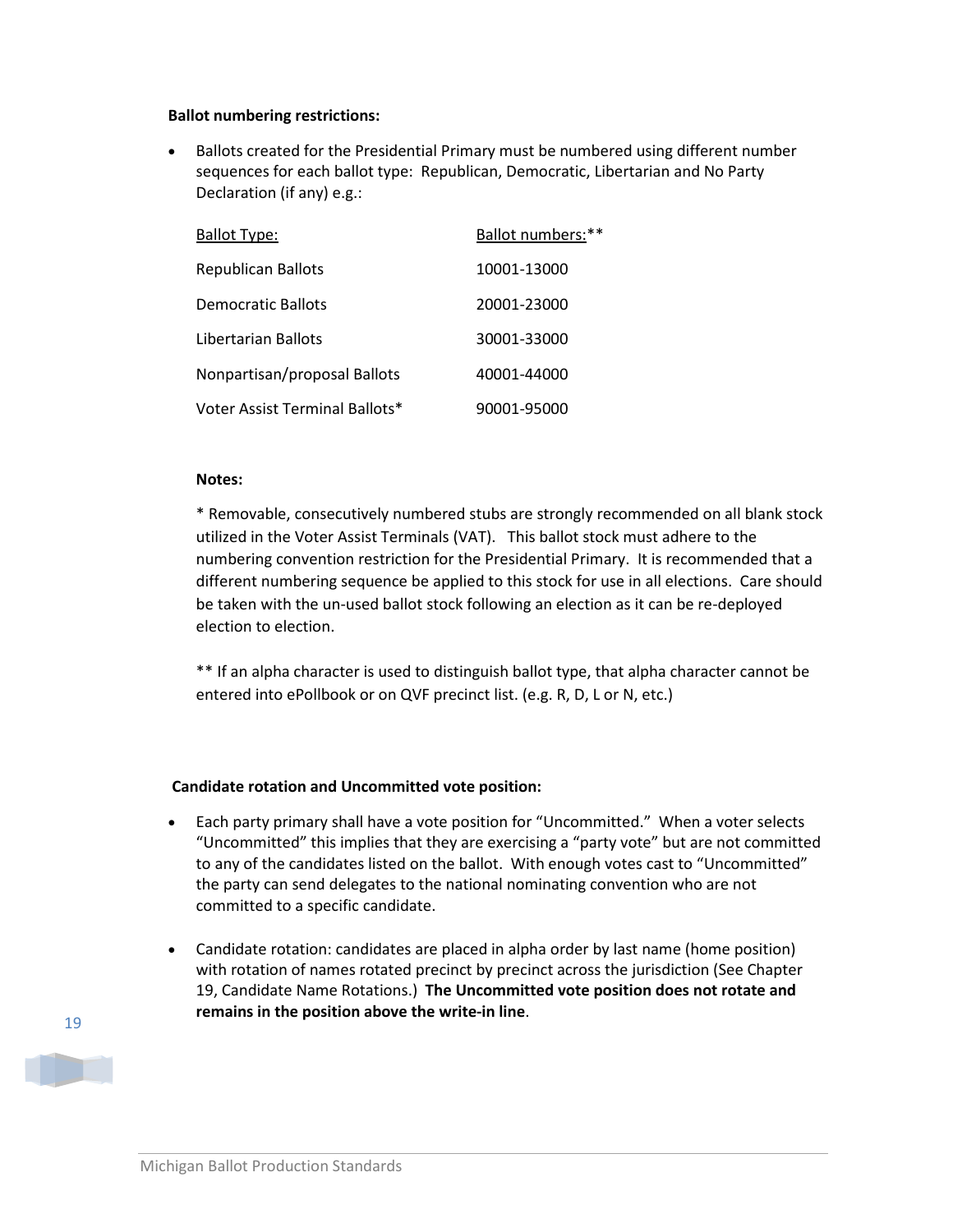**Modified instructional language to be used for the Closed Presidential Primary:**

### **PRESIDENTIAL PRIMARY**

**INSTRUCTIONS:** For the office of President, you may vote for a candidate or you may vote "uncommitted."

**TO VOTE:** Completely darken the oval opposite each choice as shown: **[insert graphic here]**.

**--OR—**

**TO VOTE:** Completely darken the box opposite each choice as shown: **[insert graphic here].**

**IMPORTANT:** To mark your ballot, use only a black or blue ink pen. **DO NOT USE ANY OTHER INK COLOR!**

**PARTISAN SECTION:** There are multiple separate party ballots. Select the party ballot of your choice. **YOU MAY VOTE ONE PARTY BALLOT ONLY.** 

**DO NOT** vote for more candidates than indicated under each office title.

**WRITE-IN CANDIDATES:** To vote for a candidate whose name is not printed on the ballot, write or place the name of that candidate in the blank space provided and completely darken the voting target area. Do not cast a write-in vote for a candidate whose name is already printed on the ballot for that office.

**WHEN YOU HAVE COMPLETED VOTING:** Place the ballot in the secrecy sleeve so that votes cannot be seen and the numbered stub is visible. Return the ballot to the election official stationed at the tabulator. (If voting by absentee ballot, follow the instructions provided by the clerk for returning the ballot.)

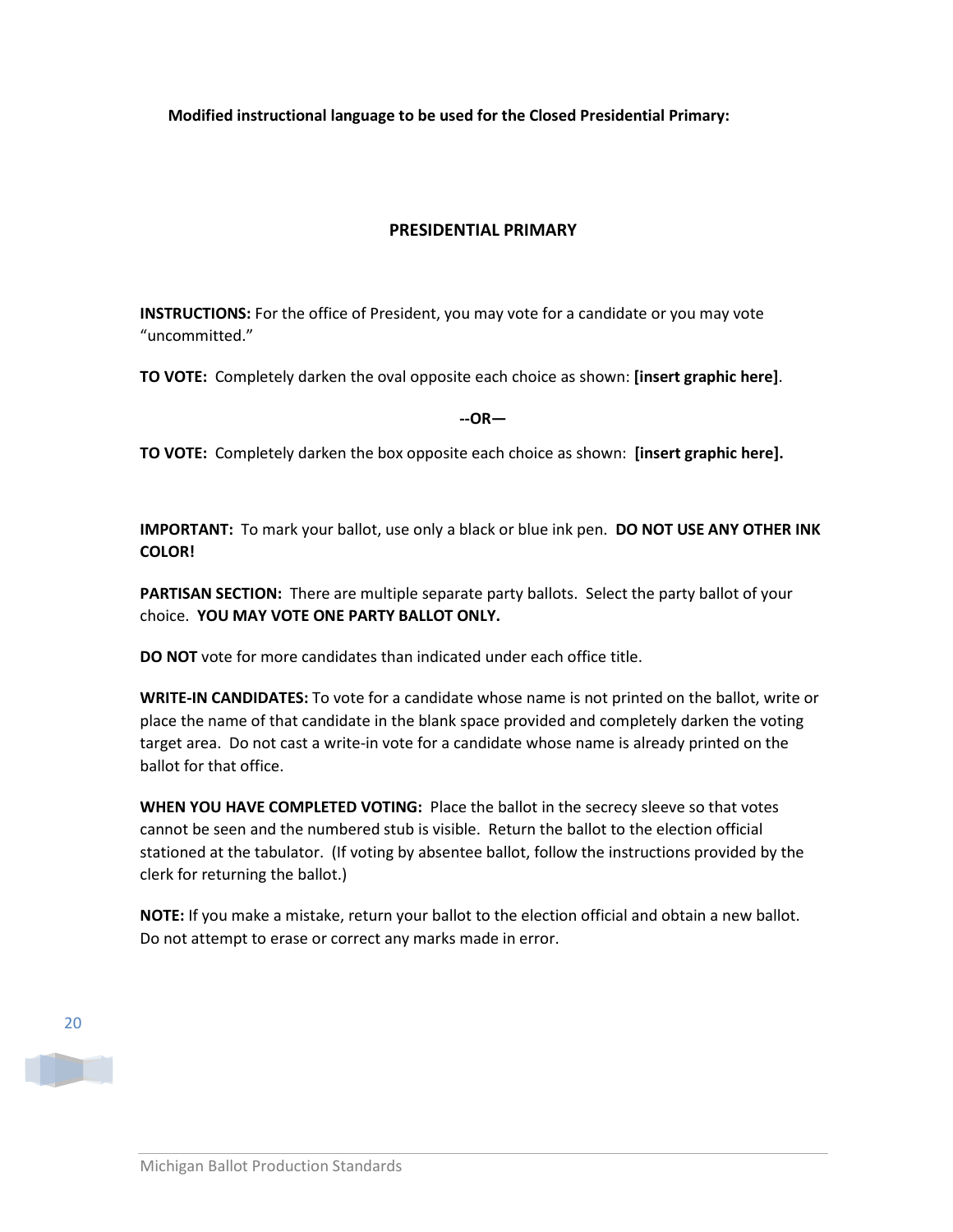## <span id="page-20-0"></span>10. Two Page Ballots

In 2012, Public Act 128 moved several entities' regular election to even-year November General (e.g. school candidates). This change in regular election date has forced many communities into a two-page ballot scenario. The following standards must be observed whenever the situation of a two-page ballot arises:

- Races cannot be broken or spread from one column or page to another, e.g.: race with multiple candidates running cannot start in center column and complete in next column nor is it acceptable to start a race on front of ballot and complete on back.
- Proposals cannot be 'orphaned', e.g. two township proposals appear on front side of ballot or first page and a third township proposal appears solo on back or second page.
- Special second page identifiers are required, e.g. **Page 1 of 2.** See sample ballots in Chapter 21, Sample Ballots for example.
- The words, **"NOTE: Ballot has 2 pages. Please remember to vote all pages."** must appear at top of all two-page ballots.
- The words, "**CHECK BOTH SIDES AND BOTH PAGES OF BALLOT**" or **"READ BOTH SIDES"** must appear on the bottom of all two-page ballots.
- Contact the Bureau of Elections for assistance. Bureau staff will analyze ballot content for space saving opportunities, if any.

**IMPORTANT:** Two-page ballots are always considered a single ballot; both pages must be identified with same stub number and tabulated as one ballot. Two-page ballots are two pages of same document, identified as a single document and tabulated as such.

**NOTE:** Any variance from the standards printed within this document need prior authorization and granted on a case-by-case basis.

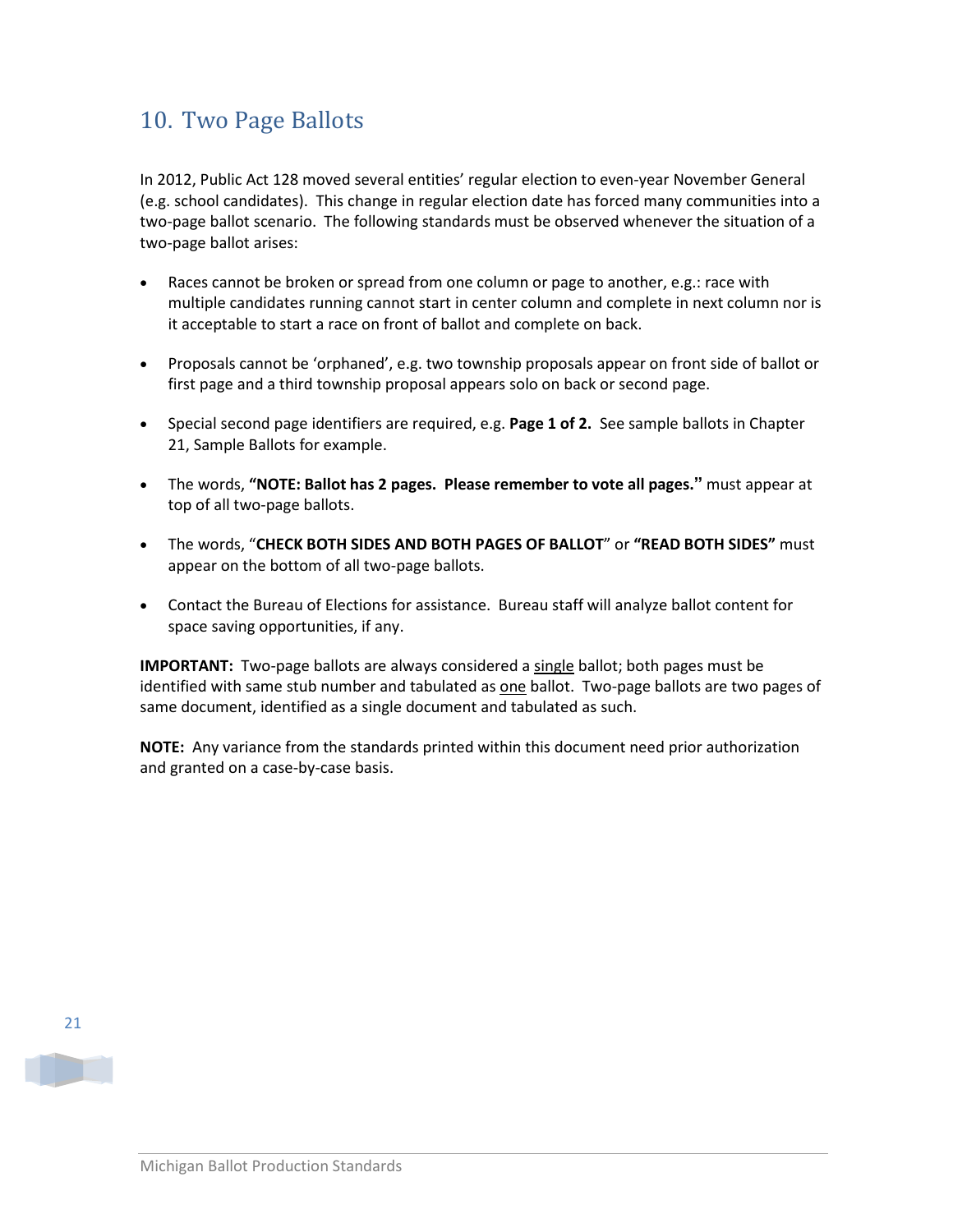# <span id="page-21-0"></span>11. Presentation of Ballot Labels, Office and Proposal Divisions

The following standards must be observed: (See MCL 168.795c.)

- Sectional ballot labels are needed whenever there is more than one section to the ballot. Sectional ballot labels must be printed in boldface upper and lower case type and centered in a header box, shaded 60% fill (dark grey) with white font (e.g., **"Partisan Section", "Nonpartisan Section", "Proposal Section")**.
- Reverse side and subsequent ballot pages need to have the sectional ballot labels repeated to ensure that voters are aware of what section they are continuing. Sectional ballot labels must be printed in boldface upper and lower-case type and centered in a header box, shaded 60% fill (dark grey) with white font (e.g., **"Partisan Section - Continued", "Nonpartisan Section - Continued", "Proposal Section - Continued")**.
- Office and proposal divisional labels must be printed in boldface upper and lower-case type and centered in a header box, shaded 40% fill (medium grey) with black font in the following order: (See Chapter 17, Presentation of Ballot Proposals for proposal order.)

**Presidential State Congressional Legislative State Boards County Authority\* City** (partisan offices) **Township Authority\* Delegate Judicial Community College Intermediate School District City** (non-partisan offices) **Authority\* Township Library (**only non-partisan township office) **Village Authority\* Local School District Metropolitan District District Library**

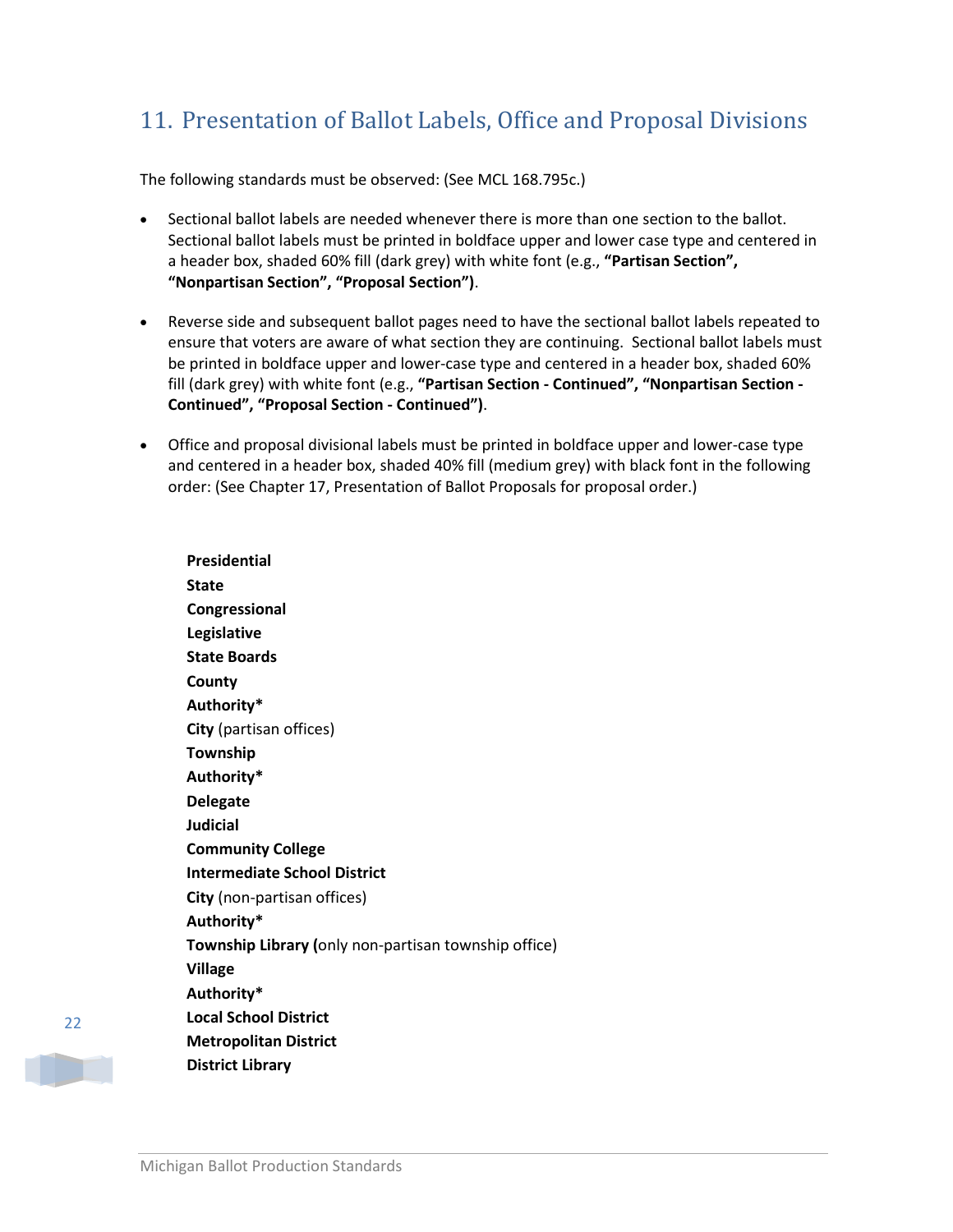**\*** The governmental unit that controls the authority defines the placement on the ballot, e.g.: A township dog park places a millage question on the ballot, this proposal would be placed after other (if any) township proposals with unique header.

| <b>Proposal Section</b><br>Township                                                                                                     |
|-----------------------------------------------------------------------------------------------------------------------------------------|
| Proposal Title (as certified)                                                                                                           |
| Exact wording will be supplied by<br>the township.                                                                                      |
| Yes $\bigcirc$                                                                                                                          |
| No $\bigcirc$                                                                                                                           |
|                                                                                                                                         |
| <b>Authority</b>                                                                                                                        |
| <b>XXX Authority Dog Park*</b><br><b>Proposal Title (as certified)</b>                                                                  |
| Shall XXX Township levy money to<br>improve waste removal at the dog<br>park? (Exact wording will be<br>supplied by the XXX Authority.) |
| Yes $\bigcirc$                                                                                                                          |
|                                                                                                                                         |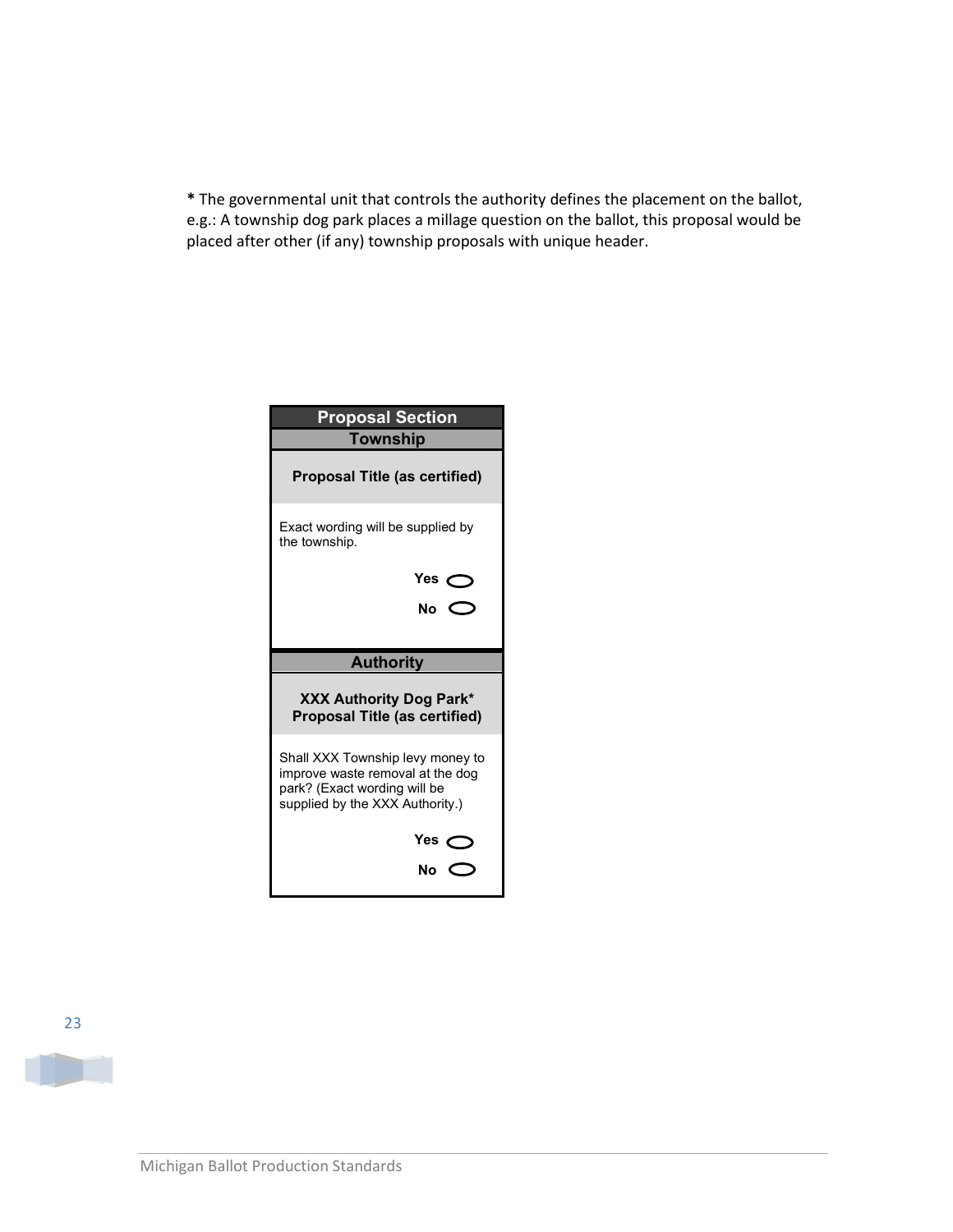# <span id="page-23-0"></span>12. Order of Political Parties

The order in which political parties are presented on the ballot is determined every 4 years. Michigan election law, MCL 168.703, stipulates that the party whose candidate receives the greatest number of votes for the office of Secretary of State shall be placed first on the ballot. The position of other political parties on the ballot is determined based on the same rule; the political party of the candidate that receives the second highest number of votes appears second and the political party of the candidate that receives the third highest number of votes appears third, etc.

Subsequently, political party candidates are not rotated on the ballot. Information on the order in which political parties appear on the ballot is distributed by the Department of State's Bureau of Elections. The following is the order in which the parties will appear on ballots produced through the 2022 cycle:

**Democratic Party Republican Party Libertarian Party U.S. Taxpayers Party Working Class Party Green Party**

**Natural Law Party**

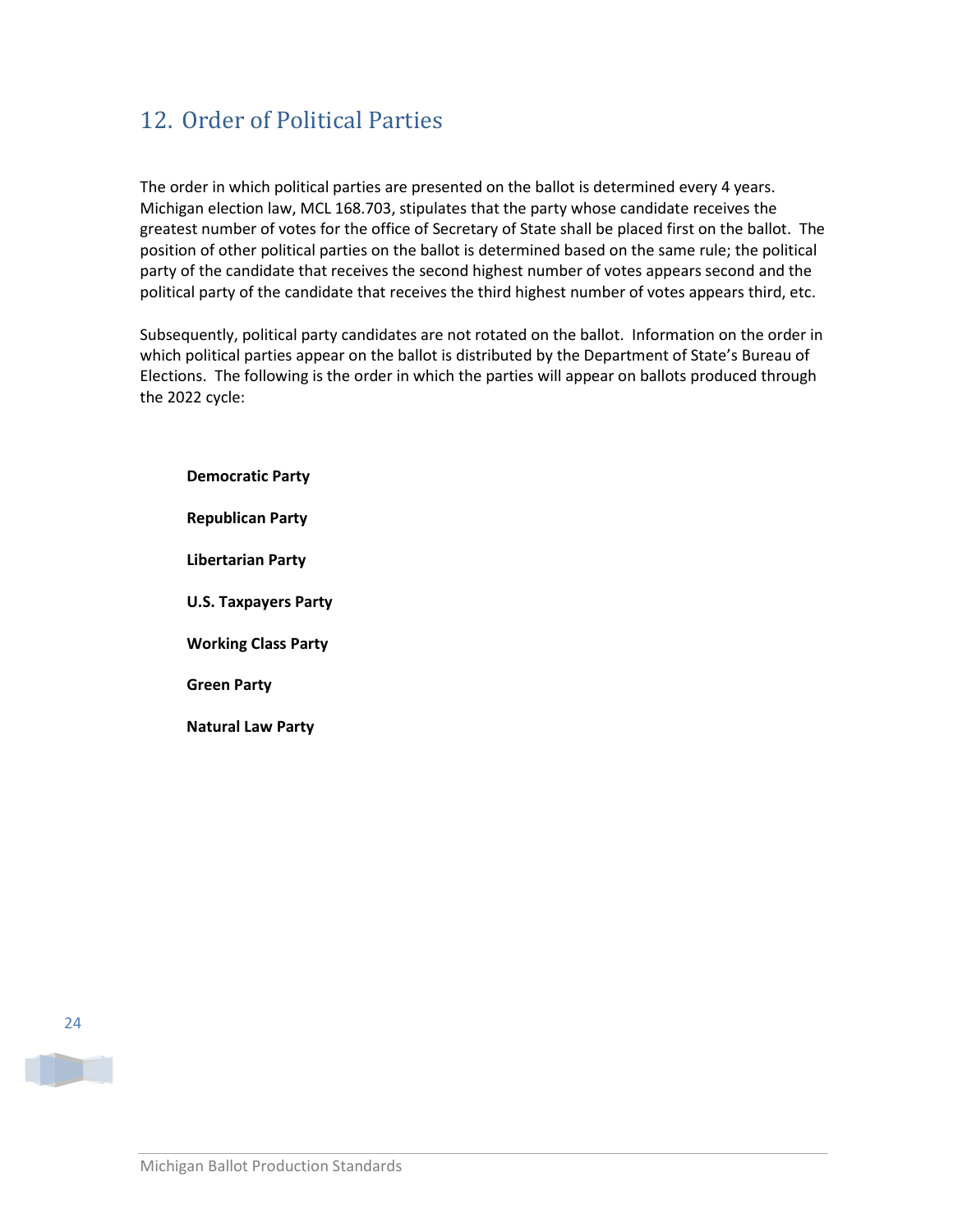# <span id="page-24-0"></span>13. Presentation of Office Titles

The following standards must be observed: (See MCL 168.795b, MCL 168.795c and MCL 168.568.)

- Office titles must be printed in boldface upper and lower-case type.
- The order in which candidate offices appear on the ballot is specified under Michigan election law as detailed below. (See MCL 168.570a, MCL 168.697 and MCL 168.699.)

#### **PARTISAN BALLOT**

#### **State and Federal Offices**

**President of the United States** (Presidential Primary ballot only, if any)

**Electors of President and Vice-President of the United States** (general election ballot only)

**Governor and Lieutenant Governor** (Lieutenant Governor - general election ballot only)

**Secretary of State**

**Attorney General** 

**United States Senator**

**Representative in Congress** 

**State Senator**

**Representative in State Legislature**

**Member of the State Board of Education**

**Regent of the University of Michigan**

**Trustee of Michigan State University**

**Governor of Wayne State University**

#### **County Offices**

**County Executive** (if elected in county)

**Prosecuting Attorney** 

**Sheriff** 

**Clerk** (if the office has not been combined with the office of Register of Deeds)

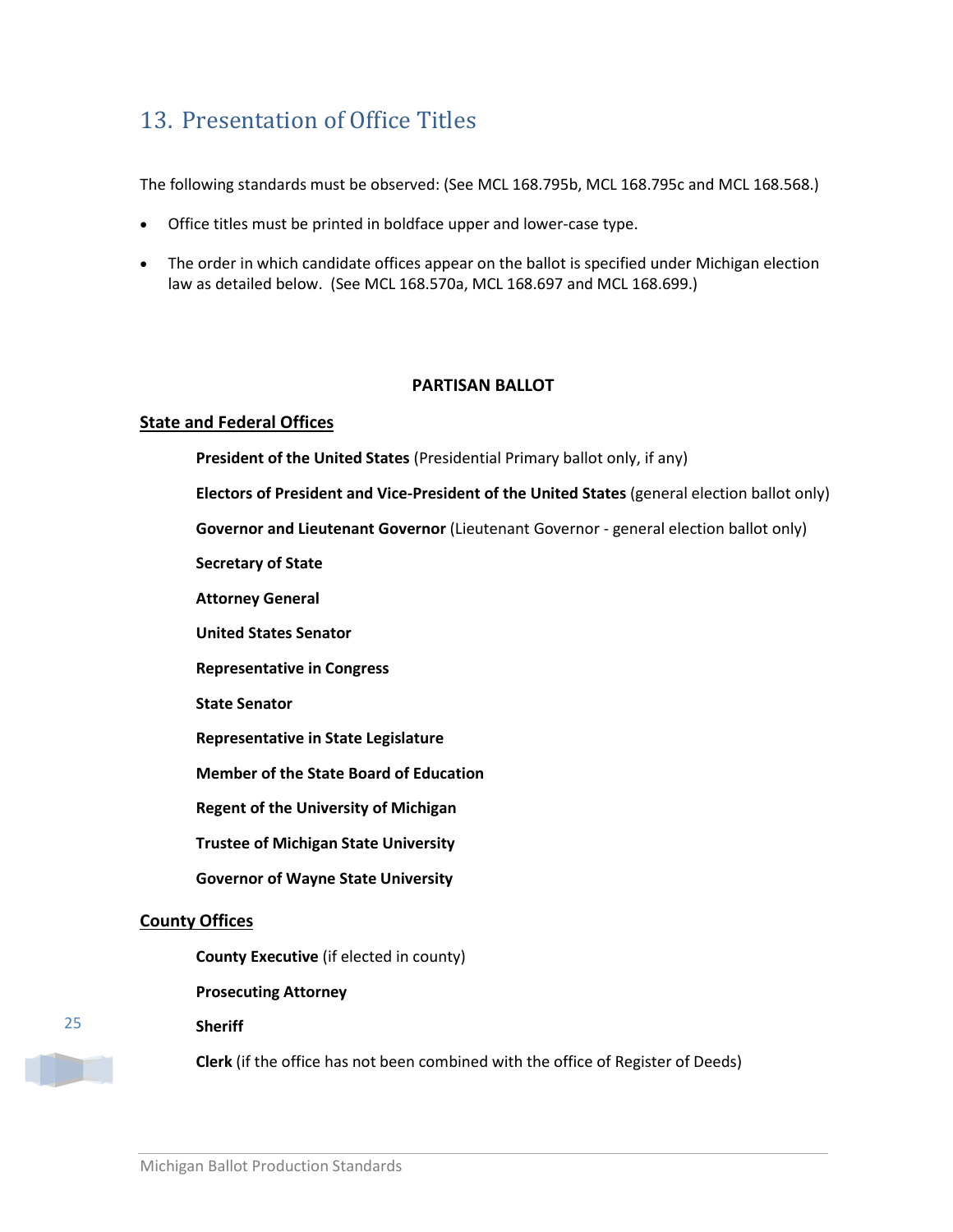**Clerk and Register of Deeds** (if the office of County Clerk and Register of Deeds has been combined)

#### **Treasurer**

**Register of Deeds** (if office has not been combined with office of County Clerk)

**Auditor** (if elected in county)

**Mine Inspector** (if elected in county)

**County Road Commissioner** (if elected in county)

**Drain Commissioner** 

**Coroner** (if elected in county)

**Surveyor** (if elected in county)

**County Commissioner** 

**City Offices** (if elected on a partisan basis; order of offices is governed by the city charter)

#### **Township Offices**

**Supervisor Clerk Treasurer Trustee Constable** (if elected in township) Park Commissioner (if elected in township)

#### **Precinct Delegate Positions**

#### **Delegate to County Convention**



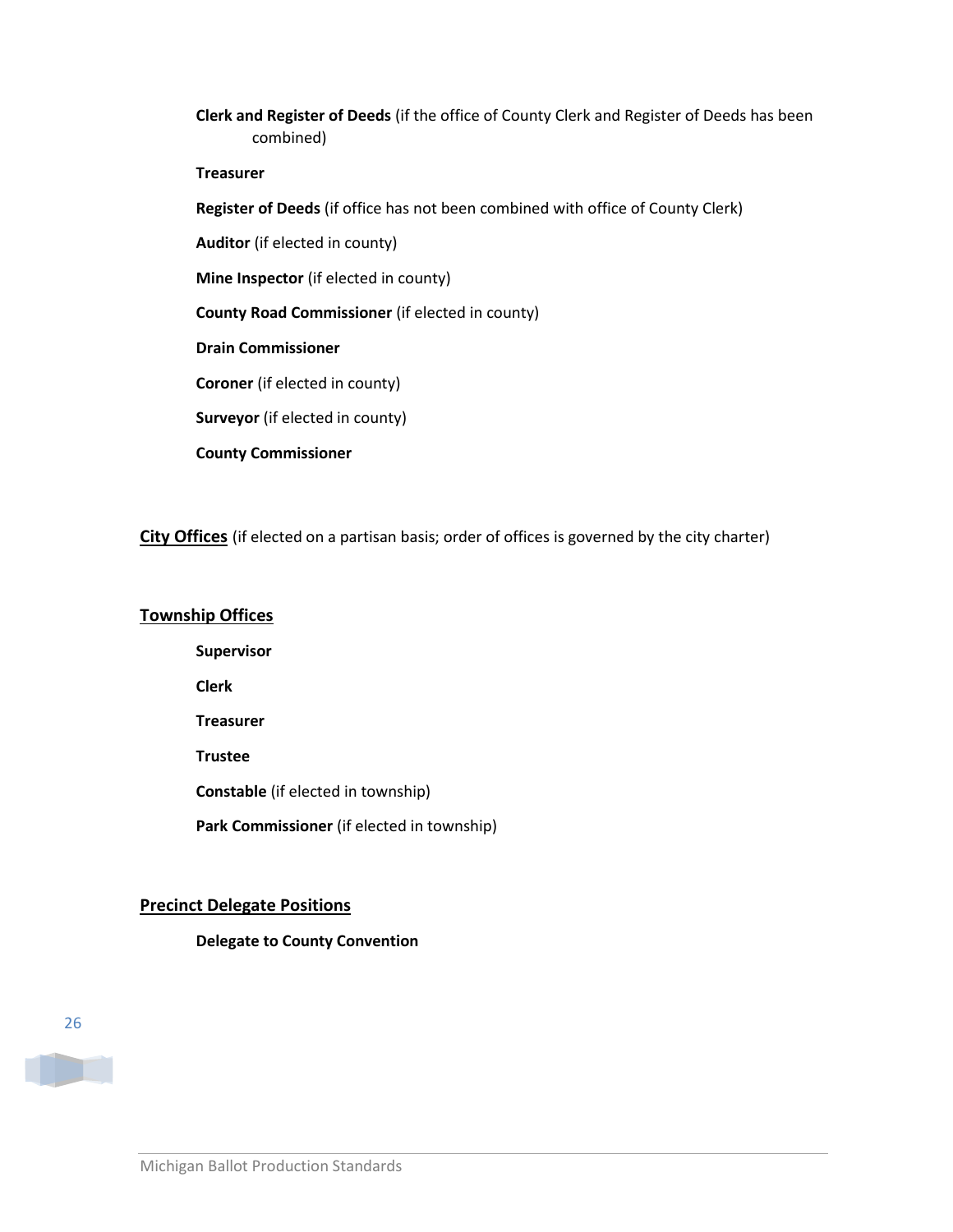#### **NONPARTISAN BALLOT**

#### **Judicial Offices**

**Justice of Supreme Court Judge of Court of Appeals Judge of Circuit Court Judge of Probate Court Judge of Probate District Court Judge of District Court**

**Judge of Municipal Court**

### **Community College and Intermediate School District Offices**

**Community College Board of Trustees Member –** acceptable abbreviation: **"Board of Trustees Member"**

**Intermediate School District Board Member –** acceptable abbreviation: **"Board Member"**

**City Offices** (if elected on a non-partisan basis; order of offices is governed by the city charter)

#### **Township Offices**

**Library Board Member** (if elected in township)

#### **Village Offices**

**President**

**Clerk**

**Treasurer**

**Trustee (or Council)** (per village charter)

**Library Board Member** (if elected in village)

#### **School District, Metropolitan District and District Library Board Offices**

**Local School District Board Member –** acceptable abbreviation: **"Board Member"**

#### **Metropolitan District Officer**

**District Library Board Member –** acceptable abbreviation: **"Board Member"**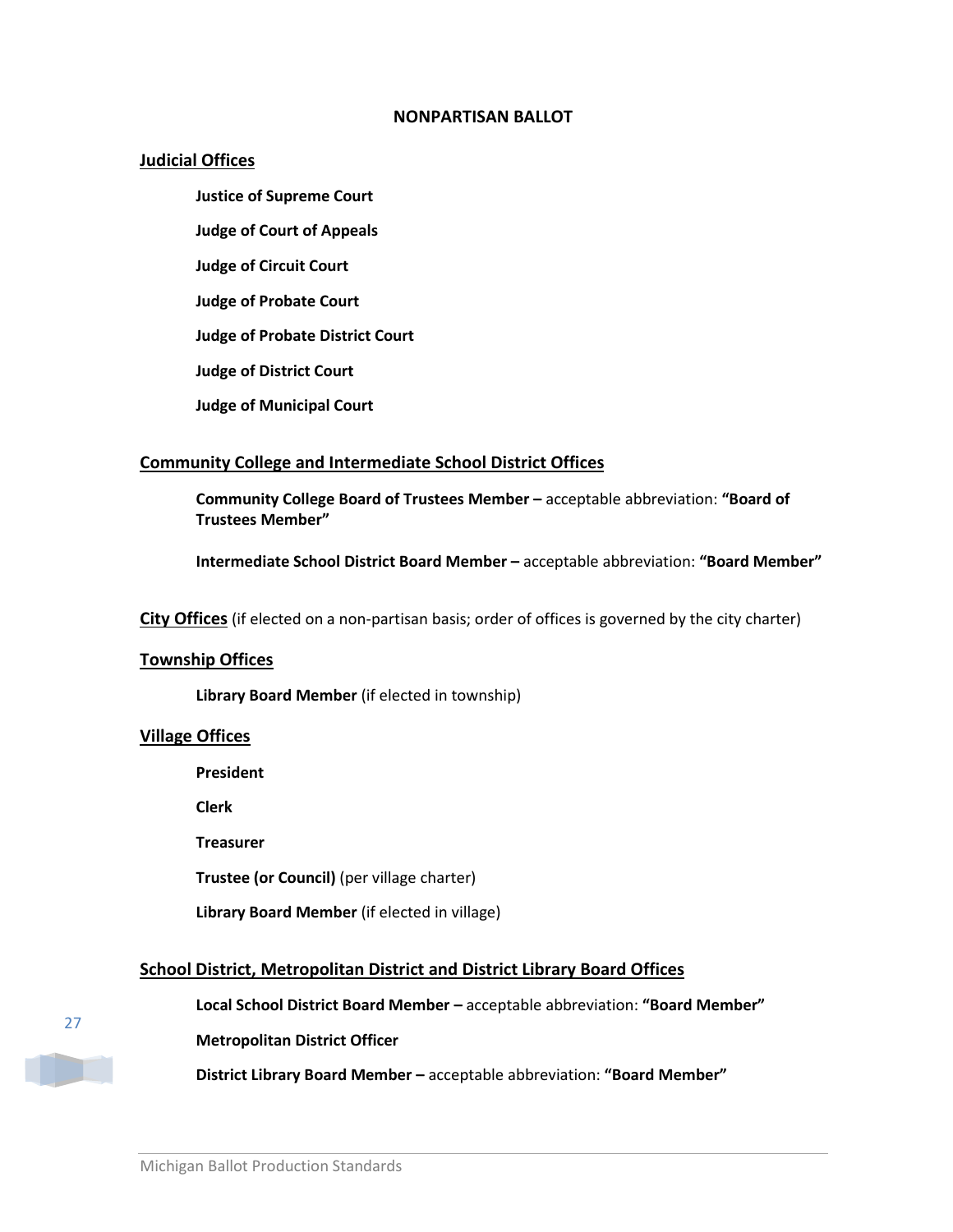### <span id="page-27-0"></span>14. Presentation of Candidate Names, Political Party Designations, Voting Targets, Write-in Positions and the Maximum Number of Votes Allowed

The following standards must be observed: (See MCL 168.795b.)

- Candidate names must be printed in boldface upper and lower-case type*.* The use of maiden names, combinations of the maiden name and married name, as well as common diminutives of legal names and common law names are allowed. Example: "Bob" for "Robert" or "Kathy" for "Katherine." Nicknames and titles are prohibited.
- The use of commas and periods as part of a candidate's name is optional and mandated to be applied consistently within a ballot set (if using, use in every incidence.) Example: Robert Smith Jr or Robert Smith, Jr.
- The names of candidates without political party affiliation who seek election to a partisan office are listed last under each office. In such cases, "No Party Affiliation" must be printed on the ballot. The names of such candidates do not appear on partisan primary ballots.
- If one or more candidates for the same office have the same or similar surnames, and a clarifying designation is authorized by the election commission, the designation must be printed in regular upper and lower-case type directly below the name of the candidate. (See MCL 168.561 and 168.696(3).)
- Clarifying designations, required as the result of a name change, must be printed in regular upper and lower case type directly below the name of the candidate as "Formerly: XXXXXXXX." (See MCL 168.560b.)
- The candidates' names and clarifying designations must be justified to the oval (or box) to avoid any confusion over the vote position assigned to each candidate.
- On a general election ballot, political party designations are printed in regular upper and lower-case type directly below the name of the candidate.
- As the ballot instructions include information on casting a write-in vote, the spaces provided for write-in votes should not be labeled (e.g., "write-in" or "write-in candidate"). Such labeling has led to voter confusion in the past.
- The maximum number of votes allowed for each office must be printed in regular upper and lower-case type directly below the office title as follows: Vote for not more than 2. The vote for statement can be printed using red ink.
- Voting targets (oval or box) can be printed using red ink.

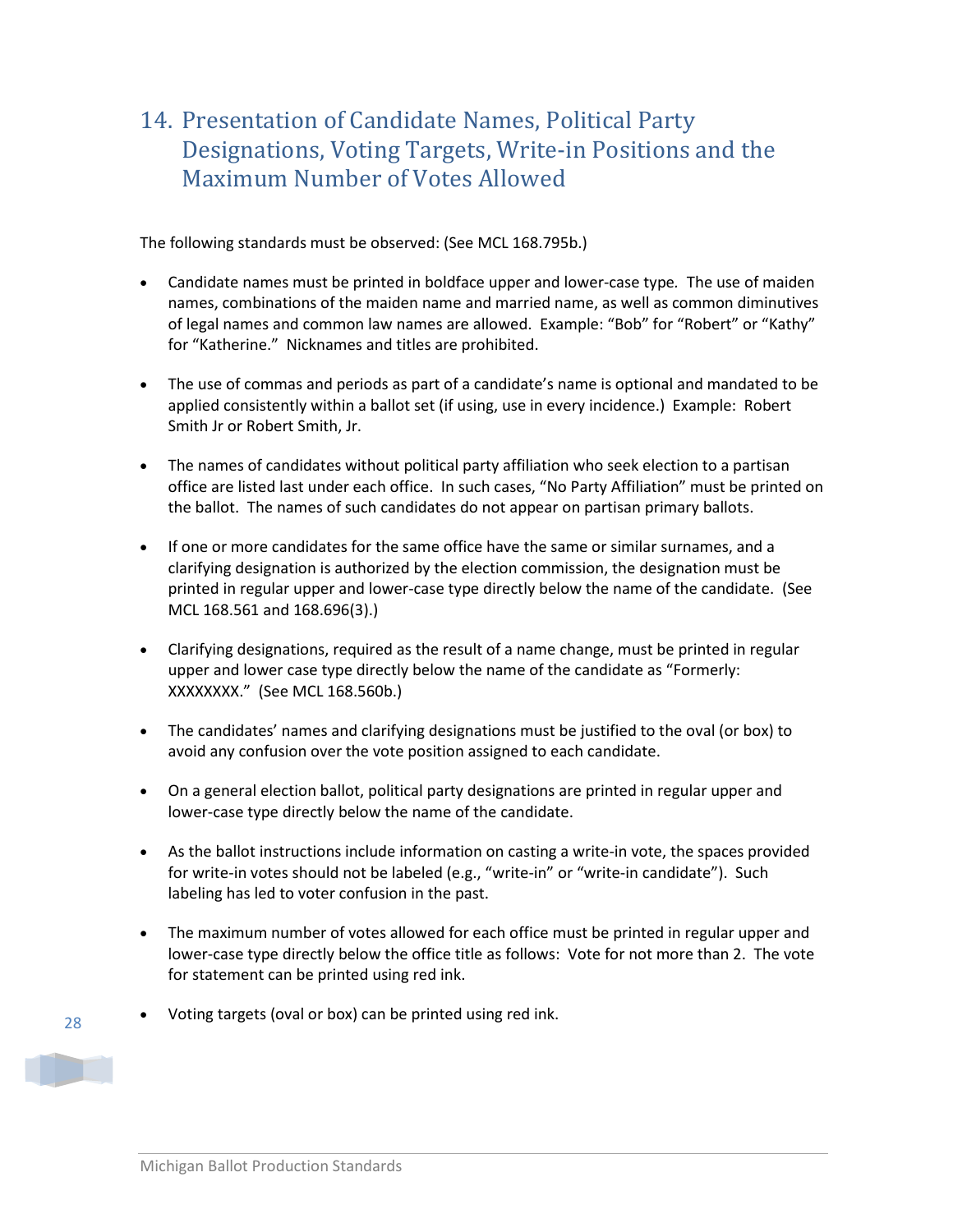# <span id="page-28-0"></span>15. Judicial Office Designations, Districts, Divisions, and Terms

#### **Office Designations** (See MCL 168.409b.)

An "office designation" must be placed underneath the name of any incumbent judge who is seeking reelection. (Art. VI, Sec. 24, of the State Constitution.)

The incumbent judges who are seeking reelection are coded "INCUM" on the official candidate listing. Two points merit note: (1) it is improper to use the word "Incumbent" to designate incumbent judges on the ballot and (2) incumbent judicial officers are the only elected public officials who are eligible to receive an office designation on the ballot.

The wording of the office designations which must be printed underneath the names of the incumbent judges are provided below:

Justice of Supreme Court Judge of Court of Appeals Judge of Circuit Court Judge of Probate Court Judge of Probate District Court Judge of District Court Judge of Municipal Court

Example: **Bob Smith** Judge of District Court

If in this case a clarifying designation is required as the result of a name change, the office designation must be placed underneath the clarifying designation as "Formerly: XXXXXXXX."

Example: **Bob Smith**

Formerly: Bob Smyth Judge of District Court

#### **Judicial Districts, Divisions and Alpha Designations**

As the titles of certain judicial seats can become quite lengthy, the following examples are offered to demonstrate the placement judicial office titles on the ballot.

29

**Judge of Circuit Court 1ST Circuit Incumbent Position** (Non-Incumbent Position or New Judgeship)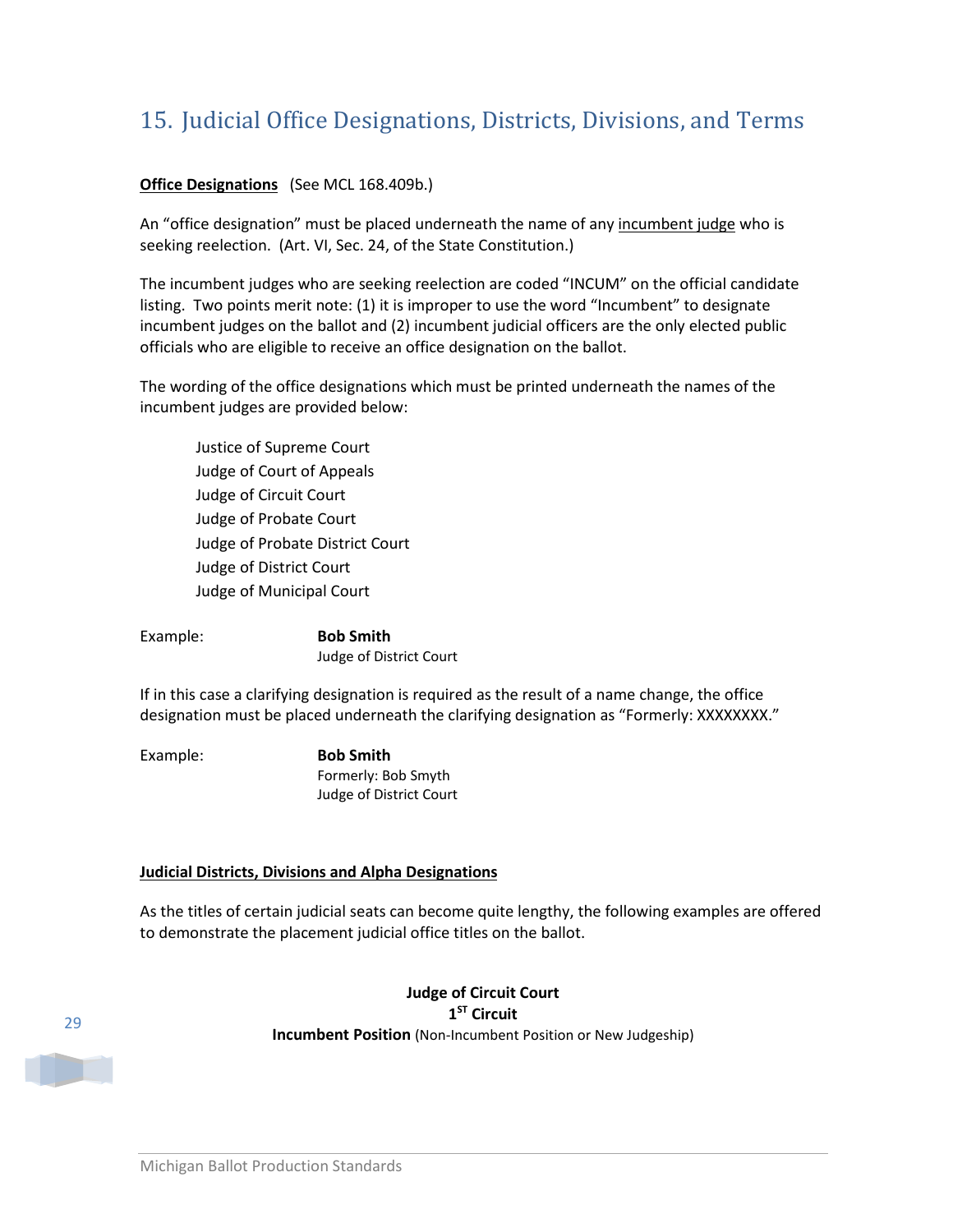#### **Judge of Court of Appeals**

#### **1ST District**

**Incumbent Position** (Non-Incumbent Position or New Judgeship)

#### **Judge of Probate District Court**

#### **1ST District**

**Incumbent Position** (Non-Incumbent Position or New Judgeship)

Court divisions are represented on the ballot as follows:

### **Judge of District Court**  $1<sup>ST</sup>$  **District, 1<sup>ST</sup> Division**

**Incumbent Position** (Non-Incumbent Position or New Judgeship)

District courts that require an alpha designation are represented on the ballot as follows:

#### **Judge of District Court 45A DISTRICT**

**Incumbent Position** (Non-Incumbent Position or New Judgeship)

#### **Judicial Terms and Incumbency**

Judicial offices are listed in the following order, regardless of term length: (1) Incumbent, (2) Non-Incumbent, and (3) New Judgeship. There are many times where the incumbent seat may be a partial term and this would place the incumbent below a non-incumbent seat if listed by term length as other offices.

> **Judge of Circuit Court 1ST Circuit Incumbent Position Partial Term Ending XX/XX/XXXX** Vote for not more than 1

> > **Judge of Circuit Court 1ST Circuit Non-Incumbent Position 6 Year Term** Vote for not more than 1

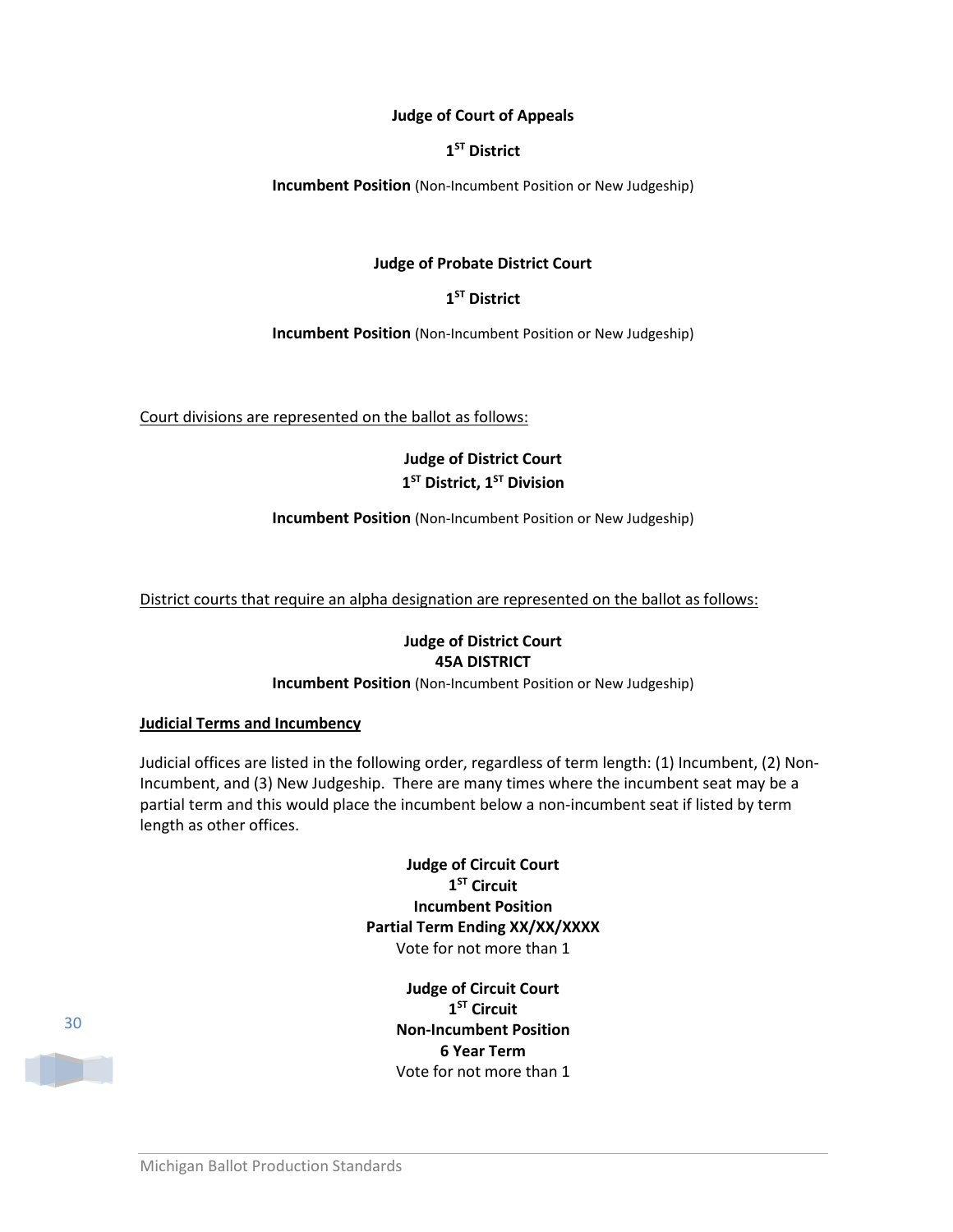**Exception\* Supreme Court**: races for this judicial seat are not 'coded' with race status (Incumbent, Non-Incumbent or New Judgeship). This is the only judicial race that does not receive this 'coding'.

> **Justice of Supreme Court 8 Year Term** Vote for not more than 2

**Justice of Supreme Court Partial Term Ending XX/XX/XXXX** Vote for not more than 1

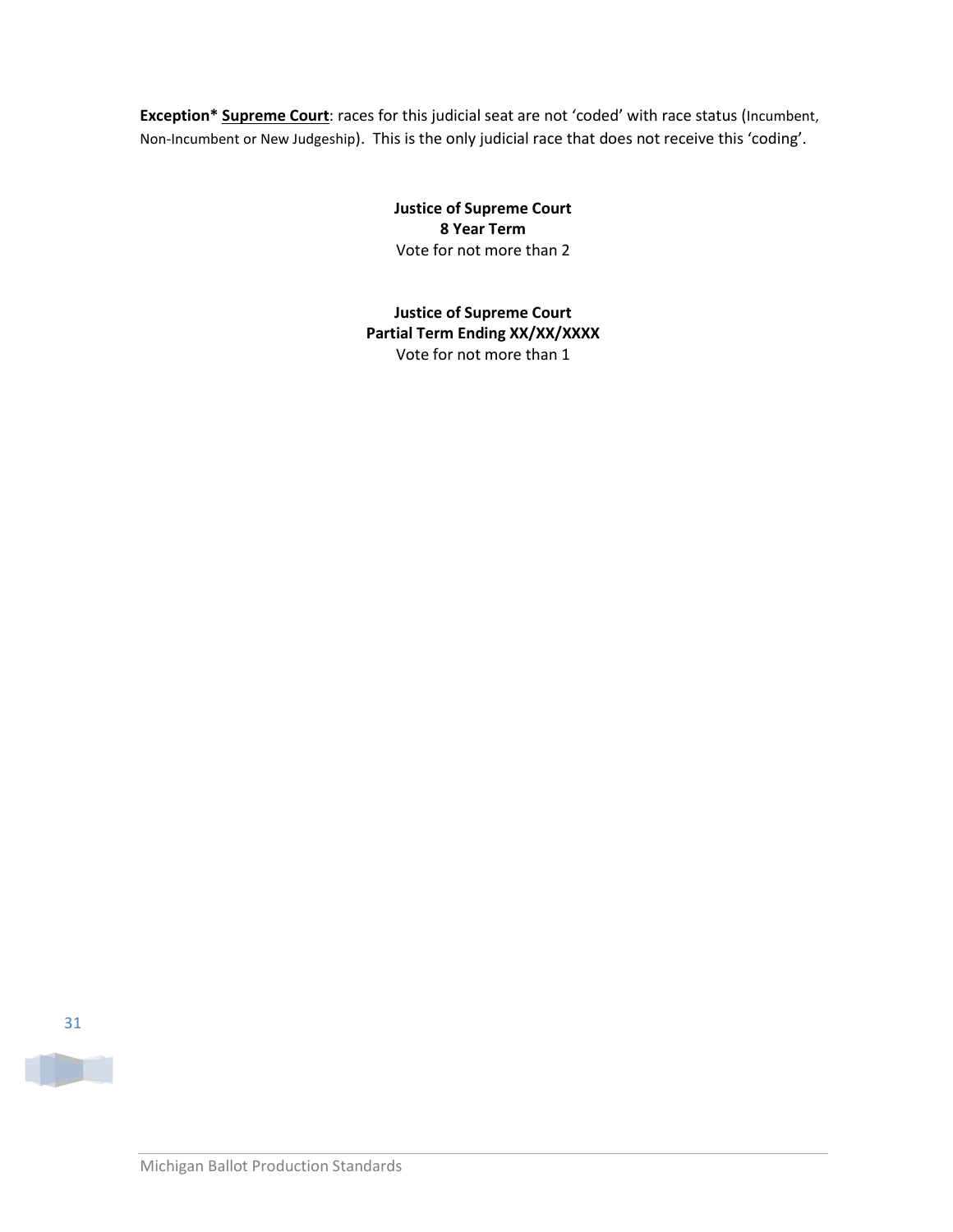# <span id="page-31-0"></span>16. Full Terms and Partial Terms (Vacancies)

Term of office information is not printed on the ballot unless:

(1) the same office heading will appear on the ballot multiple times for the purpose of filling multiple full term positions which have different term lengths or

(2) one or more partial term positions will appear on the ballot for the purpose of filling one or more vacancies in office.

When multiple terms are listed for same office title they are listed on the ballot from longest term to shortest, e.g.: If there is a 2 year term, a 4 year term and a partial term all for same office, the 4 year race is listed first followed by the 2 year and then the partial.

The term of office must appear on the ballot in bold upper and lower case type as follows:

#### **4 Year Term**

The partial term position follows any full term positions listed under the same office heading. The partial term ending date must appear on the ballot in bold upper and lower case type as follows:

#### **Partial Term Ending XX/XX/XXXX**

**Exception\*** Judicial races are listed by incumbency followed by term. See Chapter 15, Judicial Office Designations, Districts, Divisions and Terms.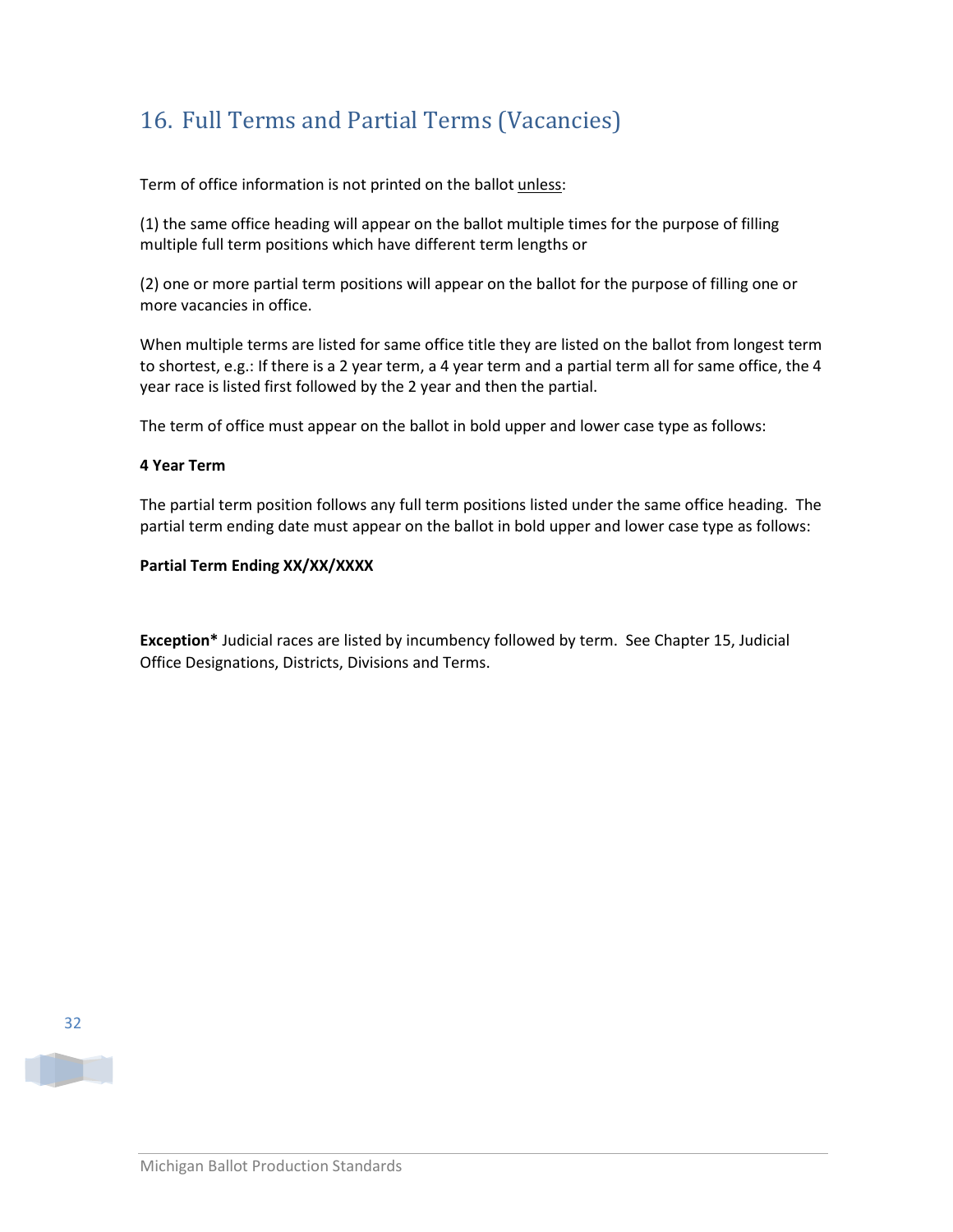# <span id="page-32-0"></span>17. Presentation of Ballot Proposals

After the question, the words "**Yes**" and "**No**" must be printed in boldface upper and lower-case type on separate lines. A vote position (oval or box) must be justified next to the word "**Yes**" and next to the word "**No**" to avoid any confusion regarding the vote position assigned to each choice. See Chapter 20, Shading Gradient and Font Sizes, for more information.

In addition to the above, adherence to the following is strongly encouraged:

- Ballot proposals are presented as follows:
	- $\circ$  Proposal entity name: bold face, upper and lower case font, center in text area.
	- o Proposal Title: bold face, upper and lower case font, centered in text area.
	- o Proposal wording: regular face, upper and lower case, left justified in text area.
	- o "Additional information" should always be printed before the "Yes" and "No."
	- $\circ$  The use of italics, bold, underline, font changes and offset text should be avoided and may not be supported by all voting systems.
- Previous legislation passed affected only candidate race order and did not influence the order of proposals. Utilize the following order when proposals appear on ballot:

| State                        |
|------------------------------|
| County                       |
| City                         |
| Township                     |
| Village                      |
| <b>Local School District</b> |
| Intermediate School District |
| <b>Community College</b>     |
| <b>Metropolitan District</b> |
| <b>District Library</b>      |
|                              |



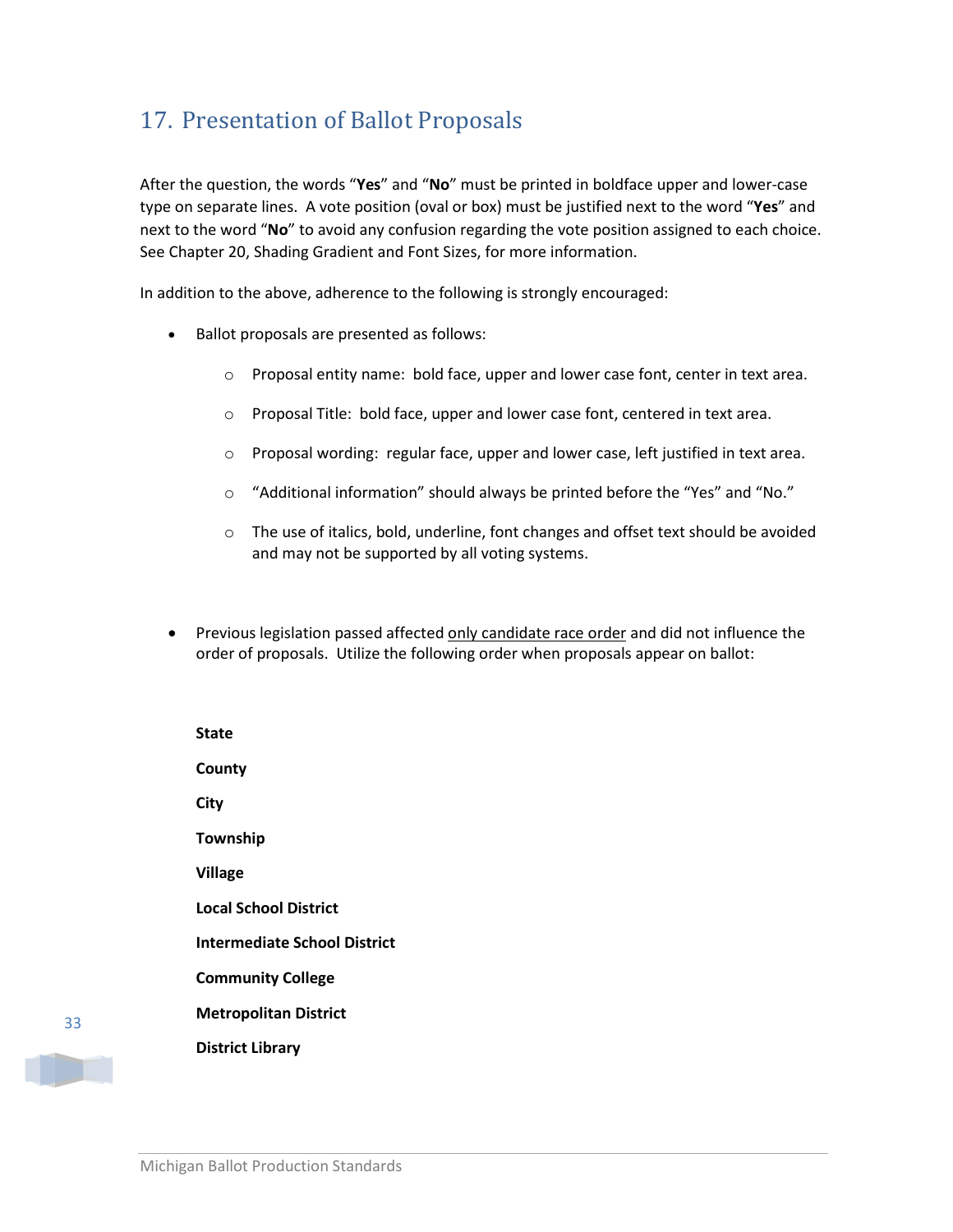# <span id="page-33-0"></span>18. Ballots Containing a Recall

There are a number of different types of recall elections:

- "Special Recall Election" refers to an election involving the recall of the Governor. (This is the only circumstance that resembles the "old" recall system – it is a yes/no question where the reasons for recall and justification of conduct in office are printed on the ballot.) MCL 168.975c. No primary or general follows – if the recall is successful, the Lieutenant Governor assumes the duties of office. **Restricted to the regular election dates that fall in May or August and are at least 95 days after the date the petition is filed. MCL 168.963(4).**
- "Recall Primary Election" refers to an election involving state-level and all county elective offices (excluding County Commissioner) held for the purpose of determining each party's nominee for the recall general election. MCL 168.970c. **Must be held on the next regular election date that is at least 95 days after the date the petition is filed. MCL 168.963(3).**
- "Recall General Election" refers to an election involving state-level and all county elective offices (except County Commissioner) held after the recall primary election. MCL 168.970e. The winner of the recall general election serves the remainder of the unexpired term. MCL 168.970g. **Restricted to the regular election dates that fall in May or August and are at least 95 days after the date the petition is filed. MCL 168.970e.**
- "Recall Election" refers to either: (1) an election involving a nonpartisan local office, see MCL 168.971c, 972; or (2) an election involving a partisan local office, see MCL 168.973a. The local offices covered by this include County Commissioner, City-Township-Village offices, school offices, etc. **Restricted to the regular election dates that fall in May and November and are at least 95 days after the date the petition is filed. MCL 168.963(2).**

**Refer to the samples in Chapter 21, Sample Ballots for ballot layout and titling for each type of recall specified above.** 

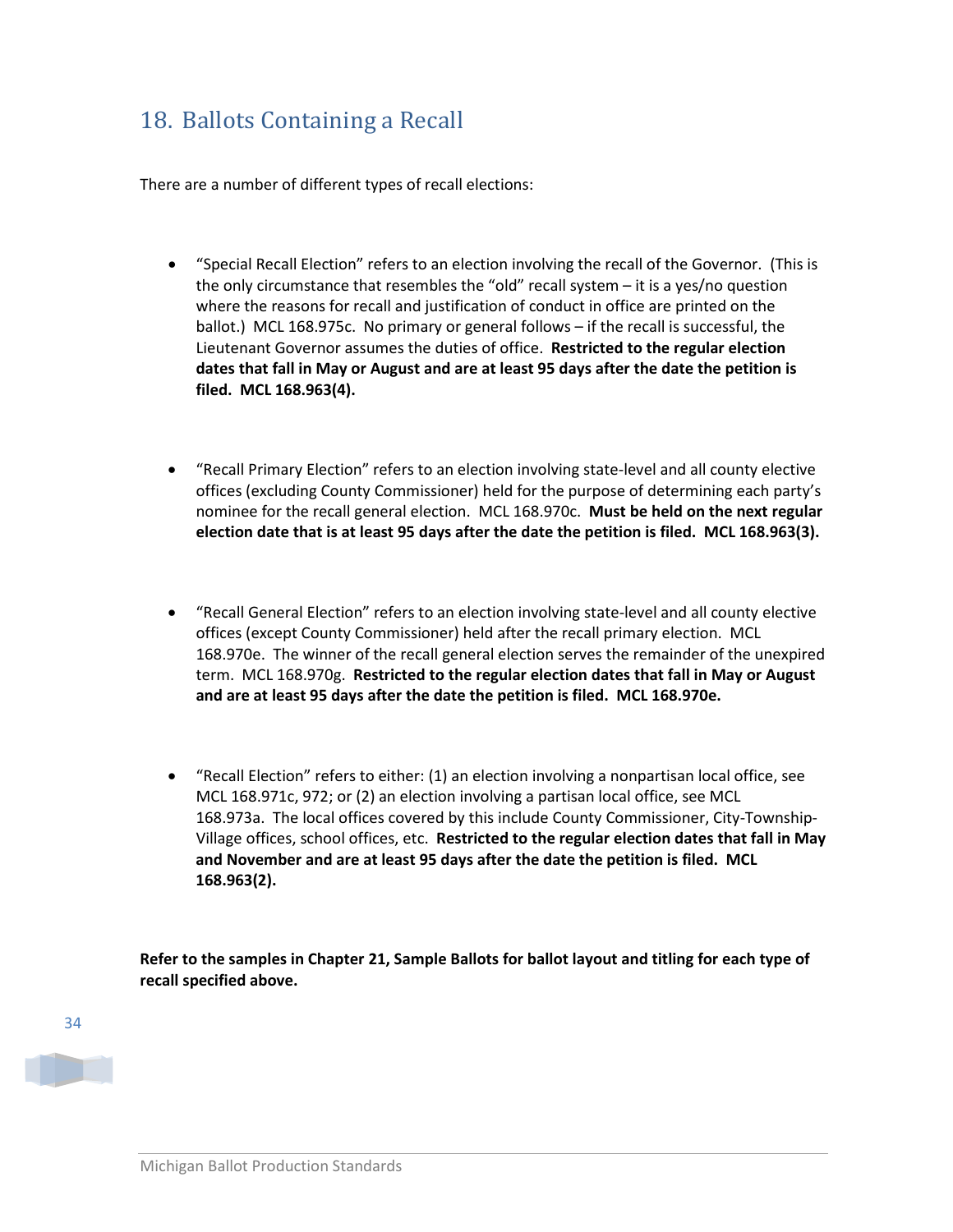# <span id="page-34-0"></span>19. Candidate Name Rotations

Michigan election law, MCL 168.569a, stipulates that candidate names must be rotated on the ballot in specified instances to eliminate the chance that a candidate may be unfairly advantaged or disadvantaged in an election by his or her position on the ballot. (See Promulgated Rule, R168.774(9).)

When rotations are required, the candidate names are rotated from one precinct to the next. Ballot to ballot rotation, formerly employed when paper ballots were used, has been eliminated.

*When rotation is required:* The following outlines when candidate names must be rotated on the ballot:

- Candidate names are rotated on **non-partisan primary ballots and non-partisan general election ballots** in cases where the number of candidates running for an office exceeds the number of candidates to be elected to the office.
	- $\circ$  If the number of candidates filing for a judicial office in a non-partisan primary is equal to or less than the number of candidates to be elected to the office, the office does not appear on the ballot.
	- $\circ$  If the number of candidates filing for a city office in a non-partisan primary is equal to or less than the number of candidates to be elected to the office, the office does not appear on the ballot unless otherwise provided under the city charter.
	- $\circ$  If the number of candidates appearing on the ballot in a non-partisan general election is equal to or less than the number of candidates to be elected to the office, the candidates' names are listed alphabetically.
- Candidate names are rotated on **partisan primary ballots** in cases where the number of candidates a party has running for an office exceeds the number of candidates to be elected to the office.
	- $\circ$  The names are listed alphabetically in cases where the number of candidates a party has running for an office is equal to or less than the number of candidates to be elected to the office.
	- o Presidential Primary candidates are rotated in the same manner with the exception of "Uncommitted"; this selection is placed directly above the write-in line and *does not* rotate. (See Chapter 9, Closed Presidential Primary for more information.)
- Candidate names are *not* rotated on **partisan general election ballots.** (In cases where there is more than one candidate to be elected to an office in a partisan general election, the candidates are listed alphabetically under each party.)

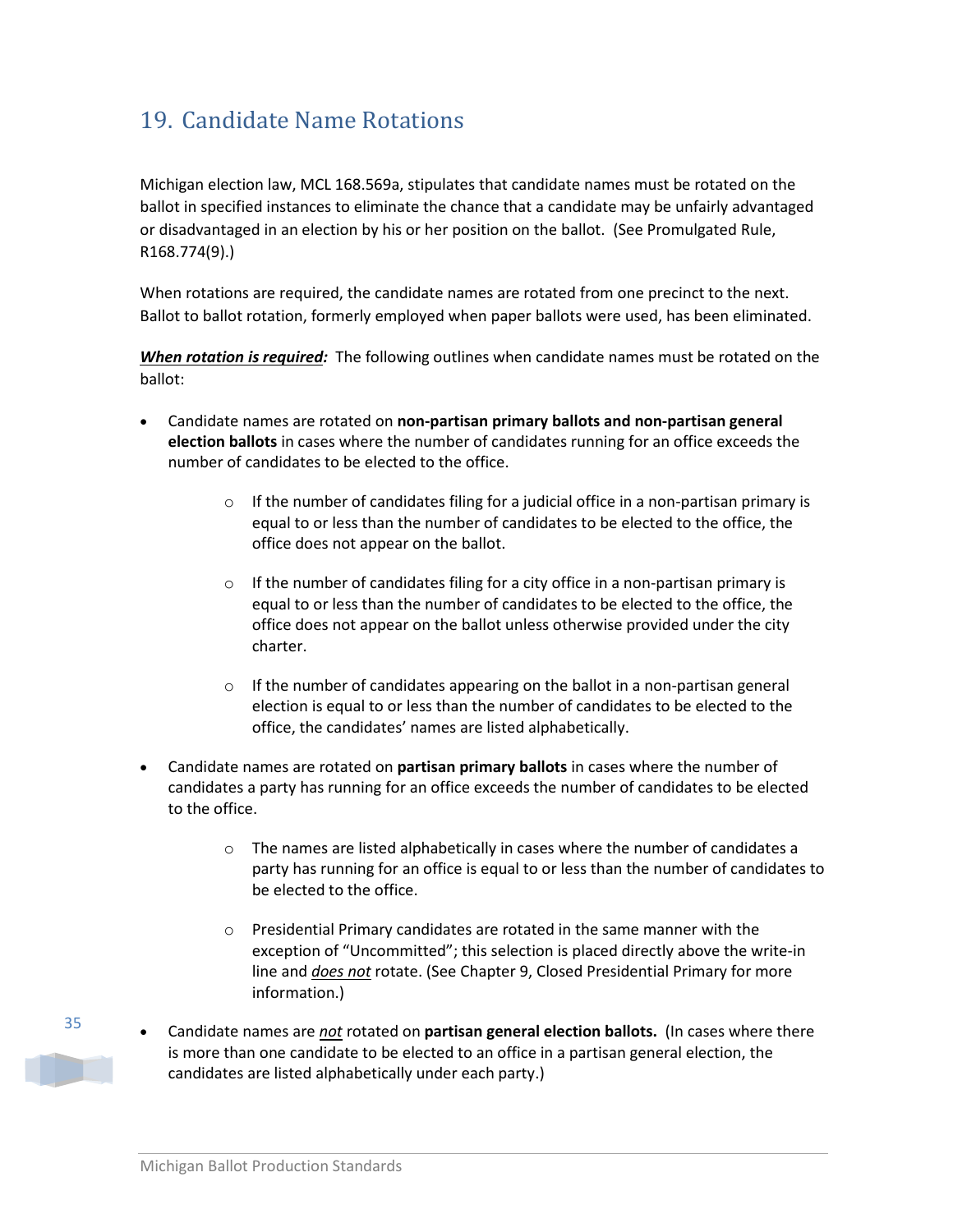*Rotation procedure:* Candidate rotations are arranged by the printer and the election official responsible for printing the ballot. As a starting point, the candidates' names are placed in alphabetical order and are rotated by precinct. With each subsequent rotation, the name in the first position (top of column) is shifted to the last position (bottom of column). The rotations must be carefully planned to ensure that the precinct rotations are – to the extent possible – evenly distributed throughout the village, city, township or county.

In elections involving federal, state and county offices, candidate names are rotated on a countywide basis. It is important that the rotation schedule that is observed within a county be consistently applied for all elections requiring countywide rotation. Consistency is important in ensuring the equal treatment for all candidates involved. The options are as follows:

- (1) Alpha order by jurisdiction: Example: **A**dams Township followed by the City of **B**aker followed by **C**linton Township. If both a city and township carry the same name, it is recommended that the township follow the city in the rotation schedule.
- (2) Alpha order beginning with townships followed by cities: Example: **D**ewitt Township followed by **E**aton Township followed by City of **C**lark.
- (3) Alpha order beginning with cities followed by townships: Example: City of **B**aker followed by the City of **D**ewitt followed by **A**dams Township.



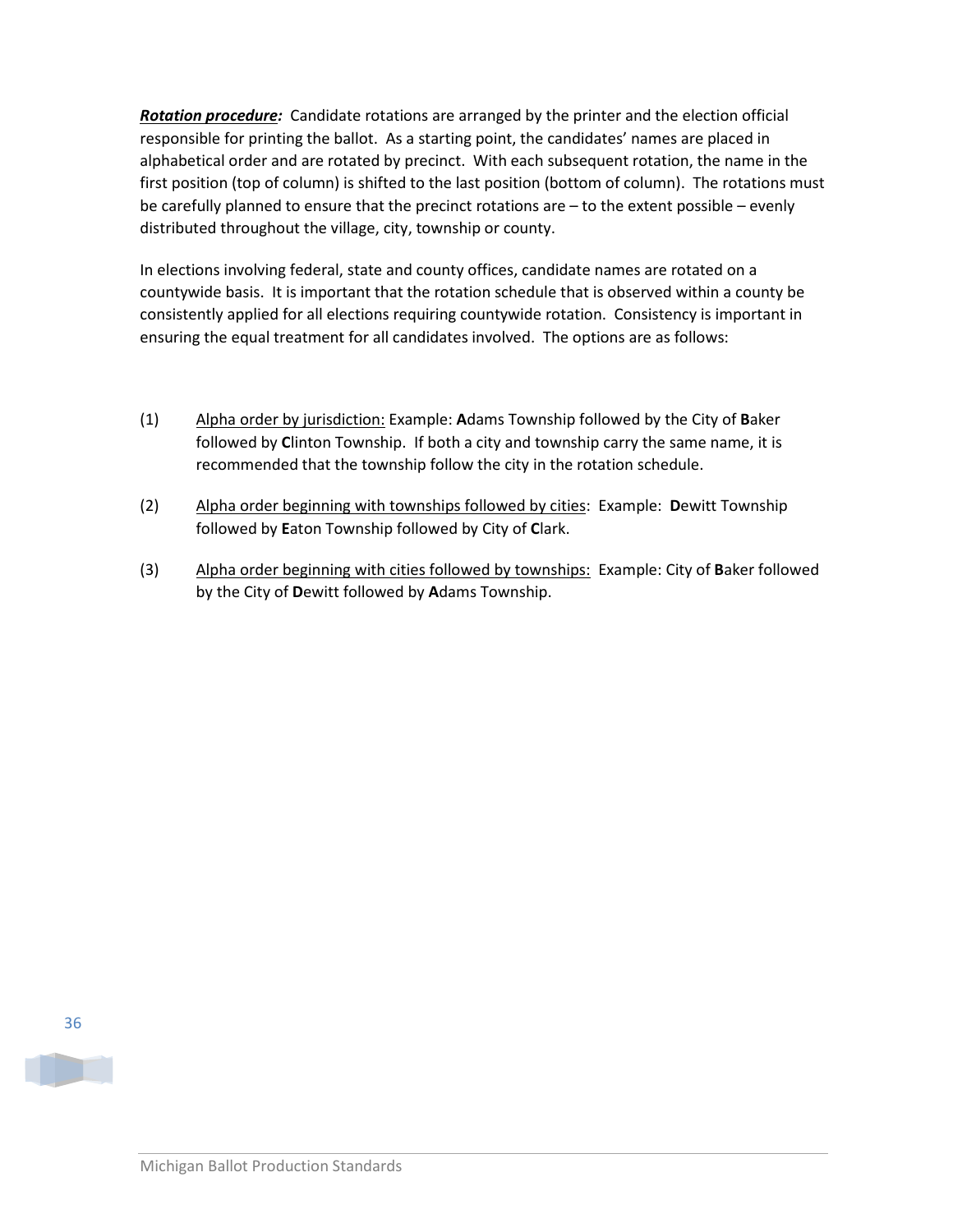# <span id="page-36-0"></span>20. Shading Gradient and Font Sizes

**Section header (Partisan, Nonpartisan and Proposal):** 60% fill, centered, bold face, upper and lower case, white sans serif font, 11 pt.

**Divisional header (i.e. Congressional, Village):** 40% fill, centered, bold face, upper and lower case, black sans serif font, 10.5 pt.

**Race/Office header:** 20% fill, centered, bold face, upper and lower case, black sans serif font, 9.5 pt.

**Vote for statement:** 20% fill, centered, regular face, upper and lower case, black or red sans serif font, 8 pt.

**Candidate Name:** 0% fill, justified, bold face, upper and lower case, black sans serif font, 9 pt.

**Party Affiliation/Formerly known:** 0% fill, justified, regular face, upper and lower case, black sans serif font, 8 pt.

**Proposal entity name (i.e. Village – any entity not named in ballot title):** 20% fill, centered, bold face, upper and lower case, black sans serif font, 9.5 pt.

**Proposal title:** 20% fill, centered, bold face, upper and lower case, black sans serif font, 9 pt.

**Proposal wording:** 0% fill, left justified, regular face, upper and lower case, black sans serif font, 8.5 pt.

#### **Rectangle left-hand vote target:**

| <b>Partisan Section</b> |                                                          |  |  |  |  |
|-------------------------|----------------------------------------------------------|--|--|--|--|
| <b>Congressional</b>    |                                                          |  |  |  |  |
|                         | <b>United States Senator</b><br>Vote for not more than 1 |  |  |  |  |
|                         | <b>Candidate Name</b><br>Republican                      |  |  |  |  |
|                         | <b>Candidate Name</b><br>Republican                      |  |  |  |  |
|                         | <b>Candidate Name</b><br>Democratic                      |  |  |  |  |
|                         | <b>Candidate Name</b><br>Democratic                      |  |  |  |  |

| <b>Proposal Section</b>                           |  |  |  |  |  |
|---------------------------------------------------|--|--|--|--|--|
| <b>Village</b>                                    |  |  |  |  |  |
| <b>Village of Sample</b><br><b>Proposal Title</b> |  |  |  |  |  |
| Exact wording will be supplied by<br>the village. |  |  |  |  |  |
| Yes<br>N٥                                         |  |  |  |  |  |

#### **Oval right-hand vote target:**

| <b>Partisan Section</b>      |  |  |  |  |  |
|------------------------------|--|--|--|--|--|
| <b>Congressional</b>         |  |  |  |  |  |
| <b>United States Senator</b> |  |  |  |  |  |
| Vote for not more than 1     |  |  |  |  |  |
| <b>Candidate Name</b>        |  |  |  |  |  |
| Republican                   |  |  |  |  |  |
| <b>Candidate Name</b>        |  |  |  |  |  |
| Republican                   |  |  |  |  |  |
| <b>Candidate Name</b>        |  |  |  |  |  |
| Republican                   |  |  |  |  |  |
| <b>Candidate Name</b>        |  |  |  |  |  |
| Republican                   |  |  |  |  |  |

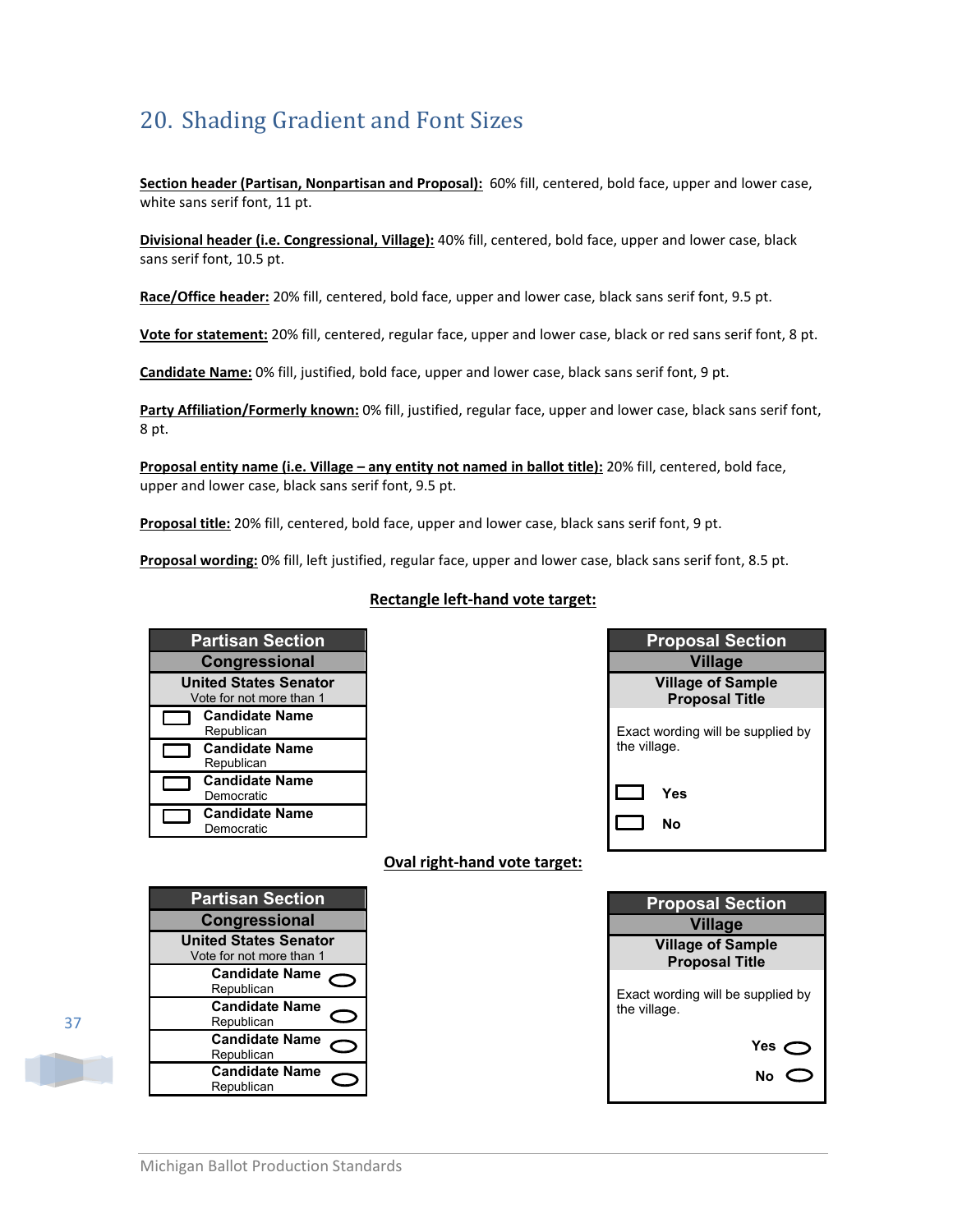# <span id="page-37-0"></span>21. Sample Ballots

In this document, are sample ballots, which have been prepared to reflect a variety of Michigan election types including, but not limited to:

- (1) Primary held in conjunction with a Special General Election
- (2) Primary reflecting more than two political party columns
- (3) General Election
- (4) Closed Presidential Primary Election
- (5) Special Election
- (6) City Primary Election
- (7) City General Election
- (8) Various Recall ballots
- (9) Single party Special Primary Election
	- Each sample reflects the applicable legal standards presented in this document and is provided as a visual reference.
	- Due to consolidated elections and legislative changes, it is possible to have a 'conglomerate' ballot for any of the standard election dates.
	- If the samples included within this guide do not provide enough guidance for layout, structure, etc., please contact the Bureau of Elections for additional assistance.

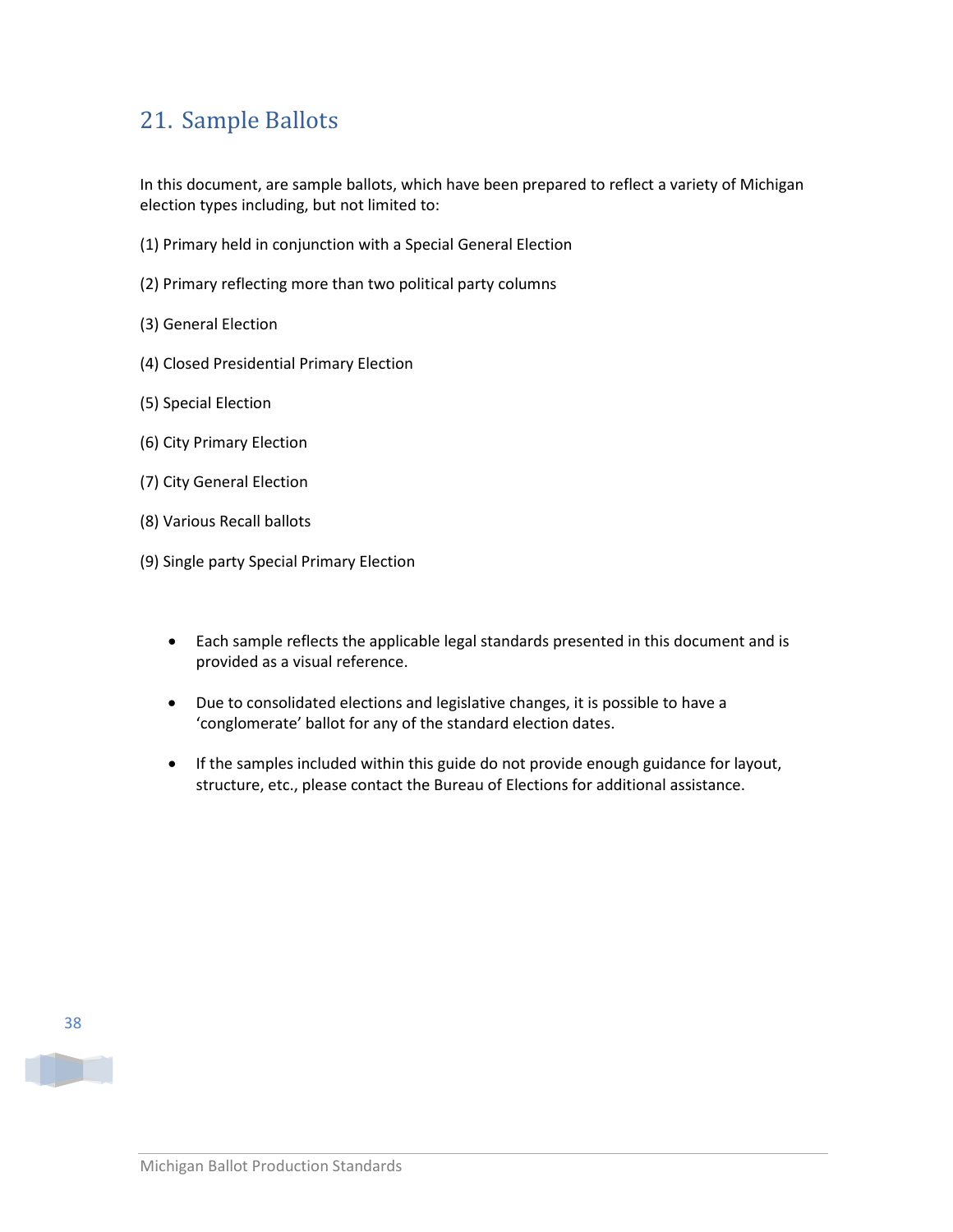# **SAMPLE BALLOTS**

\*\* SAMPLE BALLOTS WILL BE ADDED AS AVAILABLE

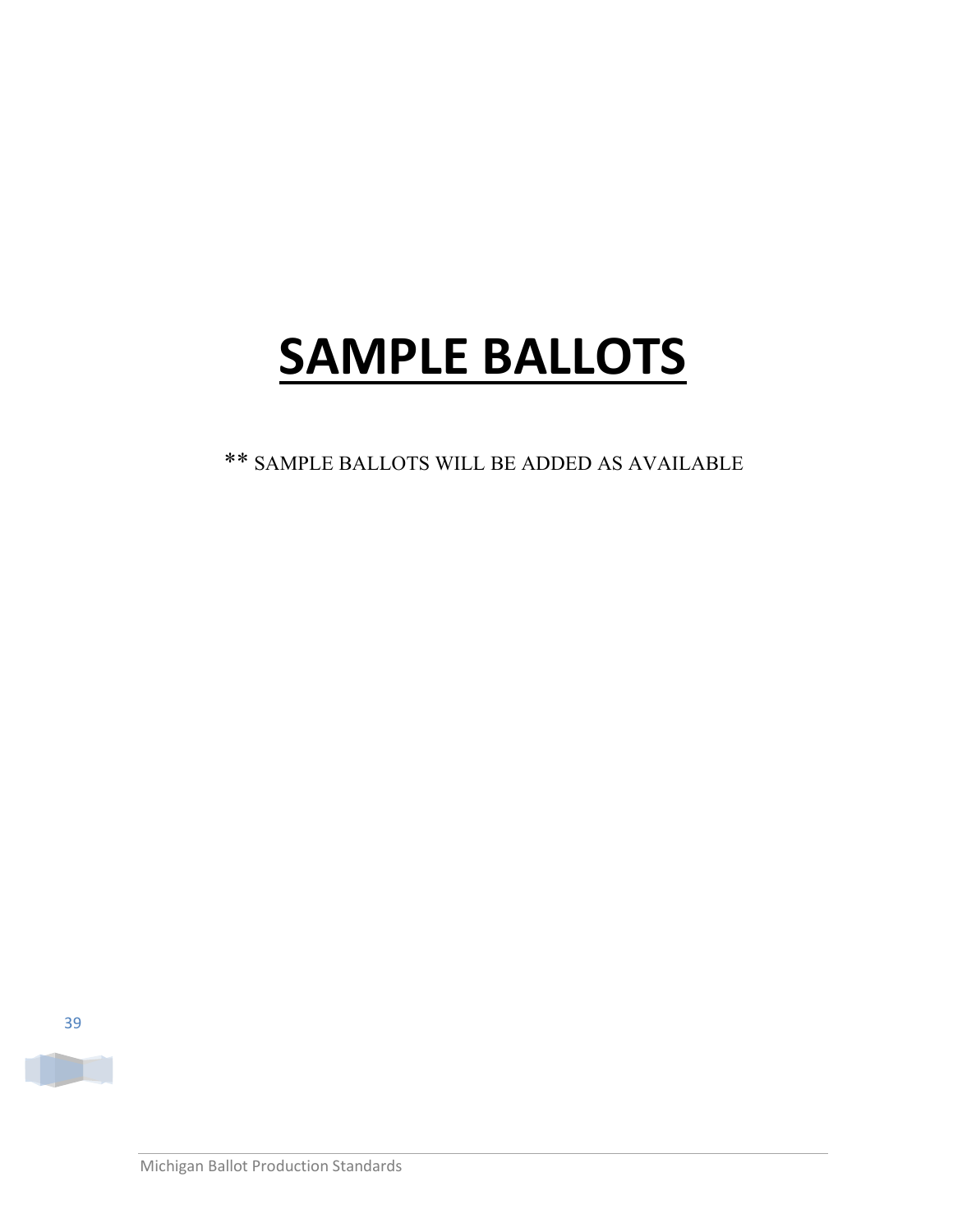|                                                                   | <b>County</b><br><b>State Boards</b>                                                                                                    |  |
|-------------------------------------------------------------------|-----------------------------------------------------------------------------------------------------------------------------------------|--|
| <b>Straight Party Ticket</b><br>Vote for not more than 1          | Member of the<br><b>Prosecuting Attorney</b><br><b>State Board of Education</b><br>Vote for not more than 1<br>Vote for not more than 2 |  |
| <b>Democratic Party</b>                                           | <b>Democratic Candidate 1</b><br><b>Democratic Candidate</b><br>Democrat<br>Democrat                                                    |  |
| <b>Republican Party</b>                                           | <b>Democratic Candidate 2</b><br><b>Republican Candidate</b><br>Republican<br>Democrat                                                  |  |
| <b>Libertarian Party</b>                                          | <b>Republican Candidate 1</b>                                                                                                           |  |
| <b>U.S. Taxpayers Party</b>                                       | Republican<br><b>Republican Candidate 2</b>                                                                                             |  |
|                                                                   | <b>Sheriff</b><br>Republican<br><b>Libertarian Candidate 1</b><br>Vote for not more than 1                                              |  |
| <b>Working Class Party</b>                                        | Libertarian                                                                                                                             |  |
| <b>Green Party</b>                                                | <b>Libertarian Candidate 2</b><br><b>Democratic Candidate</b><br>Democrat<br>Libertarian                                                |  |
| <b>Natural Law Party</b>                                          | <b>US Taxpayer Candidate 1</b><br><b>Republican Candidate</b><br>U.S. Taxpayers<br>Republican                                           |  |
| <b>Presidential</b>                                               | <b>US Taxpayer Candidate 2</b>                                                                                                          |  |
| <b>Electors of</b>                                                | U.S. Taxpayers<br><b>Working Class Candidate 1</b>                                                                                      |  |
| <b>President and Vice-President</b>                               | <b>Clerk and Register of Deeds</b><br><b>Working Class</b><br><b>Working Class Candidate 2</b><br>Vote for not more than 1              |  |
| of the United States                                              | <b>Working Class</b><br><b>Green Candidate 1</b><br><b>Democratic Candidate</b>                                                         |  |
| Vote for not more than 1                                          | Democrat<br>Green                                                                                                                       |  |
| <b>Democratic President</b><br><b>Democratic Vice President</b>   | <b>Republican Candidate</b><br>Republican                                                                                               |  |
| Democrat                                                          |                                                                                                                                         |  |
| <b>Republican President</b>                                       | <b>Regent of the</b><br><b>Treasurer</b>                                                                                                |  |
| <b>Republican Vice President</b><br>Republican                    | <b>University of Michigan</b><br>Vote for not more than 1<br>Vote for not more than 2                                                   |  |
|                                                                   | <b>Democratic Candidate</b><br><b>Democratic Candidate 1</b>                                                                            |  |
| <b>Libertarian President</b><br><b>Libertarian Vice President</b> | Democrat<br>Democrat                                                                                                                    |  |
| Libertarian                                                       | <b>Democratic Candidate 2</b><br><b>Republican Candidate</b><br>Democrat<br>Republican                                                  |  |
| <b>U.S. Taxpayer President</b>                                    | <b>Republican Candidate 1</b><br>Republican                                                                                             |  |
| <b>U.S. Taxpayer Vice President</b><br>U.S. Taxpayers             | <b>Republican Candidate 2</b><br><b>Road Commissioner</b>                                                                               |  |
| <b>Green President</b>                                            | Republican<br><b>Libertarian Candidate 1</b><br>Vote for not more than 2                                                                |  |
| <b>Green Vice President</b>                                       | Libertarian<br><b>Libertarian Candidate 2</b><br><b>Democratic Candidate 1</b>                                                          |  |
| Green                                                             | Libertarian<br>Democrat                                                                                                                 |  |
| <b>Natural Law President</b>                                      | <b>Democratic Candidate 2</b><br><b>US Taxpayer Candidate 1</b><br>U.S. Taxpayers<br>Democrat                                           |  |
| <b>Natural Law Vice President</b><br>Natural Law                  | <b>US Taxpayer Candidate 2</b><br><b>Republican Candidate 1</b><br>U.S. Taxpayers<br>Republican                                         |  |
|                                                                   | <b>Republican Candidate 2</b><br><b>Green Candidate 1</b>                                                                               |  |
|                                                                   | Green<br>Republican<br><b>National Law Candidate 1</b><br><b>Undeclared Candidate</b>                                                   |  |
|                                                                   | Natural Law<br>No Party Affiliation                                                                                                     |  |
| Congressional                                                     |                                                                                                                                         |  |
| <b>United States Senator</b>                                      |                                                                                                                                         |  |
| Vote for not more than 1                                          | <b>Trustee of</b><br><b>County Commissioner</b>                                                                                         |  |
| <b>Democratic Candidate</b>                                       | <b>Michigan State University</b><br><b>Xth District</b><br>Vote for not more than 2<br>Vote for not more than 1                         |  |
| Republican<br><b>Republican Candidate</b>                         | <b>Democratic Candidate 1</b><br><b>Democratic Candidate</b>                                                                            |  |
| Democrat<br><b>US Taxpayer Candidate</b>                          | Democrat<br>Democrat<br><b>Democratic Candidate 2</b><br><b>Republican Candidate</b>                                                    |  |
| U.S. Taxpayers                                                    | Republican<br>Democrat                                                                                                                  |  |
| <b>Green Candidate</b><br>Green                                   | <b>Republican Candidate 1</b><br>Republican                                                                                             |  |
| <b>National Law Candidate</b><br>Natural Law                      | <b>Republican Candidate 2</b><br><b>Township</b><br>Republican                                                                          |  |
|                                                                   | <b>Libertarian Candidate 1</b>                                                                                                          |  |
| <b>Representative in Congress</b>                                 | <b>Supervisor</b><br>Libertarian<br>Vote for not more than 1<br><b>US Taxpayer Candidate 1</b>                                          |  |
| <b>Xth District</b>                                               | U.S. Taxpayers<br><b>US Taxpayer Candidate 2</b><br><b>Democratic Candidate</b>                                                         |  |
| Vote for not more than 1                                          | U.S. Taxpayers<br>Democrat                                                                                                              |  |
| <b>Democratic Candidate</b><br>Democrat                           | <b>Green Candidate 1</b><br><b>Republican Candidate</b><br>Green<br>Republican                                                          |  |
|                                                                   | <b>Green Candidate 2</b>                                                                                                                |  |
| <b>Republican Candidate</b>                                       |                                                                                                                                         |  |
| Republican<br><b>Libertarian Candidate</b>                        | Green<br><b>Natural Law Candidate 1</b>                                                                                                 |  |
| Libertarian                                                       | <b>Clerk</b><br>Natural Law<br>Vote for not more than 1                                                                                 |  |
|                                                                   |                                                                                                                                         |  |
| Legislative                                                       | <b>Democratic Candidate</b><br>Democrat                                                                                                 |  |
| Representative in                                                 | <b>Republican Candidate</b><br><b>Governor of</b><br>Republican                                                                         |  |
| <b>State Legislature</b>                                          | <b>Wayne State University</b><br>Vote for not more than 2                                                                               |  |
| <b>Xth District</b><br>Vote for not more than 1                   | <b>Democratic Candidate 1</b>                                                                                                           |  |
| <b>Democratic Candidate</b>                                       | <b>Treasurer</b><br>Democrat<br>Vote for not more than 1                                                                                |  |
| Democrat                                                          | <b>Democratic Candidate 2</b><br>Democrat                                                                                               |  |
| <b>Republican Candidate</b><br>Republican                         | <b>Republican Candidate 1</b><br><b>Democratic Candidate</b><br>Democrat<br>Republican                                                  |  |
|                                                                   | <b>Republican Candidate 2</b><br><b>Republican Candidate</b>                                                                            |  |
|                                                                   | Republican<br>Republican<br><b>Libertarian Candidate 1</b>                                                                              |  |
|                                                                   | Libertarian<br><b>US Taxpayer Candidate 1</b>                                                                                           |  |
|                                                                   | U.S. Taxpayers                                                                                                                          |  |
|                                                                   | <b>Green Candidate 1</b><br>Green                                                                                                       |  |
|                                                                   |                                                                                                                                         |  |
|                                                                   |                                                                                                                                         |  |
|                                                                   |                                                                                                                                         |  |

### **OFFICIAL BALLOT General Election, Tuesday, November X, 20XX Sample County, Michigan Sample Township, Precinct 1**

**T** 

**Tale** 

**Tale** 

**The State** 

П  $\Box$ 

 $\blacksquare$ 

 $\Box$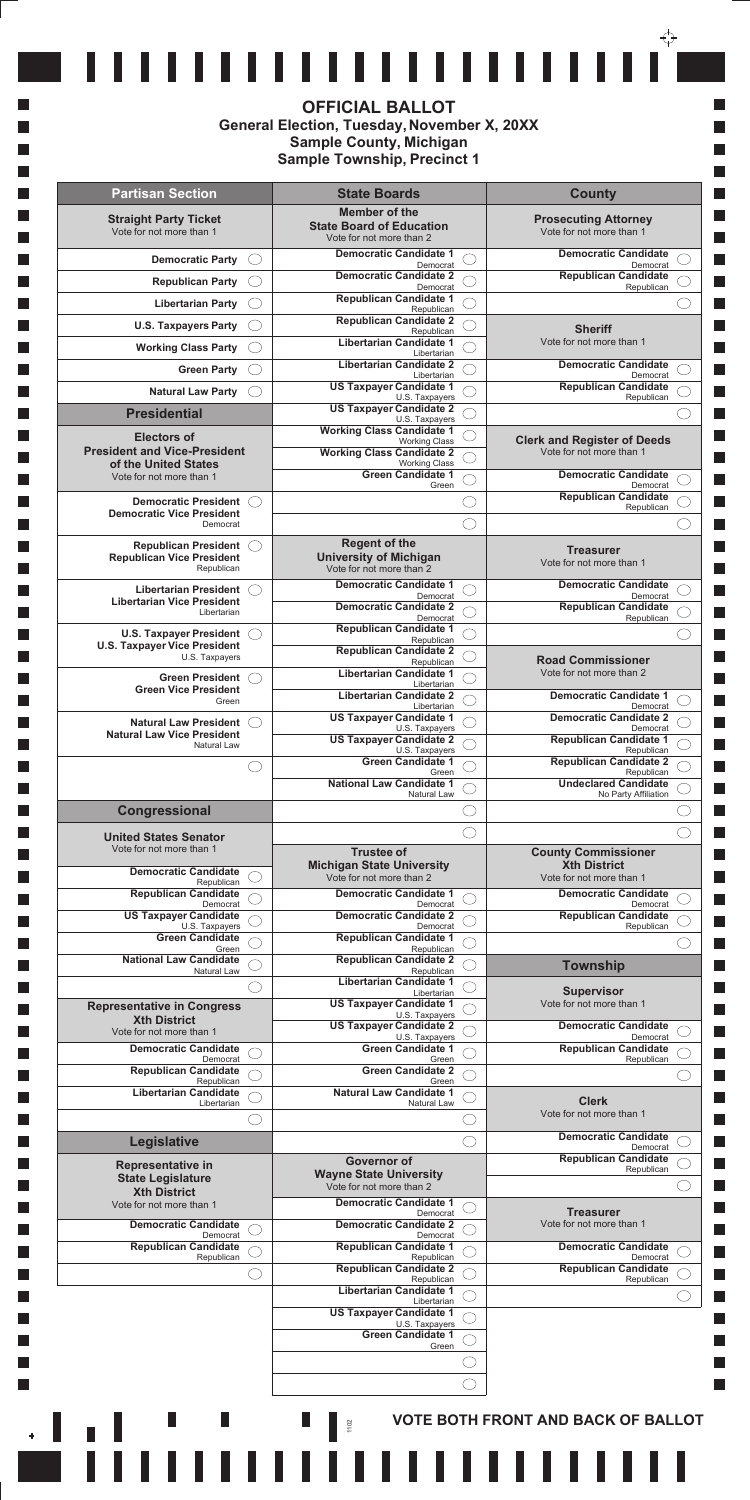| <b>Township</b>                                             | <b>Local School District</b><br><b>Board Member</b>                                           | <b>County</b><br><b>Sample County Proposal 2</b>                                                 |
|-------------------------------------------------------------|-----------------------------------------------------------------------------------------------|--------------------------------------------------------------------------------------------------|
| <b>Trustee</b><br>Vote for not more than 2                  | <b>Sample Local School District</b><br>Vote for not more than 2                               | Shall the limitation upon the total amount of                                                    |
| <b>Democratic Candidate 1</b>                               | <b>Local School Board Member 1</b>                                                            | general ad valorem taxes imposed on real<br>and tangible personal property for all               |
| Democrat<br><b>Democratic Candidate 2</b>                   |                                                                                               | purposes in any one year under Article IX,<br>Section 6 of the Michigan Constitution be          |
| Democrat<br><b>Republican Candidate 1</b>                   |                                                                                               | increased in the County of Sample by                                                             |
| Republican<br><b>Republican Candidate 2</b>                 | <b>Proposal Section</b>                                                                       | 0.0001 (\$.0002 per \$1,000.00 of taxable<br>value of all such property) for a period of six     |
| Republican                                                  | <b>State</b>                                                                                  | (6 years, 2021 through 2026 inclusive, for<br>the purpose of maintaining recreational            |
|                                                             | <b>State Proposal 20-1</b>                                                                    | facilities and activities in Sample County.<br>Shall the County of Sample be authorized to       |
| <b>Nonpartisan Section</b>                                  | This proposal will allow the State to                                                         | levy such millage for said purpose?                                                              |
|                                                             | mandate something that is important to the                                                    | The amount of revenue the County will                                                            |
| <b>Judicial</b>                                             | people of the state. This mandate will go<br>into effect as soon as the voters decide it      | collect if the millage is approved and levied<br>by the County in the first year is estimated to |
| <b>Justice of Supreme Court</b><br>Vote for not more than 2 | should go into effect, with the approval of<br>the State.                                     | be \$42.00. The proposed millage is a<br>renewal of a previously authorized millage,             |
| <b>Supreme Court Judge 2</b>                                | The voters should keep in mind voting yes                                                     | the revenue from which will be disbursed to<br>the Sample Authority and, to the extent           |
| Justice of Supreme Court<br><b>Supreme Court Judge 3</b>    | on this proposal will make the proposal<br>happen. If the voter votes no on this              | required by law, a portion of such millage<br>revenue will be captured by and disbursed          |
| <b>Supreme Court Judge 4</b>                                | proposal, the proposal will fail and many<br>people will be upset.                            | to the Sample County Authority.                                                                  |
| <b>Supreme Court Judge 1</b>                                | This is for informational purposes only.                                                      |                                                                                                  |
|                                                             |                                                                                               | Yes                                                                                              |
|                                                             | The state requires everyone to register to<br>vote and everyone should vote in every          | No                                                                                               |
|                                                             | election at the appropriate time in each<br>election cycle.                                   |                                                                                                  |
| <b>Judge of Court of Appeals</b><br><b>Xth District</b>     |                                                                                               |                                                                                                  |
| <b>Incumbent Position</b>                                   |                                                                                               |                                                                                                  |
| Vote for not more than 2                                    | <b>Yes</b>                                                                                    |                                                                                                  |
| <b>Judicial Candidate 1</b><br>Judge of Court of Appeals    | No.                                                                                           |                                                                                                  |
| <b>Judicial Candidate 2</b><br>Judge of Court of Appeals    | <b>State Proposal 20-2</b>                                                                    |                                                                                                  |
|                                                             | This proposal will allow the State to<br>mandate something that is not important to           |                                                                                                  |
|                                                             | the people of the state. This mandate will                                                    |                                                                                                  |
| <b>Judge of Court of Appeals</b>                            | go into effect as soon as the voters decide<br>it should go into effect, with the approval of |                                                                                                  |
| <b>Xth District</b><br><b>Non-Incumbent Position</b>        | the State, if approved.                                                                       |                                                                                                  |
| Vote for not more than 1                                    | The voters should keep in mind voting yes<br>on this proposal will make the proposal          |                                                                                                  |
| <b>Judicial Candidate 1</b>                                 | happen. If voted yes, this proposal will<br>make many people upset. If the voter              |                                                                                                  |
|                                                             | votes no on this proposal, the proposal will                                                  |                                                                                                  |
| <b>Judge of Circuit Court</b>                               | fail and many people will be happy.                                                           |                                                                                                  |
| <b>Xth Circuit</b><br><b>Incumbent Position</b>             | This is for informational purposes only.                                                      |                                                                                                  |
| Vote for not more than 1                                    | The state requires everyone to register to<br>vote and everyone should vote in every          |                                                                                                  |
| <b>Judicial Candidate 1</b><br>Judge of Circuit Court       | election at the appropriate time in each<br>election cycle.                                   |                                                                                                  |
| <b>Judicial Candidate 2</b>                                 |                                                                                               |                                                                                                  |
|                                                             | Yes                                                                                           |                                                                                                  |
| <b>Community College</b>                                    | No                                                                                            |                                                                                                  |
| <b>Board of Trustee Member</b>                              | <b>County</b>                                                                                 |                                                                                                  |
| <b>Sample Community College</b><br>Vote for not more than 2 | <b>Sample County Proposal 1</b>                                                               |                                                                                                  |
| <b>CC Candidate 1</b>                                       | Shall the limitation upon the total amount of                                                 |                                                                                                  |
| <b>CC Candidate 2</b>                                       | general ad valorem taxes imposed on real<br>and tangible personal property for all            |                                                                                                  |
|                                                             | purposes in any one year under Article IX,<br>Section 6 of the Michigan Constitution be       |                                                                                                  |
|                                                             | increased in the County of Sample by<br>0.0001 (\$.0001 per \$1,000.00 of taxable             |                                                                                                  |
| <b>Board of Trustee Member</b>                              | value of all such property) for a period of six                                               |                                                                                                  |
| <b>Sample Community College</b>                             | (6 years, 2021 through 2026 inclusive, for<br>the purpose of maintaining recreational         |                                                                                                  |
| Partial Term Ending12/31/2024<br>Vote for not more than 1   | facilities and activities in Sample County.<br>Shall the County of Sample be authorized to    |                                                                                                  |
| <b>CC Candidate 1</b>                                       | levy such millage for said purpose?                                                           |                                                                                                  |
| <b>CC Candidate 2</b>                                       | The amount of revenue the County will<br>collect if the millage is approved and levied        |                                                                                                  |
|                                                             | by the County in the first year is estimated to                                               |                                                                                                  |
| <b>Intermediate School District</b>                         | be \$20.00. The proposed millage is a<br>renewal of a previously authorized millage,          |                                                                                                  |
| <b>Board Member</b>                                         | the revenue from which will be disbursed to<br>the Sample Authority and, to the extent        |                                                                                                  |
| <b>Sample ISD</b>                                           | required by law, a portion of such millage<br>revenue will be captured by and disbursed       |                                                                                                  |
| Vote for not more than 2                                    | to the Sample County Authority.                                                               |                                                                                                  |
|                                                             |                                                                                               |                                                                                                  |
| <b>ISD Candidate 1</b>                                      | Yes                                                                                           |                                                                                                  |
| <b>ISD Candidate 2</b>                                      | No.                                                                                           |                                                                                                  |
| <b>ISD Candidate 3</b>                                      |                                                                                               |                                                                                                  |
|                                                             |                                                                                               |                                                                                                  |
|                                                             |                                                                                               |                                                                                                  |
|                                                             |                                                                                               |                                                                                                  |

 $\ddot{}$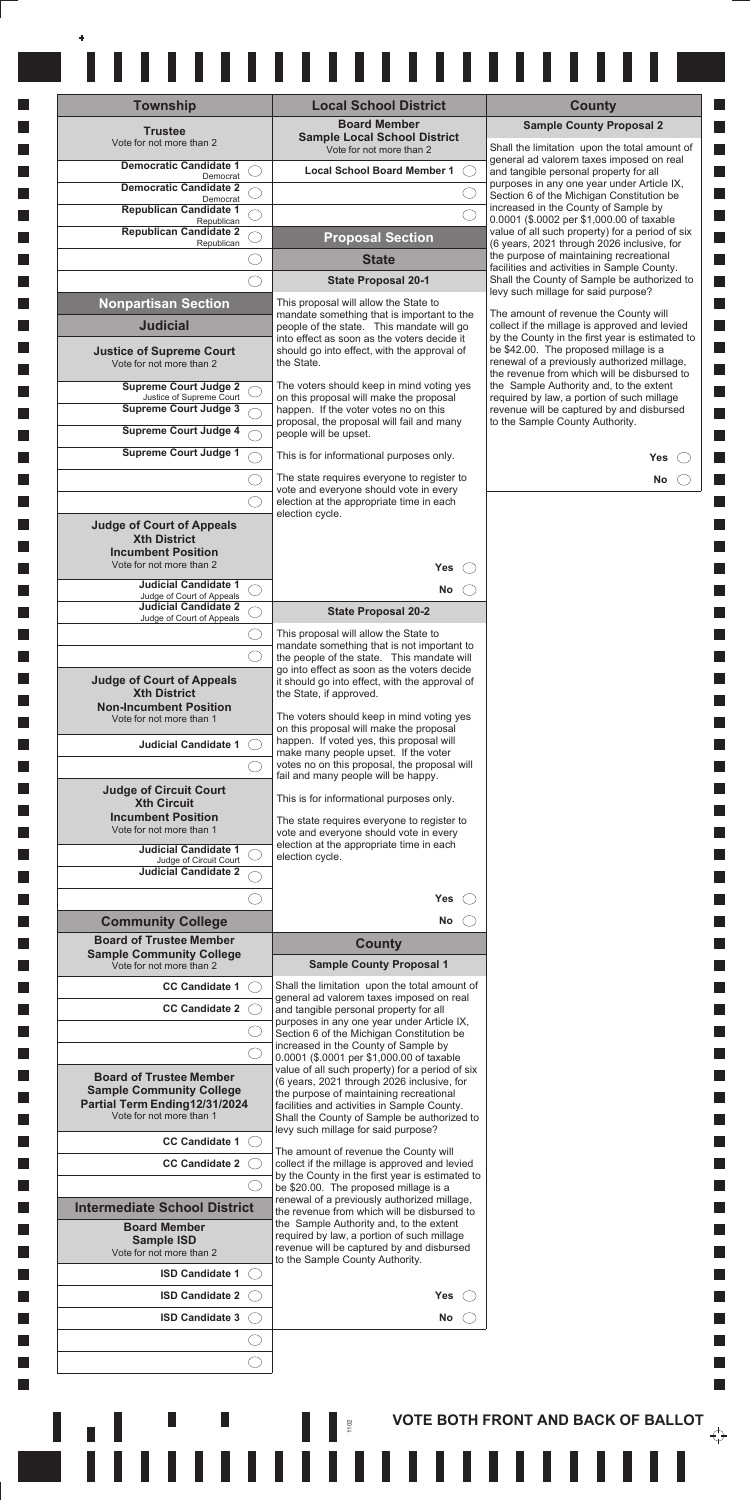|                                                                       | <b>State Boards</b>                                                          | <b>County</b>                                               |  |
|-----------------------------------------------------------------------|------------------------------------------------------------------------------|-------------------------------------------------------------|--|
| <b>Straight Party Ticket</b><br>Vote for not more than 1              | Member of the<br><b>State Board of Education</b><br>Vote for not more than 2 | <b>Prosecuting Attorney</b><br>Vote for not more than 1     |  |
| <b>Democratic Party</b>                                               | <b>Democratic Candidate 1</b><br>Democrat                                    | <b>Democratic Candidate</b><br>Democrat                     |  |
| <b>Republican Party</b>                                               | <b>Democratic Candidate 2</b><br>Democrat                                    | <b>Republican Candidate</b><br>Republican                   |  |
| <b>Libertarian Party</b>                                              | <b>Republican Candidate 1</b>                                                |                                                             |  |
| <b>U.S. Taxpayers Party</b>                                           | Republican<br><b>Republican Candidate 2</b>                                  |                                                             |  |
| <b>Working Class Party</b>                                            | Republican<br><b>Libertarian Candidate 1</b>                                 | <b>Sheriff</b><br>Vote for not more than 1                  |  |
|                                                                       | Libertarian<br><b>Libertarian Candidate 2</b>                                | <b>Democratic Candidate</b>                                 |  |
| <b>Green Party</b>                                                    | Libertarian<br><b>US Taxpayer Candidate 1</b>                                | Democrat<br><b>Republican Candidate</b>                     |  |
| <b>Natural Law Party</b>                                              | U.S. Taxpayers<br><b>US Taxpayer Candidate 2</b>                             | Republican                                                  |  |
| <b>Presidential</b>                                                   | U.S. Taxpayers<br><b>Working Class Candidate 1</b>                           |                                                             |  |
| <b>Electors of</b><br><b>President and Vice-President</b>             | <b>Working Class</b>                                                         | <b>Clerk and Register of Deeds</b>                          |  |
| of the United States                                                  | <b>Working Class Candidate 2</b><br><b>Working Class</b>                     | Vote for not more than 1                                    |  |
| Vote for not more than 1                                              | <b>Green Candidate 1</b><br>Green                                            | <b>Democratic Candidate</b><br>Democrat                     |  |
| <b>Democratic President</b>                                           |                                                                              | <b>Republican Candidate</b><br>Republican                   |  |
| <b>Democratic Vice President</b><br>Democrat                          |                                                                              |                                                             |  |
| <b>Republican President</b>                                           | <b>Regent of the</b>                                                         | <b>Treasurer</b>                                            |  |
| <b>Republican Vice President</b><br>Republican                        | <b>University of Michigan</b><br>Vote for not more than 2                    | Vote for not more than 1                                    |  |
| <b>Libertarian President</b>                                          | <b>Democratic Candidate 1</b>                                                | <b>Democratic Candidate</b>                                 |  |
| <b>Libertarian Vice President</b>                                     | Democrat<br><b>Democratic Candidate 2</b>                                    | Democrat<br><b>Republican Candidate</b>                     |  |
| Libertarian                                                           | Democrat<br><b>Republican Candidate 1</b>                                    | Republican                                                  |  |
| <b>U.S. Taxpayer President</b><br><b>U.S. Taxpayer Vice President</b> | Republican                                                                   |                                                             |  |
| U.S. Taxpayers                                                        | <b>Republican Candidate 2</b><br>Republican                                  | <b>Road Commissioner</b>                                    |  |
| <b>Green President</b><br><b>Green Vice President</b>                 | <b>Libertarian Candidate 1</b><br>Libertarian                                | Vote for not more than 2                                    |  |
| Green                                                                 | <b>Libertarian Candidate 2</b><br>Libertarian                                | <b>Democratic Candidate 1</b><br>Democrat                   |  |
| <b>Natural Law President</b>                                          | <b>US Taxpayer Candidate 1</b><br>U.S. Taxpayers                             | <b>Democratic Candidate 2</b><br>Democrat                   |  |
| <b>Natural Law Vice President</b><br>Natural Law                      | <b>US Taxpayer Candidate 2</b>                                               | <b>Republican Candidate 1</b>                               |  |
|                                                                       | U.S. Taxpayers<br><b>Green Candidate 1</b>                                   | Republican<br><b>Republican Candidate 2</b>                 |  |
|                                                                       | Green<br><b>National Law Candidate 1</b>                                     | Republican<br><b>Undeclared Candidate</b>                   |  |
|                                                                       | <b>Natural Law</b>                                                           | No Party Affiliation                                        |  |
| Congressional                                                         |                                                                              |                                                             |  |
| <b>United States Senator</b><br>Vote for not more than 1              |                                                                              |                                                             |  |
|                                                                       | <b>Trustee of</b><br><b>Michigan State University</b>                        | <b>County Commissioner</b><br><b>Xth District</b>           |  |
| <b>Democratic Candidate</b><br>Republican                             | Vote for not more than 2                                                     | Vote for not more than 1                                    |  |
| <b>Republican Candidate</b><br>Democrat                               | <b>Democratic Candidate 1</b><br>Democrat                                    | <b>Democratic Candidate</b><br>Democrat                     |  |
| <b>US Taxpayer Candidate</b><br>U.S. Taxpayers                        | <b>Democratic Candidate 2</b><br>Democrat                                    | <b>Republican Candidate</b><br>Republican                   |  |
| <b>Green Candidate</b>                                                | <b>Republican Candidate 1</b>                                                |                                                             |  |
| Green<br><b>National Law Candidate</b>                                | Republican<br><b>Republican Candidate 2</b>                                  | <b>Nonpartisan Section</b>                                  |  |
| <b>Natural Law</b>                                                    | Republican<br><b>Libertarian Candidate 1</b>                                 | <b>Judicial</b>                                             |  |
|                                                                       | Libertarian                                                                  |                                                             |  |
|                                                                       |                                                                              |                                                             |  |
| <b>Representative in Congress</b><br><b>Xth District</b>              | <b>US Taxpayer Candidate 1</b><br>U.S. Taxpayers                             | <b>Justice of Supreme Court</b><br>Vote for not more than 2 |  |
| Vote for not more than 1                                              | <b>US Taxpayer Candidate 2</b><br>U.S. Taxpayers                             |                                                             |  |
| <b>Democratic Candidate</b><br>Democrat                               | <b>Green Candidate 1</b><br>Green                                            | <b>Supreme Court Judge 1</b>                                |  |
| <b>Republican Candidate</b><br>Republican                             | <b>Green Candidate 2</b><br>Green                                            | <b>Supreme Court Judge 2</b><br>Justice of Supreme Court    |  |
| <b>Libertarian Candidate</b><br>Libertarian                           | <b>Natural Law Candidate 1</b><br>Natural Law                                | <b>Supreme Court Judge 3</b>                                |  |
|                                                                       |                                                                              | <b>Supreme Court Judge 4</b>                                |  |
|                                                                       |                                                                              |                                                             |  |
| Legislative                                                           | <b>Governor of</b>                                                           |                                                             |  |
| <b>Representative in</b><br><b>State Legislature</b>                  | <b>Wayne State University</b>                                                |                                                             |  |
| <b>Xth District</b>                                                   | Vote for not more than 2<br><b>Democratic Candidate 1</b>                    | <b>Judge of Court of Appeals</b><br><b>Xth District</b>     |  |
| Vote for not more than 1                                              | Democrat                                                                     | <b>Incumbent Position</b>                                   |  |
| <b>Democratic Candidate</b><br>Democrat                               | <b>Democratic Candidate 2</b><br>Democrat                                    | Vote for not more than 2                                    |  |
| <b>Republican Candidate</b><br>Republican                             | <b>Republican Candidate 1</b><br>Republican                                  | <b>Judicial Candidate 1</b><br>Judge of Court of Appeals    |  |
|                                                                       | <b>Republican Candidate 2</b><br>Republican                                  | <b>Judicial Candidate 2</b><br>Judge of Court of Appeals    |  |
|                                                                       | <b>Libertarian Candidate 1</b><br>Libertarian                                |                                                             |  |
|                                                                       | <b>US Taxpayer Candidate 1</b>                                               |                                                             |  |
|                                                                       | U.S. Taxpayers<br><b>Green Candidate 1</b>                                   |                                                             |  |
|                                                                       | Green                                                                        |                                                             |  |
|                                                                       |                                                                              |                                                             |  |
|                                                                       |                                                                              |                                                             |  |

### **OFFICIAL BALLOT General Election, Tuesday, November X, 20XX Sample County, Michigan Sample City, Precinct 1**

**T** 

**Tale** 

**Tale** 

**Tale** 

 $\upphi$ 

 $\Box$  $\Box$ 

 $\Box$ 

 $\Box$